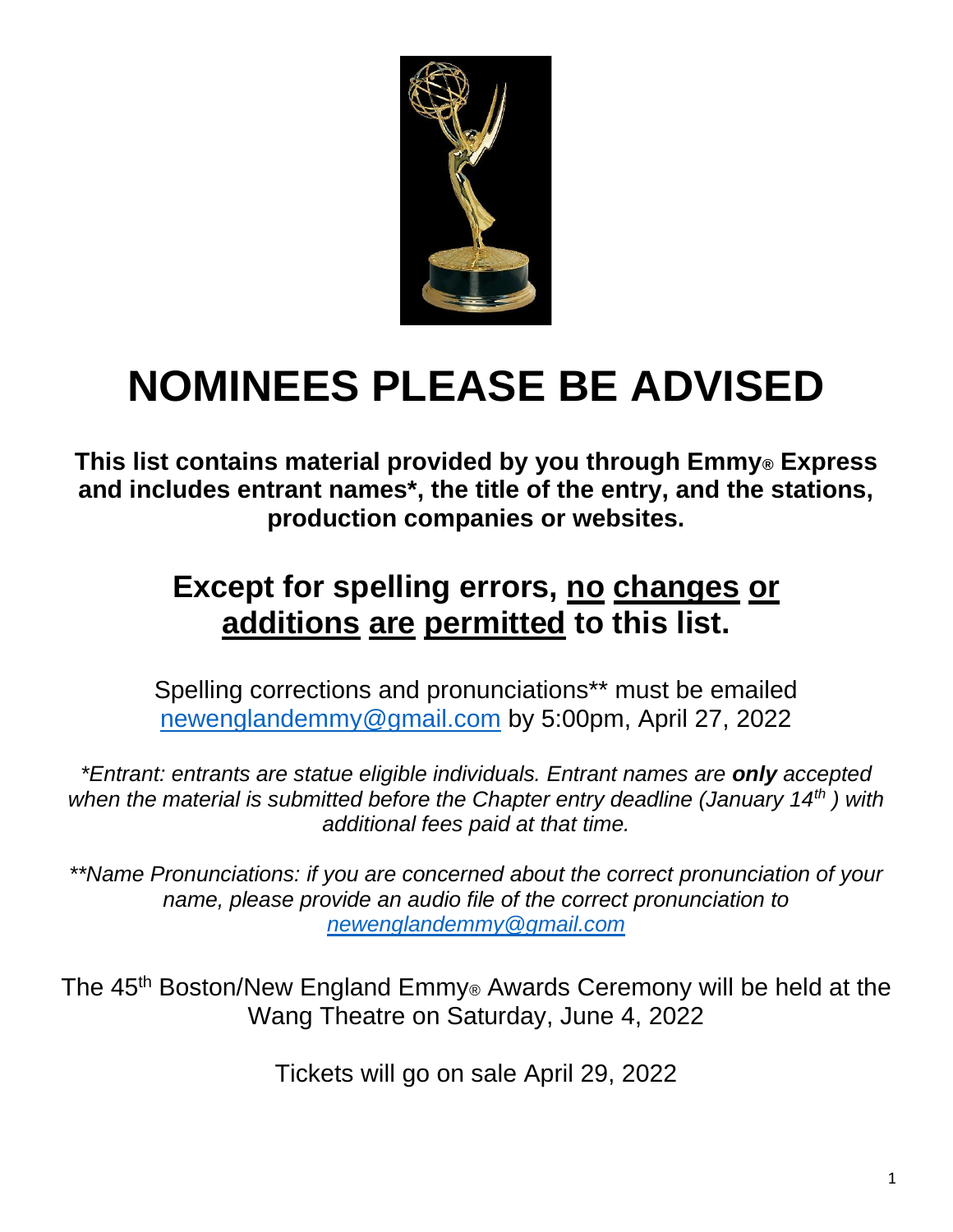# 45<sup>th</sup> Boston/New England Chapter (revised 4-29-22) **EMMY**® **AWARDS NOMINEES**

#### **NEWSCAST-MORNING LARGER MARKETS (1-49)**

NBC 10 Boston Today Weekend: Tom Brady Returns **Michael Kelly, Executive Producer Erica Lancaster**, Executive Producer **Latoyia Edwards**, Anchor **Matt Noyes**, Chief Meteorologist **Jeff Saperstone**, Reporter **Matt Amaral**, Director **Katie Brace**, Reporter **Diane Cho**, Reporter **Jairo Lemes**, Photographer **Lou Digiusto**, Director **NBC 10 Boston**

NewsCenter 5 EyeOpener: Nor'easter Slams Massachusetts Coast **Cindy Fitzgibbon**, Meteorologist **Jack Sears**, Producer **Kellen Young**, Executive Producer **Andrew Merica**, Producer **Antoinette Antonio**, Anchor **Matt Reed**, Reporter **Tim Geers**, Photographer **Clarke Dempsey**, Director **Jennifer Eagan**, Reporter **Craig Pizzo**, Engineer **WCVB**

Capitol Chaos: A Transfer Of Power **Emma Doherty**, Producer **Amaka Ubaka**, Anchor **Juliana Mazza**, Anchor **Jeanne Tarmey, Executive Producer Marina Giordano**, Director **Erin Carey**, Associate Director **Vincent Henry**, Post Production Editor **WHDH**

Trooper Drowning And Plane Crash Breaking News (Morning Newscast)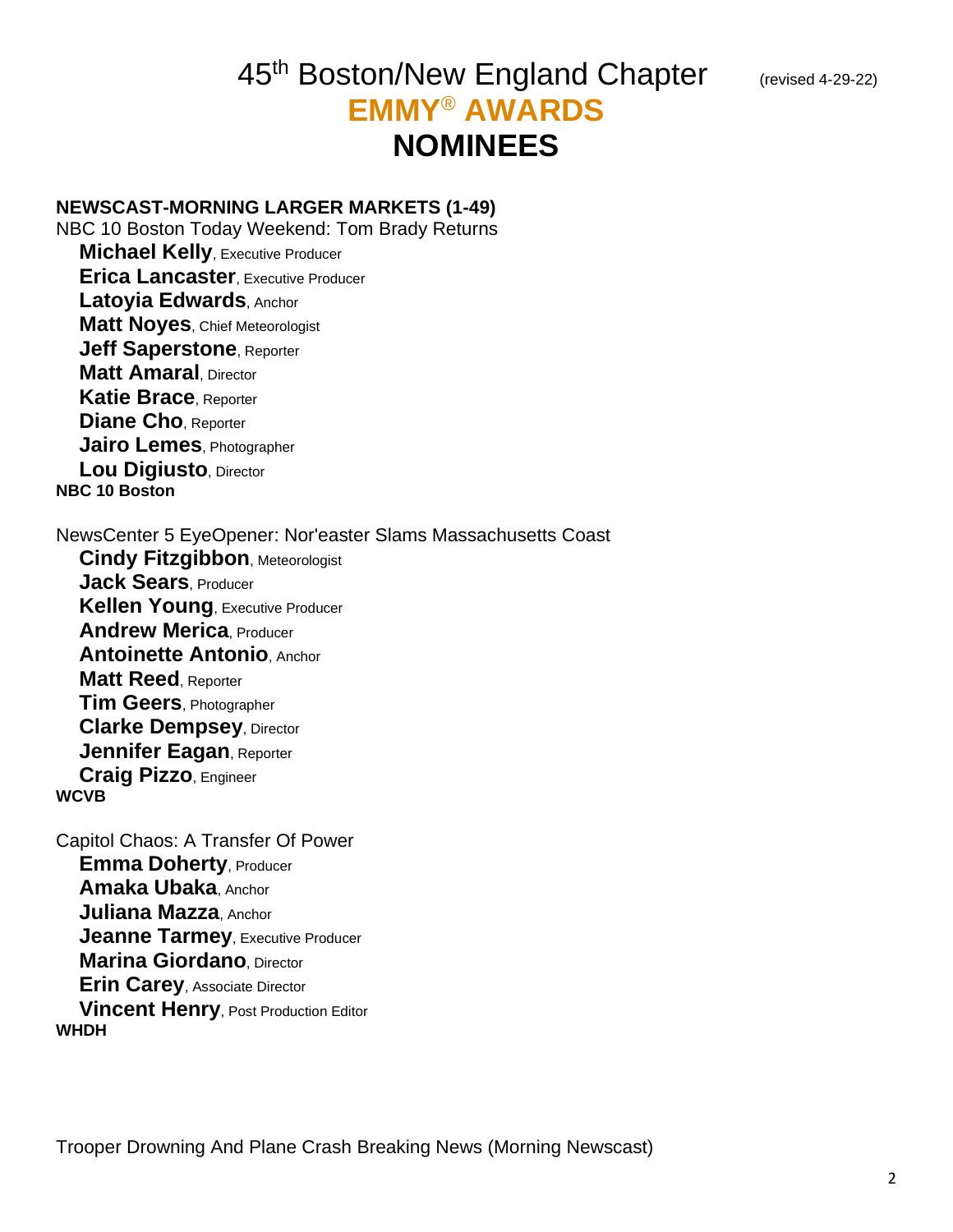#### **Christine Ayotte**, Producer **William Scott Beaulieu**, Executive Producer **NBC Connecticut**

7News Today In New England: October Nor'easter **Kevin Wiles Jr. Assignment Editor Juliana Mazza**, Reporter **Michael Yoshida**, Reporter **Chris Lambert**, Meteorologist **Polikseni Manxhari**, Reporter **Marshall Hook**, Reporter **Amanda Crawford**, Anchor **Marina Giordano** Director **Josh Bennett**, Producer **Errol Henry**, Photographer **Scott Parkinson**, Photographer **Mugsy McGaffigan**, Photographer **Jeanne Tarmey**, Senior Producer **WHDH**

# **NEWSCAST-MORNING SMALLER MARKETS (50 +)**

Western Mass News 5 A.M. **Patience Hettrick, News Director WGGB**

NBC 10 Sunrise - Tom Brady's Return To New England **Chelsea Walker**, Producer **Mario Hilario**, Anchor **Alison Bologna**, Anchor **Jay Ladurantaye, Director Taylor Rocha**, Reporter **Alexander Hoder**, Photographer **WJAR**

February Nor'easter **Elizabeth Lents**, Executive Producer **Katie Sampson**, Anchor **Stephanie Greenland, Director WGME CBS 13**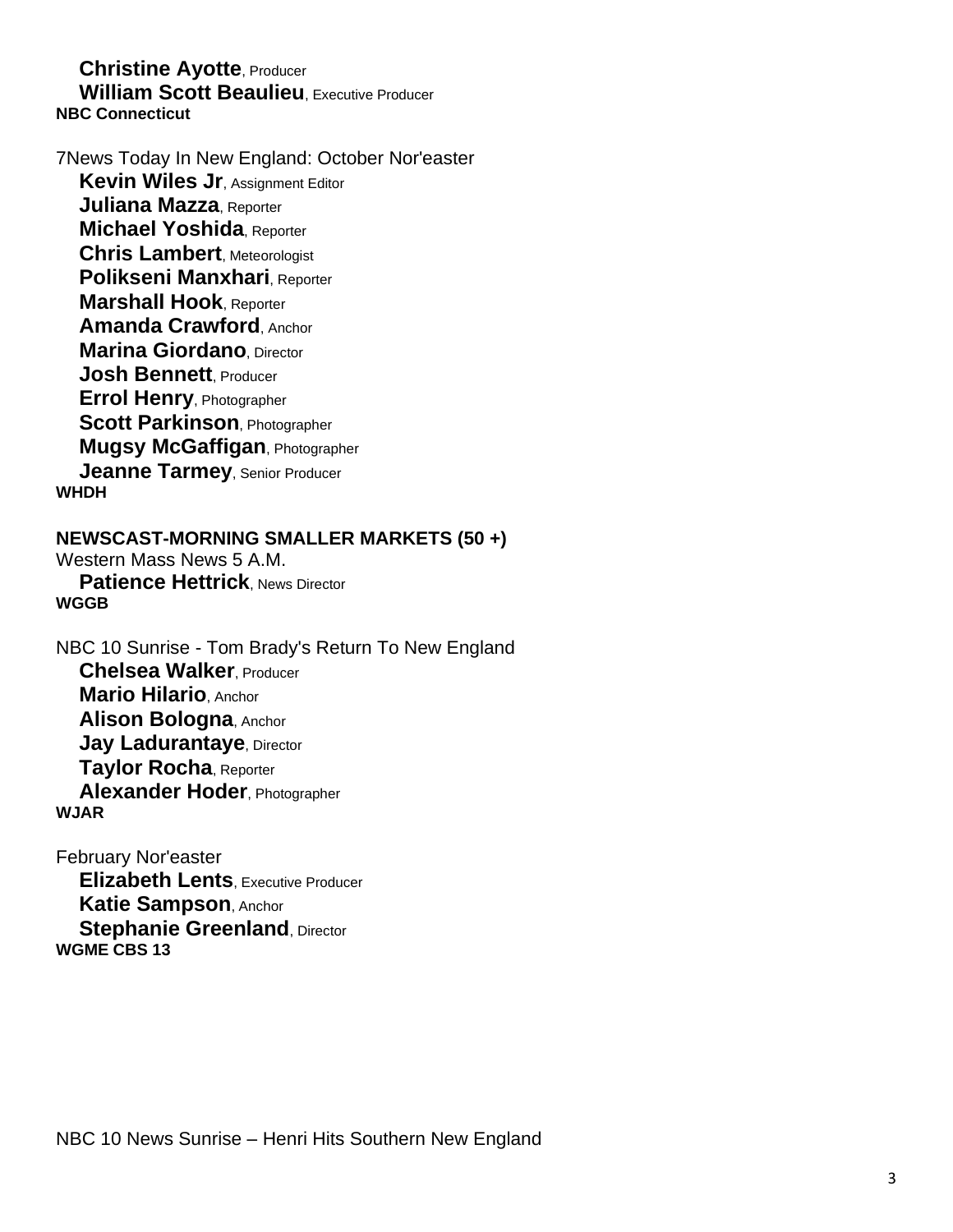**Daniel Paquet**, Producer **Tamara Sacharczyk**, Anchor **Gene Valicenti**, Anchor **Mark Searles**, Meteorologist **Alexander Hoder**, Photographer **Jay Ladurantaye, Director Molly Levine**, Reporter **Samantha Read**, Reporter **WJAR**

Stormy Morning In Maine **Justin MacDonald**, Executive Producer **Rachel Wingrat**, Producer **NEWS CENTER Maine**

12 News This Morning: Ida's Impact **Daniel Carpenter, Executive Producer James O'Leary**, Producer **Jeremy Brown, Producer Eric Hudson**, Director **Danielle North**, Anchor **Michelle Muscatello**, Meteorologist **Melissa Sardelli**, Traffic Reporter **Kayla Fish**, Reporter **Kait Walsh**, Reporter **John Villella**, Photojournalist **WPRI**

#### **NEWSCAST -EVENING LARGER MARKETS (1 -49)**

NBC10 Boston News At 11pm: October Nor'Easter **Melissa Younger**, Executive Producer **Alyssa Jewell**, Producer **Raul Martinez**, Anchor **Erica Boutselis**, Director **Eli Rosenberg**, Reporter **Diane Cho**, Reporter **Stephen Fall**, Assistant Director **NBC 10 Boston**

NewsCenter 5 At 6pm: COVID Vaccination Scramble **Christopher Roach**, Executive Producer **Barbara Baranowski**, Producer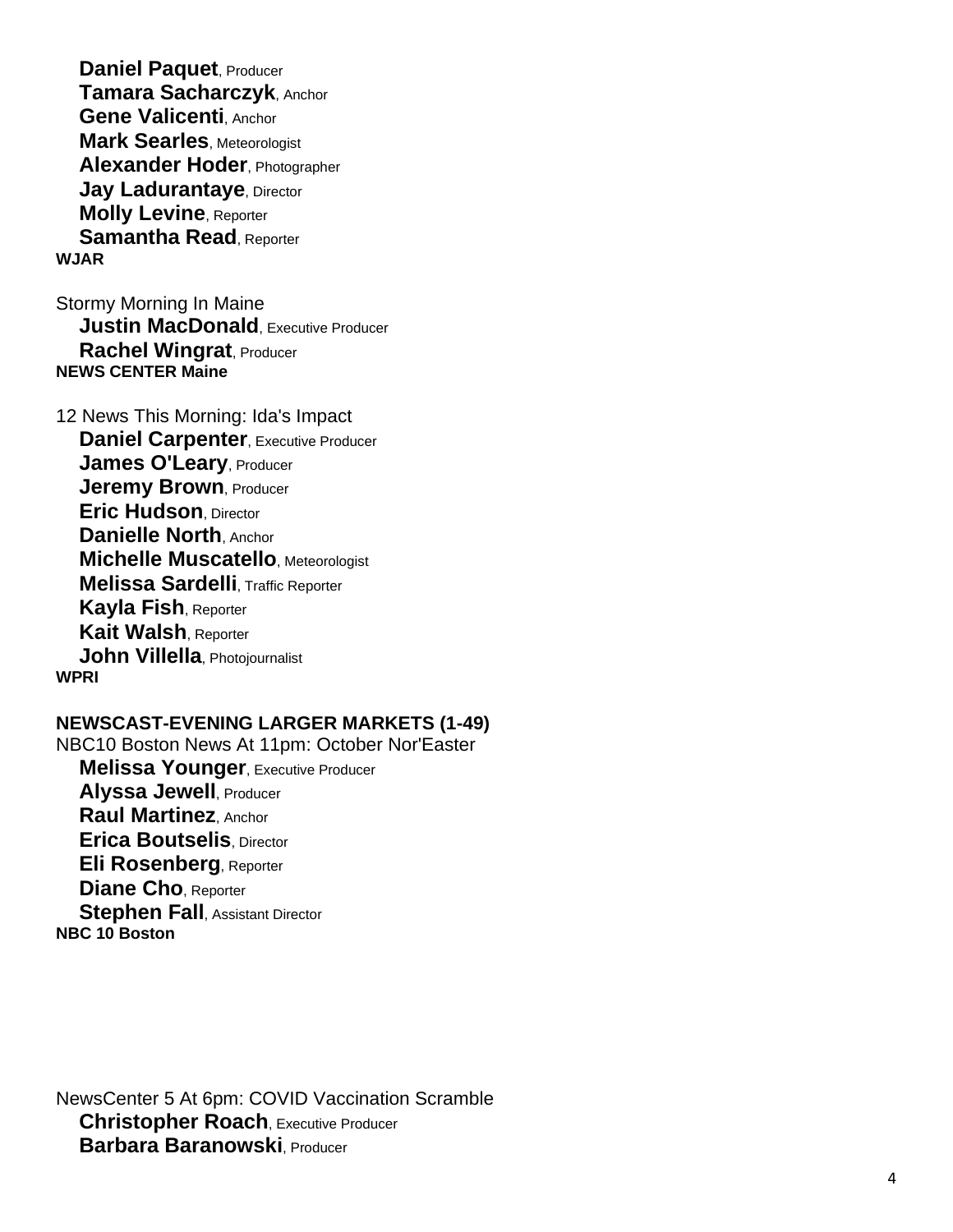**Ben Simmoneau**, Reporter **Doug Frauenholz, Director Don Potito**, Technical Director **Maria Stephanos**, Anchor **Ed Harding**, Anchor **David Bienick**, Reporter **Sharman Sacchetti**, Reporter **WCVB**

11pm Noticiero Telemundo Nueva Inglaterra **Diego Restrepo**, Producer **Héctor Rangel**, Senior Producer **Damaris Bonilla, New Director Haynhect Rodriguez**, Content Producer **José A. Rivera Adrovet**, Anchor **Grace Gómez**, Anchor **Cecy Del Carmen**, Meteorologist **Jesús Quiñonez**, Sports Anchor **David De Matteis**, Reporter **Carmen Martinez**, Reporter **Bruno Bauch**, Photographer **Johnathan Latorre**, Photographer **Telemundo New England**

NewsCenter 5 At 6pm: Henri Makes Landfall In New England **David Bienick**, Reporter **Barbara Baranowski**, Producer **Christopher Roach**, Executive Producer **Ed Harding**, Anchor **Maria Stephanos**, Anchor **Mike Wankum**, Meteorologist **Sera Congi**, Reporter **Peter Eliopoulos**, Reporter **Bobby Souza**, Photojournalist **Ted Cooper**, Photojournalist **WCVB**

NBC10 Boston News At 11pm: Greenline Derailment **Alyssa Jewell, Producer Melissa Younger**, Executive Producer **Raul Martinez**, Anchor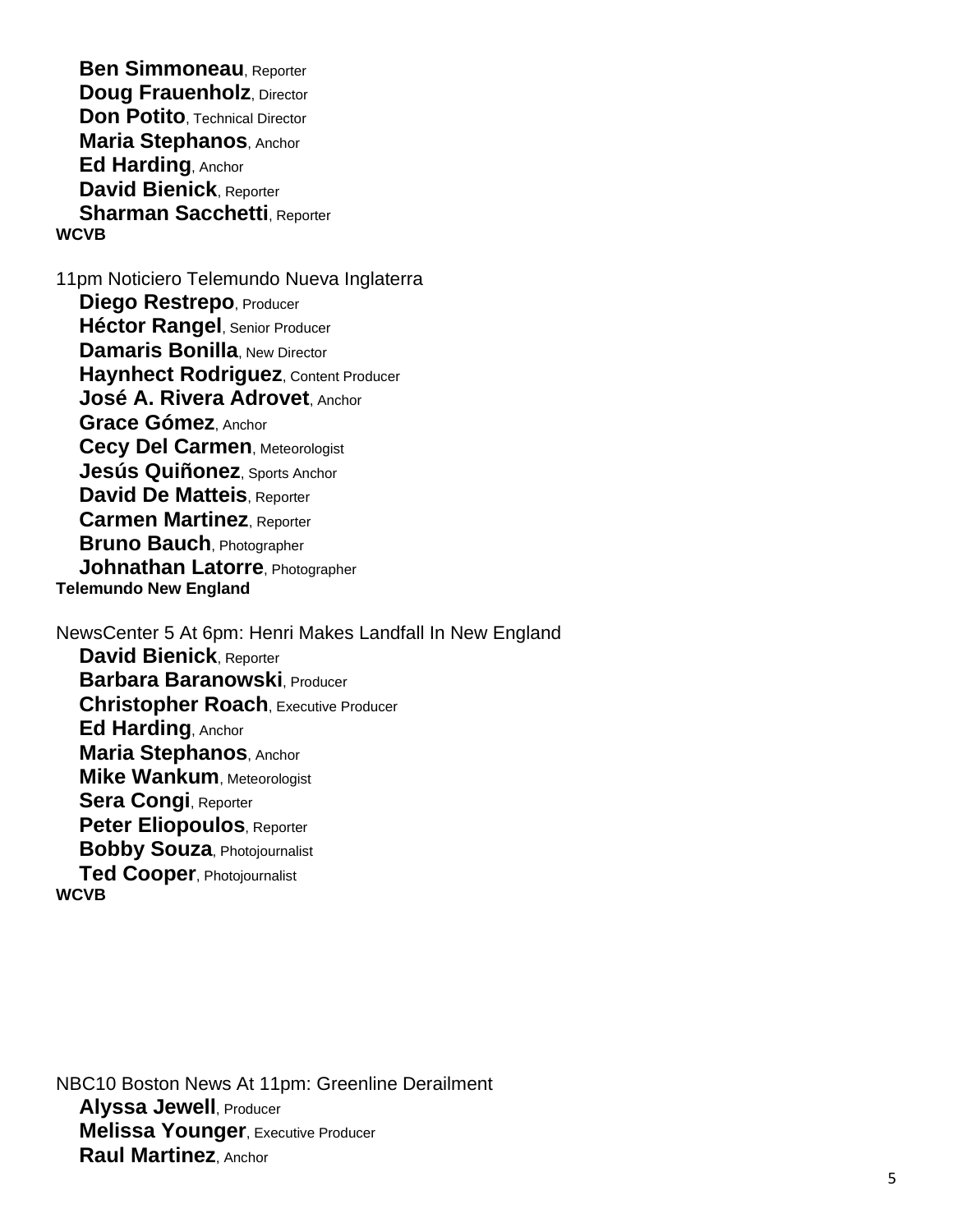**Michael Rosenfield**, Reporter **Eli Rosenberg**, Reporter **Dave Earle**, Director **Stephen Fall, Assistant Director NBC 10 Boston**

# **NEWSCAST -EVENING SMALLER MARKETS (50 +)**

12 News Now At 6 - May 14, 2021 **Timothy O 'Coin**, Producer **Shannon Hegy**, Anchor **Michael Montecalvo**, Anchor **Steph Machado**, Reporter **Chelsea Jones**, Reporter **Anita Baffoni, Reporter Brittany Schaefer, Reporter Tony Petrarca**, Chief Meteorologist **Johnny Villella**, Photojournalist **WPRI**

NBC5 News At 5:00PM **Caitlyn Kuntz**, Executive Producer **WPTZ**

NBC10 News 11pm Henri Approaches **Courtney Colaluca**, Producer **Dan Jaehnig**, Anchor **R.J. Heim**, Reporter **Mark Searles**, Chief Meteorologist **Ashley Cullinane**, Reporter **Emily Volz**, Anchor **Anthony Macari**, Meteorologist **James Pilkington**, Photographer **Tyler Dumont**, Reporter **WJAR**

Western Mass News 5 P.M. **Patience Hettrick, News Director WGGB**

NBC 10 News At 11:00 – Cleaning Up After Henri **Bryan Monaghan**, Producer **Samantha Plourde**, Executive Producer **Scott Isaacs**, News Director **Joe Kayata**, Sports Anchor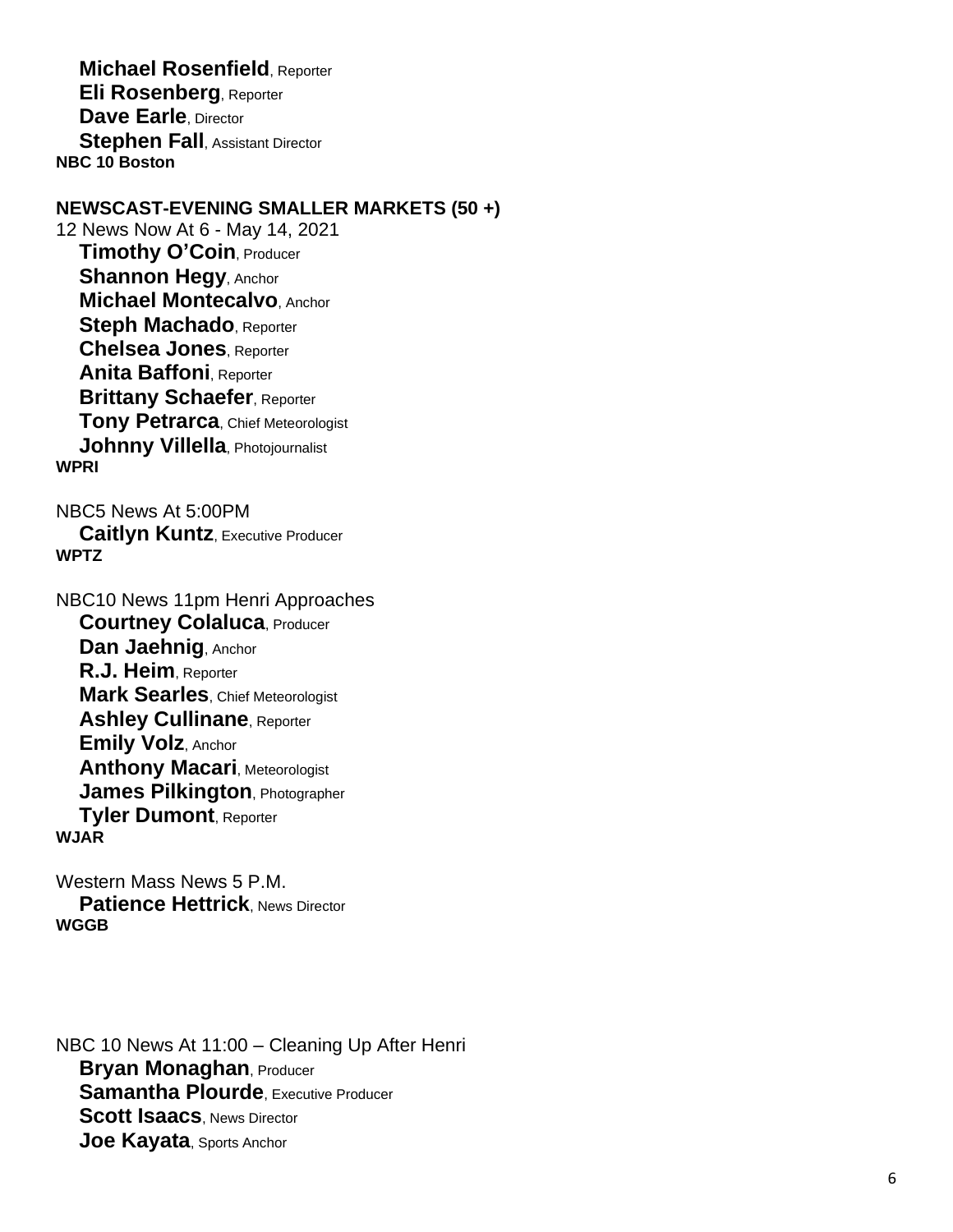**Ashley Cullinane**, Reporter **Patrice Wood**, Anchor **R.J. Heim**, Meteorologist **Mike Ahern**, Director **Dan Jaehnig**, Anchor **WJAR**

**DAILY NEWS REPORT (SINGLE SHIFT)** Painting With Fire **Michael LaCrosse**, Reporter **Terry McNamara**, Photographer **WBZ**

The First Responder And The 2nd Grader; Linked By The Ink **Jim Altman**, Reporter **Sean Mckeever**, Photographer **FOX 61**

On The Road Again-The Pandemic Piano Show **Shiina LoSciuto**, Reporter **Ryan Welch**, Photojournalist **WPRI**

Meeting The Hero Who Failed To Rescue Drowning Family Members **Wale Aliyu**, Reporter **Boston 25 News**

The Quest For A Test **Emily Maher**, Reporter **Chris Garvin**, Photojournalist **WCVB**

Sandy Hook: Nine Years Later **Eva Zymaris**, Reporter **WTNH**

**HARD NEWS REPORT (NO PRODUCTION TIME LIMIT)** Montpelier To Consider Treating More PFAS-Laden Garbage Juice **Calvin Cutler**, Reporter **WCAX**

The Cost Of A Closed Border **Kelly O'Brien**, Multimedia Journalist **WCAX**

Ignoring Maine's Move Over Law **Blair Best**, Reporter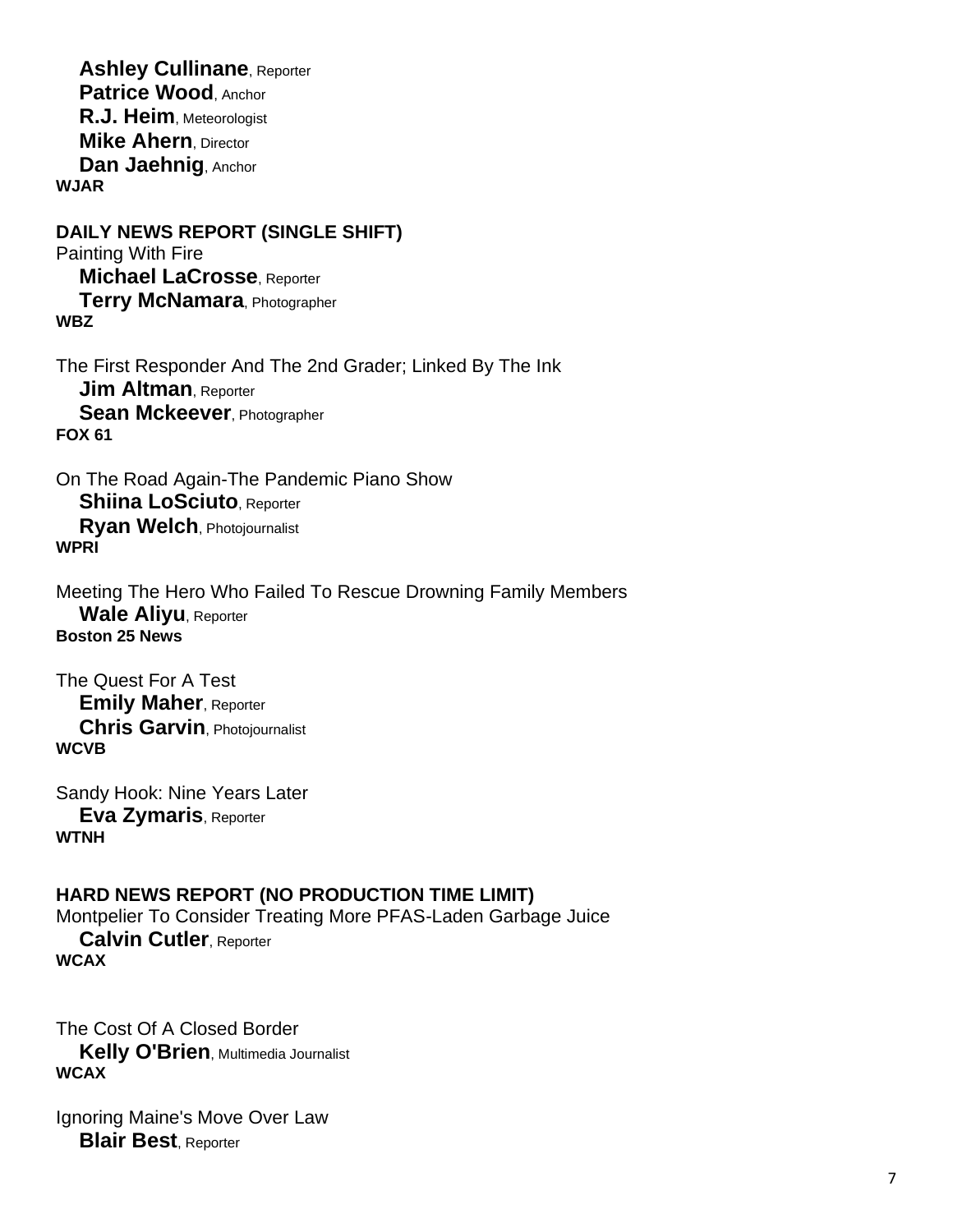#### **WGME CBS 13**

**BREAKING/SPOT NEWS -SINGLE REPORT** Bringing Titus Home **Juliana Mazza**, Reporter **John Guice**, Videographer **Jessica Gullbrand. Editor WHDH**

Stolen Police Cruiser Sparks Wild Chase, Standoff **Tim Geers**, Photojournalist **Antoinette Antonio**, Anchor **Justin Haynes**, Photojournalist **GJ Smith**, Photojournalist **WCVB**

Emergency On The Tracks **Diego Restrepo**, Producer **David De Matteis**, Reporter **Johnathan Latorre**, Photographer **Telemundo New England**

The Capitol Insurrection **Kara Labs**, Executive Producer **Jay Svoboda**, Executive Producer **Adam Williams**, Anchor **Stephanie Lorenc, Producer Eamon O'Meara**, Producer **Soko Thompson, Director Larry Albino**, Director **Caroline Goggin**, Reporter **Keke Vencill**, Anchor **Thomas Cunningham**, Producer **WHDH**

Stolen Cruiser Deadly Standoff **Amaka Ubaka**, Anchor **Steve Cooper**, Reporter **Jeanne Tarmey**, Senior Producer **Stephanie Lorenc, Producer Marina Giordano**, Director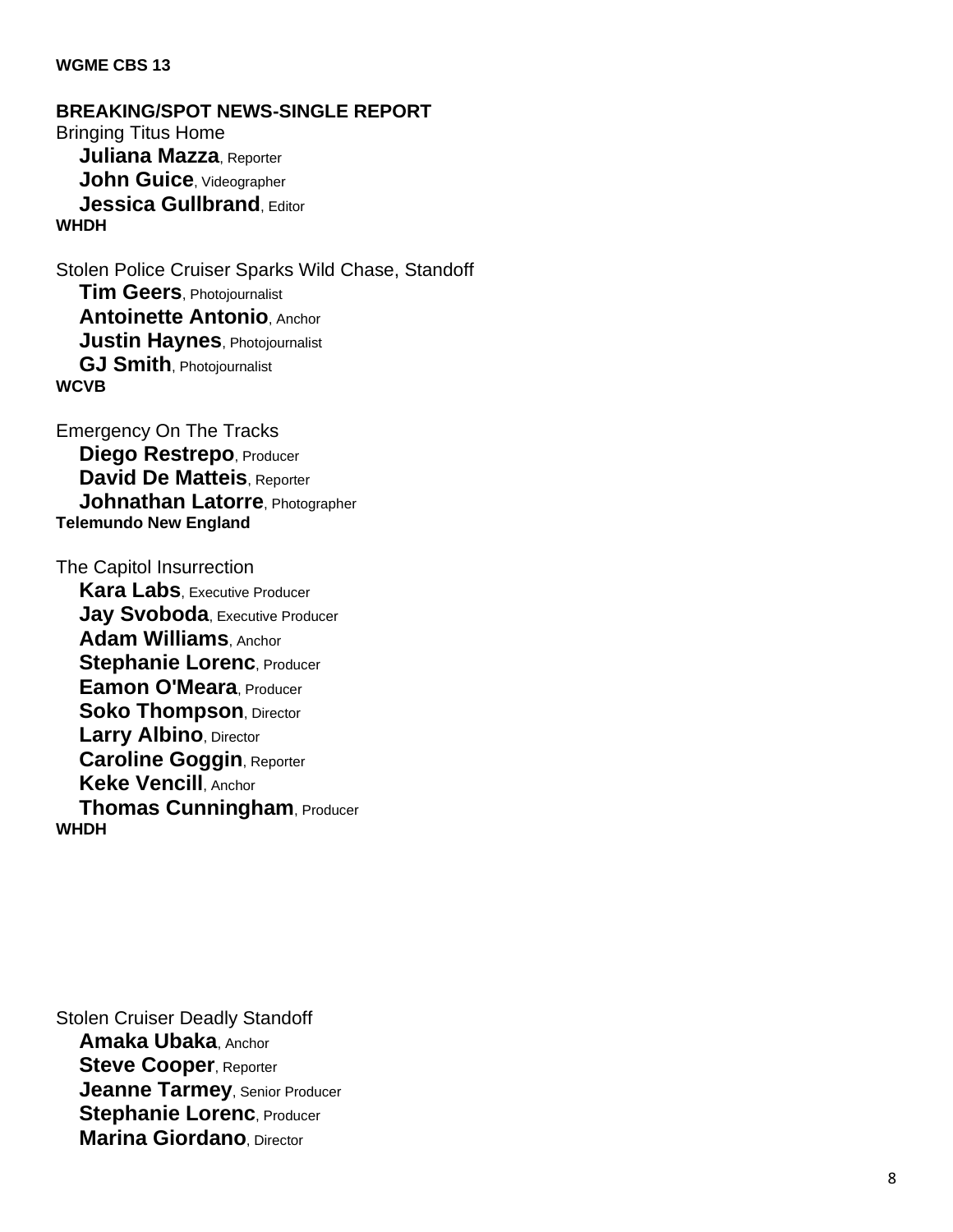#### **WHDH**

**BREAKING/SPOT NEWS -MULTIPLE REPORTS** Double Police Tragedy In Massachusetts **Gerry Wardwell**, Assistant News Director **David Bienick**, Reporter **Kellen Young**, Producer **Peter Eliopoulos**, Reporter **Timothy Devlin**, Photojournalist **Barbara Baranowski**, Producer **Mike Cole**, Producer **Mary Saladna**, Reporter **Matthew Gregoire**, Photojournalist **Christopher Roach**, Executive Producer **WCVB**

Deadly Standoff After Brockton Police Shooting **Kimmy Bingham, Executive Producer Lisa Thalhamer**, Producer **Curtis Bailey**, Photojournalist **Matthew Gregoire**, Photojournalist **Maria Stephanos**, Anchor **Ed Harding**, Anchor **Ben Simmoneau**, Anchor **Mary Saladna**, Reporter **Chris Garvin**, Photojournalist **Nancy Bent**, Assignment Editor **WCVB**

Winthrop Rampage **Bradley Tatum, Assistant News Director Lisa Gresci**, Reporter **Cheryl Fiandaca**, Reporter **Thomas Matteo**, Photographer **Steven Delmonte**, Photographer **WBZ**

Jet Crashes Into Factory **Len Besthoff**, Chief Investigative Reporter **Jose Gomez**, Videographer **Heidi Voight**, Anchor **Dominique Moody**, Reporter **Eric Weeks**, Producer **Justine Marschner**, Producer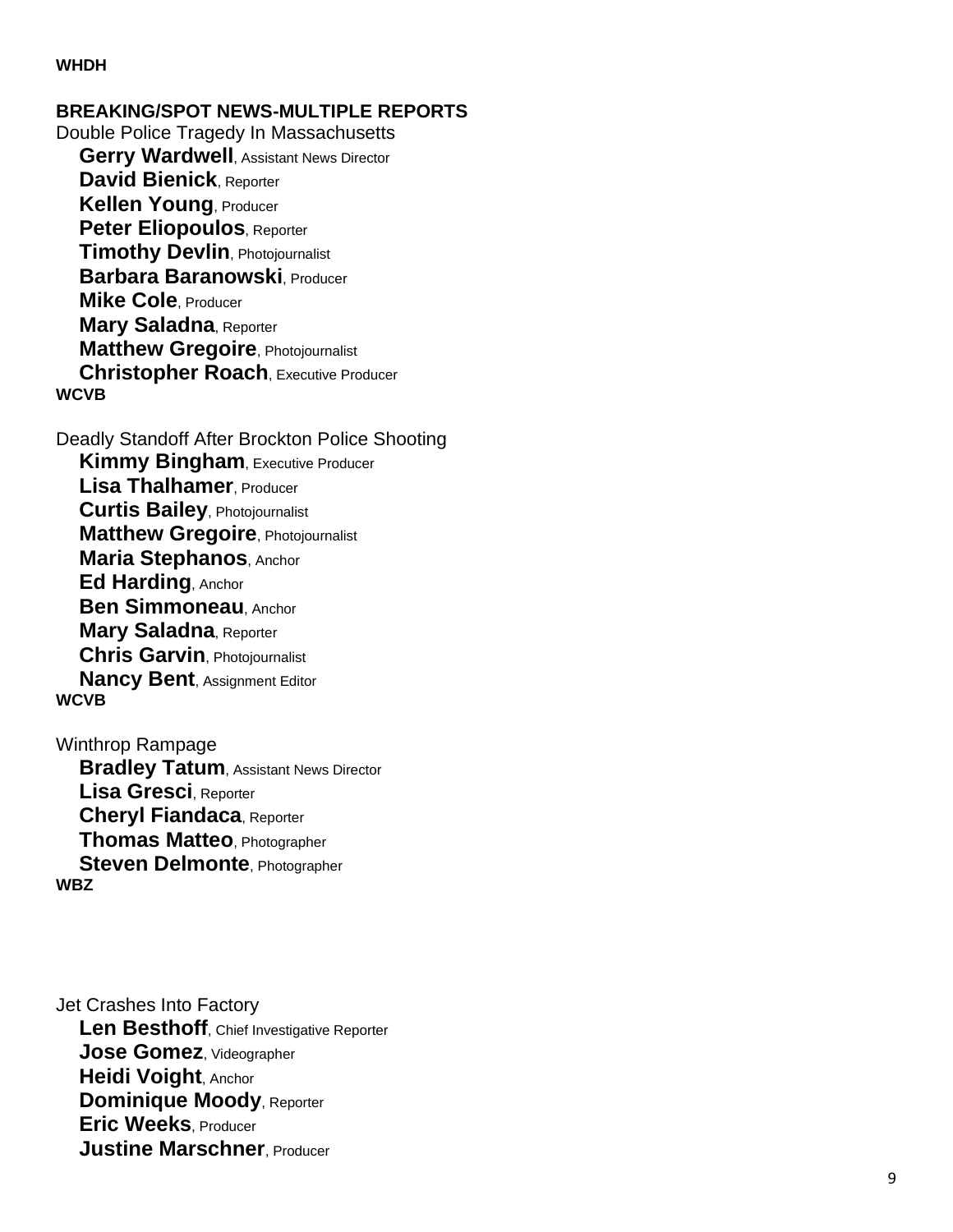**Danielle Poulin, Assignment Editor Kyle Jones**, Reporter **Matt Austin**, Reporter **Mark Hahn**, Videographer **Leslie Mayes**, Anchor **Meagan Williams**, Producer **NBC Connecticut**

Nor'easter Hits New England **Meagan Kolkmann**, Producer **WBZ**

Boston Officers Shot **Kara Labs**, Executive Producer **Steve Cooper, Reporter Jadiann Thompson**, Anchor **Eamon O'Meara**, Producer **Kaitlyn Budrow, Producer WHDH**

#### Braintree Shootout

 **Maureen Capasso**, Assistant News Director **Alvaro Castillo**, Photographer **Scott MacEachern**, Assignment Manager **Katie Brace**, Reporter **Mike Manzoni**, Reporter **Dominick Aielli**, Photographer **Tim Caputo**, Anchor **JC Monahan**, Anchor **Audrey Asistio**, Anchor **NBC 10 Boston**

#### **CONTINUING COVERAGE**

Police Shooting Backlog **Jon Chrisos**, Reporter **Marissa Bodnar**, Reporter **Jack Amrock**, Photographer/Editor **WGME CBS 13**

Violencia En Las Escuelas De Lawrence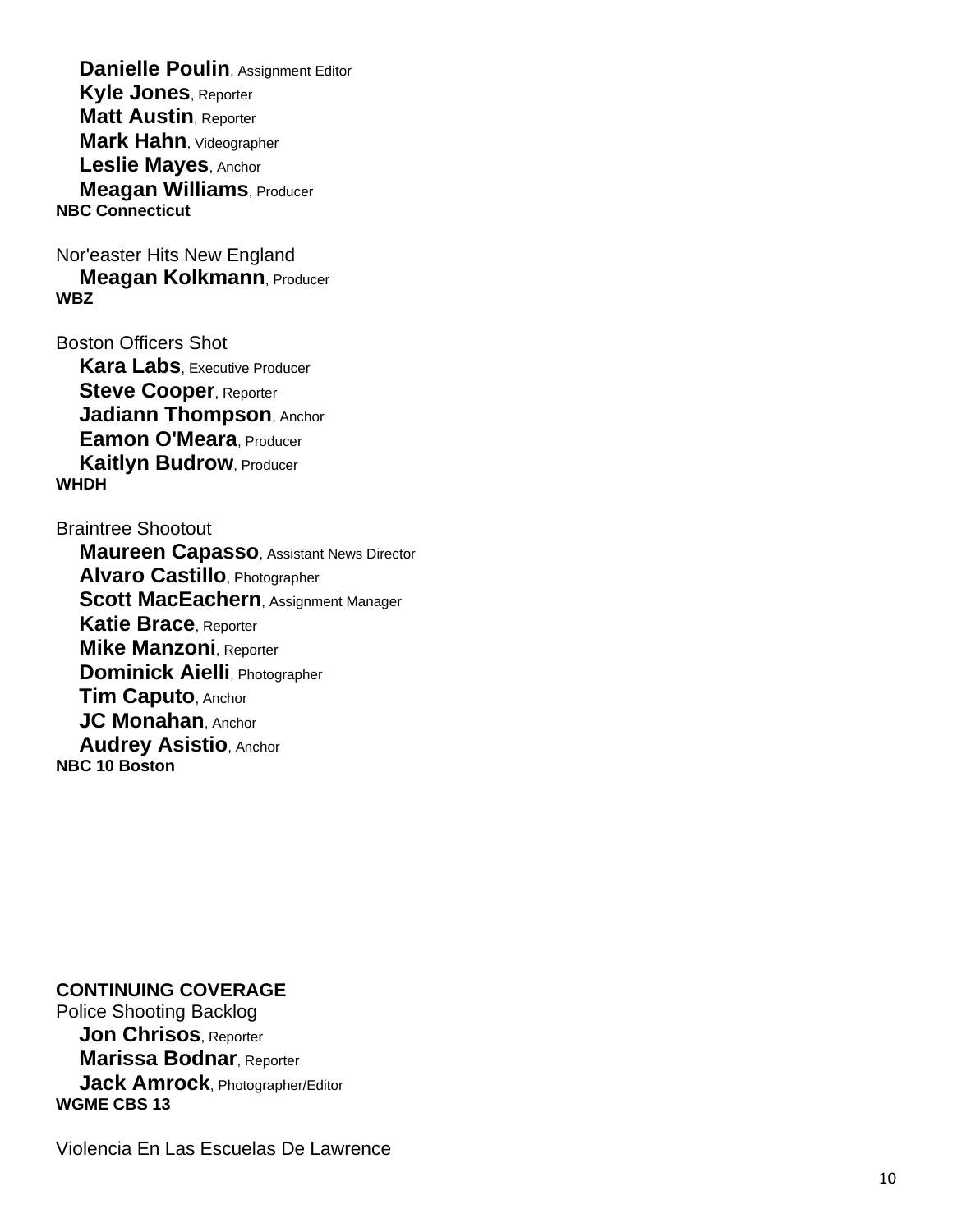**Diego Restrepo**, Producer **José A. Rivera Adrovet**, Anchor **Grace Gomez**, Anchor **Paulo Alvarado**, Reporter **Haynhect Rodriguez**, Content Producer **Carment Martinez**, Reporter **Paulo Bauch**, Photographer/Editor **Johnathan Latorre**, Photographer/Editor **David De Matteis**, Reporter **Lorenna Monroig Ramos**, Producer **Héctor Rangel**, Producer **Telemundo New England**

Sears Lane Homeless Encampment **Ike Bendavid, Reporter WCAX**

Green Line Derailment Exposes Safety Lapses **Jennifer Eagan**, Anchor **Kimmy Bingham, Executive Producer Joe Cersosimo**, Producer **Kathy Curran**, Reporter **Bill Sheerin**, Assignment Manager **Ed Harding**, Anchor **Matthew Gregoire**, Photojournalist **Peter Eliopoulos**, Reporter **Ted Wayman**, Reporter **Chris Garvin**, Photojournalist **Bobby Souza**, Photojournalist **WCVB**

Highway Standoff - Rise Of The Moors **James Harrington, Executive Producer Jen Currier**, Producer **Lisa Gresci**, Reporter **Cheryl Fiandaca**, Investigative Reporter **Anna Meiler**, Anchor **Steven Delmonte**, Photographer **Louisa Moller**, Reporter **WBZ**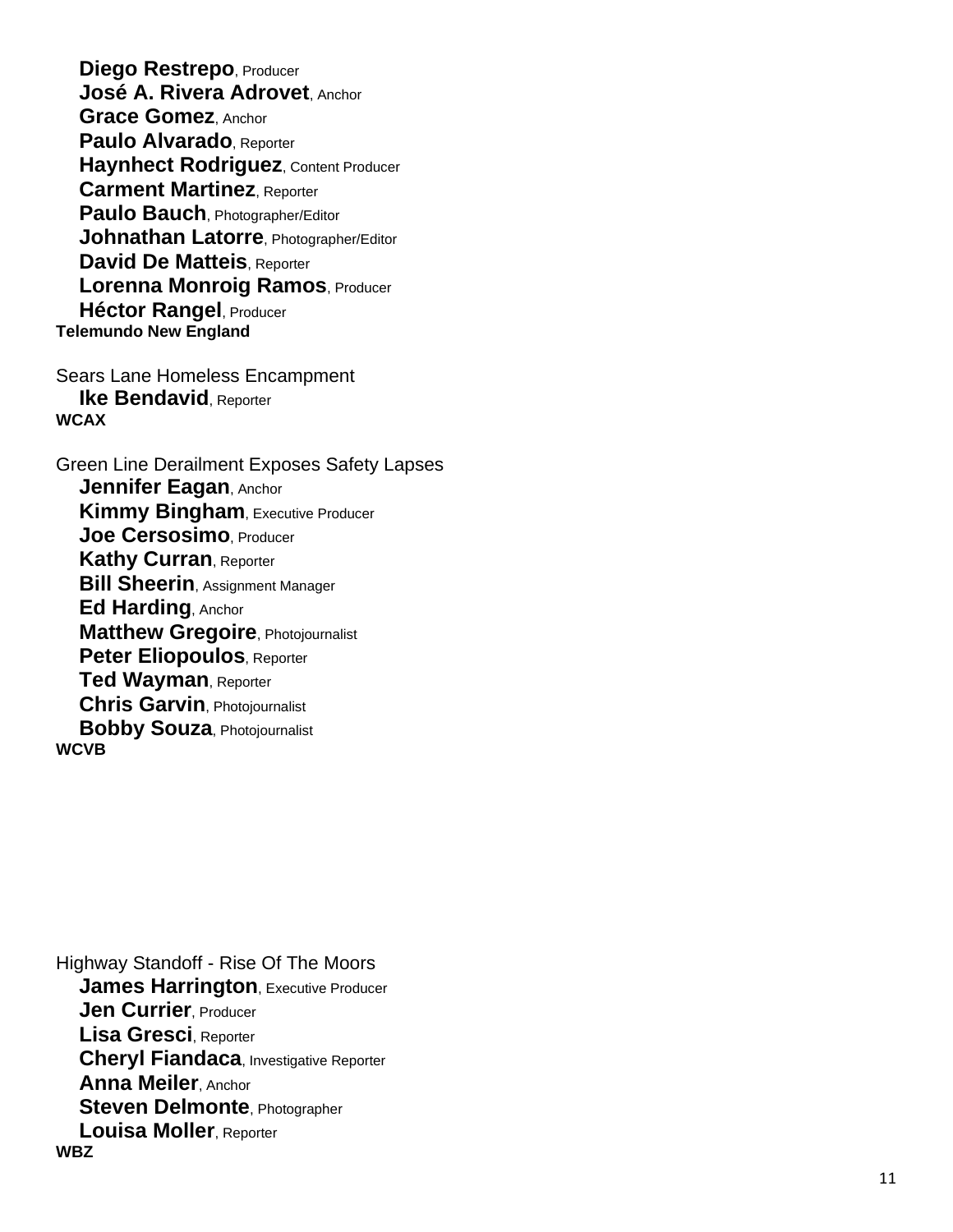Massachusetts Salutes A Fallen Hero **Nathalie Pozo**, Reporter **Shaun Chaiyabhat, Anchor Mike Cole**, Producer **Sera Congi**, Reporter **Ted Wayman**, Reporter **Ted Cooper**, Photojournalist **Timothy Devlin**, Photojournalist **Donna Hennessey, Director Sam D'Orsi**, Producer **Blaise Bookis**, Photojournalist **Kevin Krisak**, Photojournalist **Chris Garvin**, Photojournalist **WCVB**

Clean Energy Corridor **Phil Hirschkorn**, Reporter-Producer **WMTW**

#### **TEAM COVERAGE**

Powerful Nor'easter Hits Region **A.J. Burnett**, Meteorologist **Bobby Souza**, Photojournalist **Chris Garvin**, Photojournalist **Christopher Roach**, Executive Producer **Kevin Krisak**, Photojournalist **Mike Wankum**, Meteorologist **Nathalie Pozo**, Reporter **Shaun Chaiyabhat, Reporter Barbara Baranowski**, Producer **Rebecca Bainer**, Producer **WCVB**

FOX 61: Tropical Storm Henri Makes Landfall In Connecticut **Richard Washington**, News Director **Jim Altman**, Reporter **Matt Scott**, Meteorologist **Rachel Frank**, Meteorologist **Julia LeBlanc**, Reporter **Angelo Bavaro**, Reporter **Tim Lammers**, Anchor **Keith McGilvery**, Anchor **Jenn Bernstein**, Anchor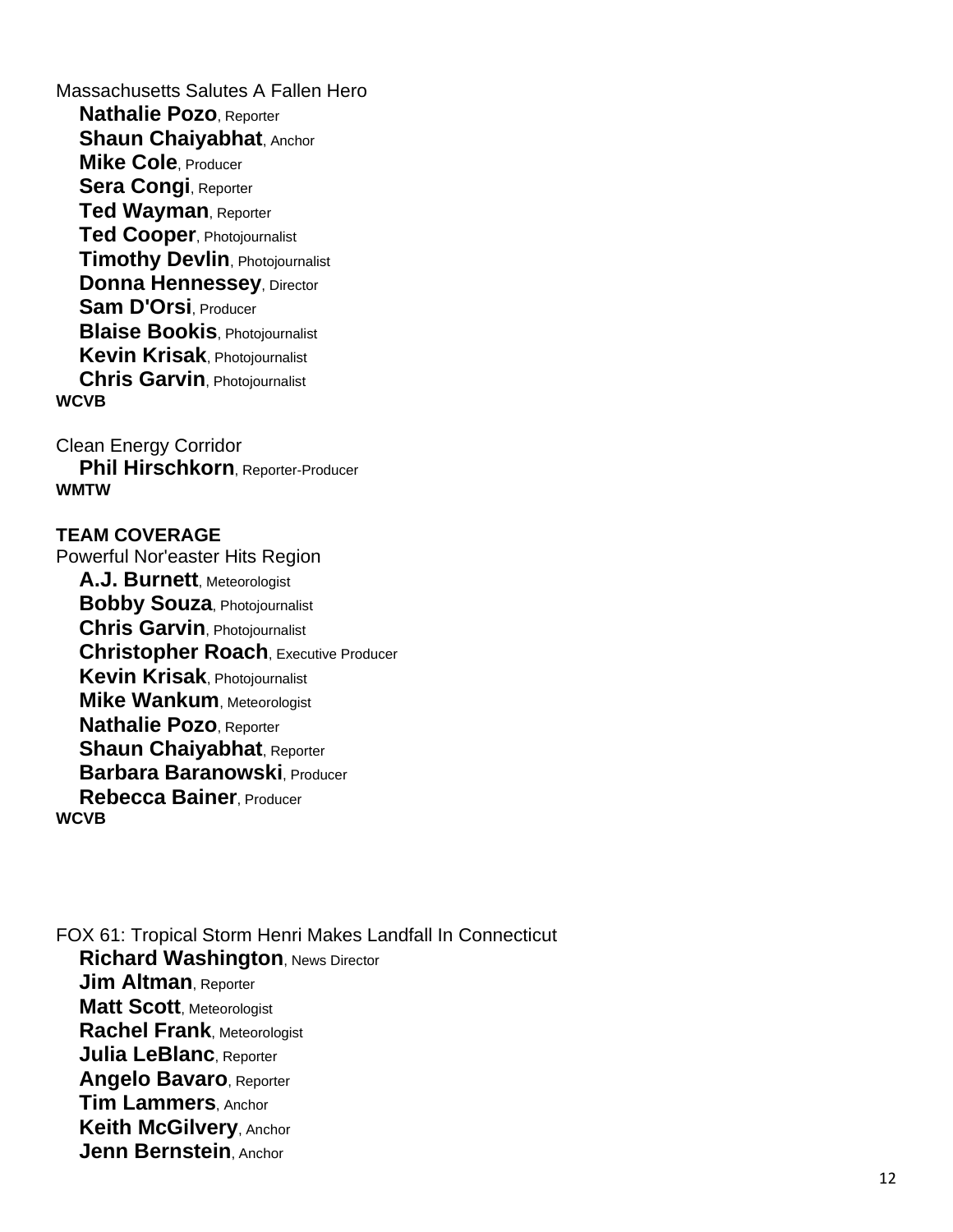Election Night: Boston Mayor's Race **Maureen Capasso**, Assistant News Director **Raul Martinez**, News Anchor **JC Monahan**, News Anchor **Grace Gómez**, News Anchor **Tim Caputo**, News Anchor **Jackie Bruno**, News Anchor **Alison King**, Political Reporter **Sue O'Connell**, Political Commentator **Brittney Figueira**, Producer **John Mitchell**, Producer **Courtney Seymour**, Producer **Peter Kearns**, Director **NECN**

Storm Force - Nasty Nor'easter **Nick Sapienza**, Photographer **Steve Cooper**, Reporter **Colin Bentley**, Photographer **Marshall Hook**, Reporter **Jaisol Martinez**, Reporter **Josh Wurster**, Meteorologist **Michael Yoshida**, Reporter **John Guice**, Photographer **Alex Mason**, Photographer **Caroline Goggin**, Reporter **Brian Greig**, Photographer **Adam Williams**, Anchor **WHDH**

Honoring A Hero: Officer Manny Familia **COLIN SPENCE**, Producer **Amaka Ubaka**, Anchor **Amanda Crawford**, Anchor **Jeanne Tarmey**, Senior Producer **Jonathan Hall**, Reporter **Byron Barnett**, Reporter **Kimberly Bookman**, Reporter **Colin Bentley**, Photographer **WHDH**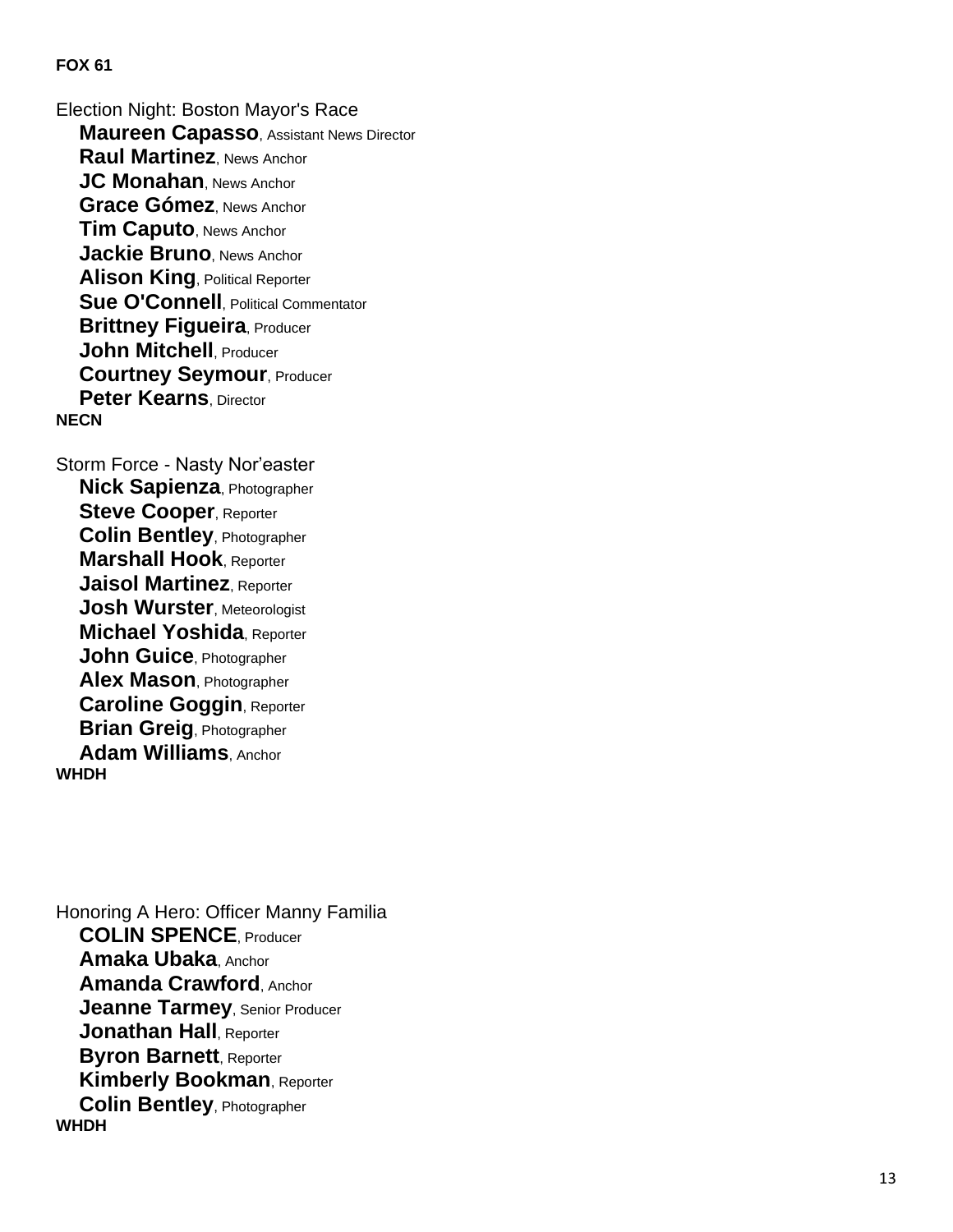Patriots Super Bowl Surprise For Healthcare Workers **Bradley Tatum, Assistant News Director Mallika Marshall**, Reporter **Nicholas Giovanni**, Anchor **Anna Meiler**, Anchor **Jennifer Currier**, Producer **Levan Reid**, Reporter **Jackie Connally, Producer Jessi Miller Bradley, News Director WBZ**

Democracy's Darkest Day **Brandon Stokes**, Executive Producer **Jackie Bruno**, Anchor **NECN**

Severe Weather Triggers Serious Flooding **Sam D'Orsi**, Producer **Christopher Roach**, Executive Producer **David Bienick**, Reporter **Nathalie Pozo**, Reporter **Peter Eliopoulos**, Reporter **Emily Maher**, Reporter **Bobby Souza**, Photojournalist **Cindy Fitzgibbon**, Meteorologist **Sean Cahill**, Assignment Editor **Sean Carpenter, Photojournalist WCVB**

**INVESTIGATIVE** Uncovering Systemic Failures That Ended In A Teen's Death **Kathy Curran**, Reporter **WCVB**

Homophobic, Racist And Violent Hazing Exposed At High School **Jonathan Wells**, Producer **Karen Anderson**, Reporter **WCVB**

Blatant Police Officer Violations On Video **Len Besthoff**, Reporter **Jonathan Wardle**, Videographer **NBC Connecticut**

To Catch A Contractor **Ryan Kath**, Reporter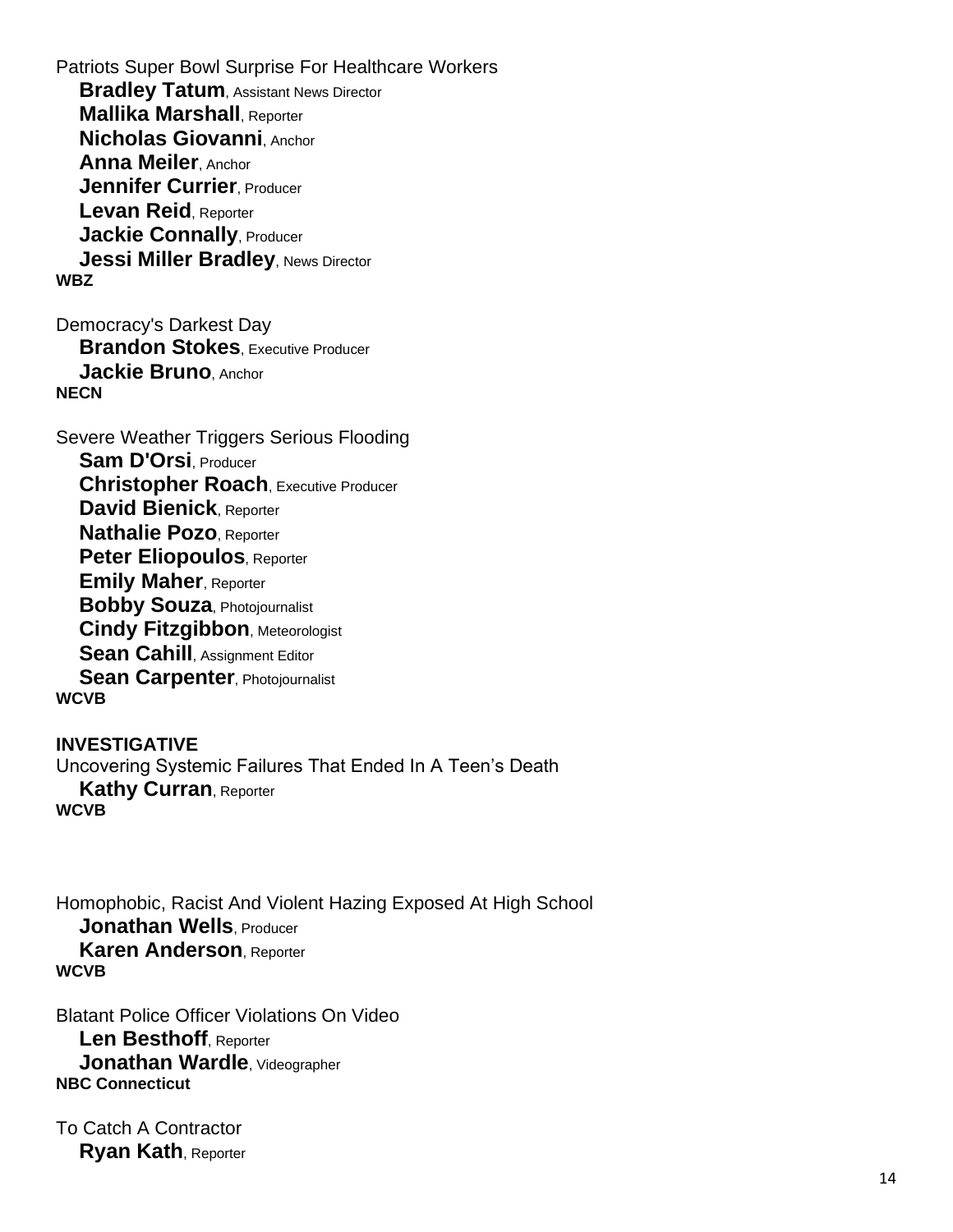**Leslie Gaydos**, Reporter **Aaron Strader**, Photographer **James O'Halloran**, Photographer **Dan Ferrigan**, Photographer **Lauren Kleciak**, Editor **Erica Jorgensen**, Executive Producer **NBC 10 Boston**

5 Investigates Boston's Tent City: Despair, Heartache And A Search For Answers

**Jenny Barron, Executive Producer Kathy Curran**, Reporter **Karen Anderson**, Reporter **Mike Beaudet**, Reporter **Jonathan Wells**, Producer **Barry Mullin, Editor David Mongeau**, Photojournalist **WCVB**

I-Team Nursing Home Abuse & Neglect **Cheryl Fiandaca**, Chief Investigative Reporter **Tom McNamee**, Photojournalist/Editor **WBZ**

**LIGHT FEATURE (SINGLE REPORT)** Fairy House Magic **Beth McEvoy**, Video Journalist

**NEWS CENTER Maine**

Chronicle: "Baby Bears" **Sangita Lee Chandra, Producer/Writer Bob Oliver**, Senior Videographer **Ellen Boyce**, Editor **WCVB**

Trawls & Throttle: Lobster Boat Races In Maine **Zoe Slemmons**, Producer **Lee Weisenfeld**, Field Producer **Sean Dahlberg, Post Production Producer Samuel Johnson**, Photographer **Frank Posillico**, Producer **Spectrum News**

Big Lux And The Belugas **Jim Altman**, Producer **Sean McKeever**, Photographer **FOX 61**

Typewriters Are Hot!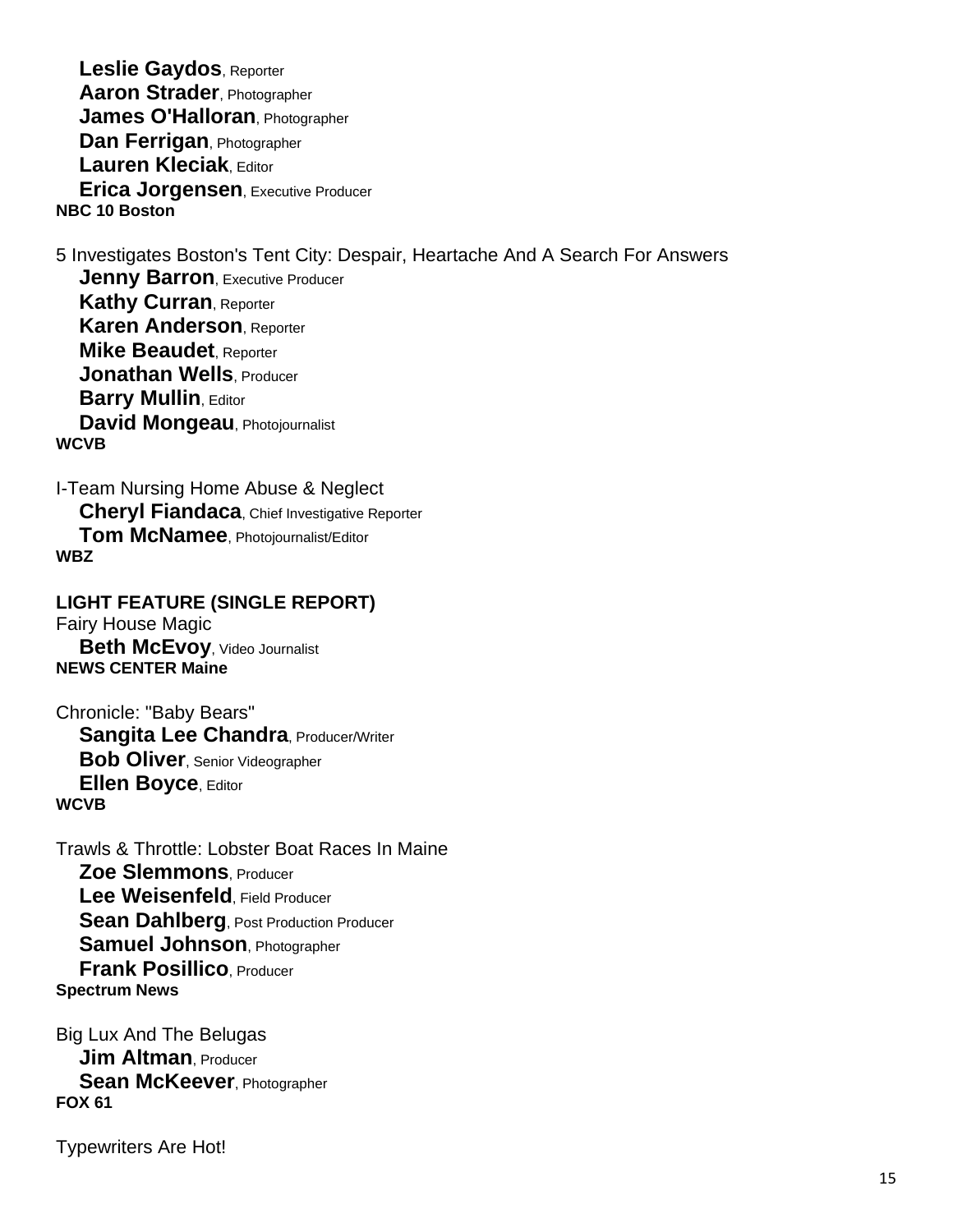**David Wade**, Reporter **Oriel Almeida**, Editor  **Mike Townsend**, Videographer **WBZ**

Rhyme & Reason **Raymond Fuschetti**, Producer/Editor/Voiceover **Leo Ruiz**, Executive Producer **James O'Halloran**, Photographer **Rob Garcia**, Aerial Cameraman **NBC 10 Boston**

NH Chronicle: A Fashionable Flock's Summer Makeover **Erin Fehlau**, Producer/Reporter **Paul Falco**, Videographer **Jason Modeski, Editor WMUR**

Murals Across Lynn Have Changed The Look Of Downtown **Shelby Lum**, Cinematographer/Producer/Editor **The Boston Globe**

Paralyzed Teen A Story Of Hope **Jose Gomez**, Photographer **NBC Connecticut**

# **LIGHT FEATURE (MULTIPLE REPORTS)**

Tokyo Olympic & Paralympic Coverage **Marshall Kramsky**, Reporter/Producer **Jaime Brassard**, Photojournalist **WPTZ**

GBH News TikTok Coverage **Joanie Tobin**, Senior Producer **Emily Schario**, Writer/Producer/Editor **GBH**

Amor Con Barreras - Crisis Humanitaria En La Frontera **Paulo Alvarado, MMJ/Reporter Johnathan Latorre**, Photographer **Telemundo New England**

Work In CT; The Biz Of Battling Back **Jim Altman**, Reporter **Sean McKeever**, Photographer **FOX 61**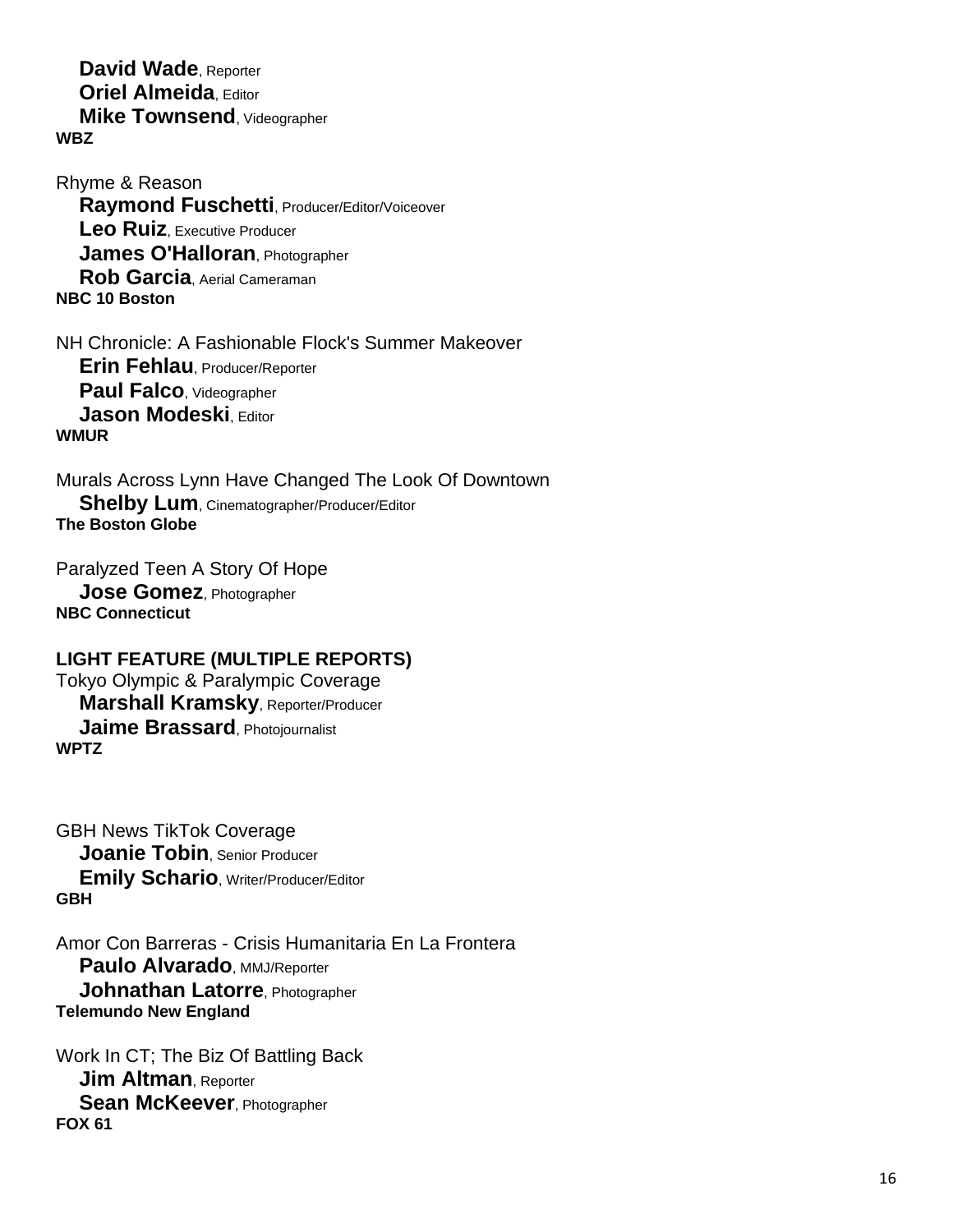WBZ This Morning: It Happens Here **Zack Green**, Anchor **Breana Pitts**, Anchor **Kate Merrill**, Anchor **WBZ**

Holiday Rhode - 12 On 12 Digital Original **Ryan Welch**, Photojournalist/Editor **Danielle North**, Reporter **WPRI**

Super Seniors **Joe Carroll**, Photographer/Reporter **WCAX**

# **SERIOUS FEATURE (SINGLE REPORT)**

Kelp Is Maine's New Cash Crop **Janet Wu**, Reporter/Producer **Bloomberg News**

Jovin Murder Update **Sarah Cody**, Reporter **Mike Piskorski**, Photographer **WTNH**

Open Letter To Bullies **Beth McEvoy**, Video Journalist **NEWS CENTER Maine**

14 Years And Finally Home **Jim Altman**, Producer **Sean McKeever**, Photographer **FOX 61**

9/11: Maine Remembers **Rachel Wingrat**, Producer **Samantha York**, Reporter **Sebastian Bennage**, Photographer **NEWS CENTER Maine**

Woman Longs To Regain Sight After Horrific Attack **Maria Stephanos**, Reporter **WCVB**

**SERIOUS FEATURE (MULTIPLE REPORTS)** Unforgettable Chance For Woman Battling Brain Cancer **Jessica Brown**, Reporter **Maria Stephanos**, Reporter **David Mongeau**, Photographer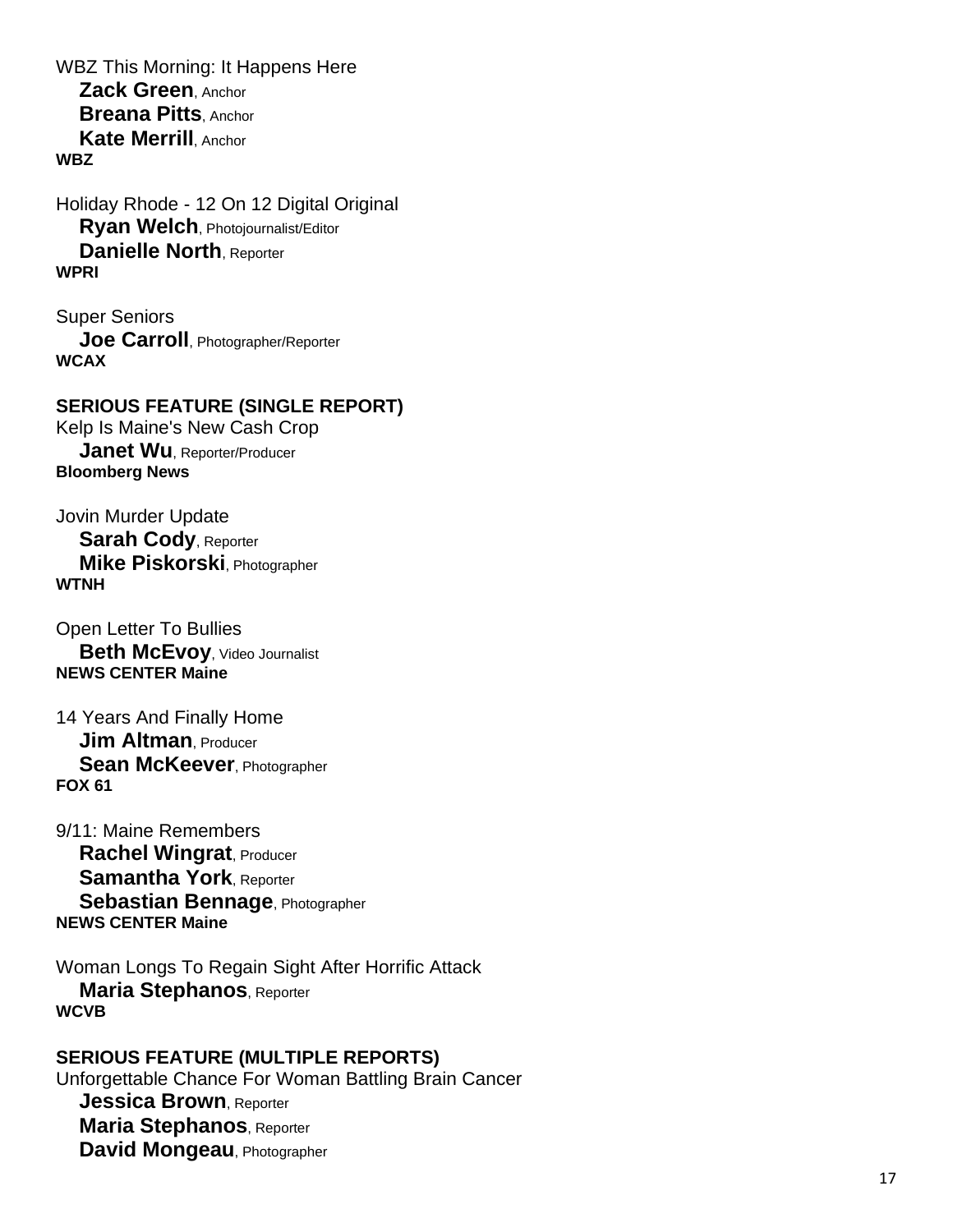#### **WCVB**

I-Team Investigation Keeps Sight Saving Drug For Kids On The Market **Cheryl Fiandaca**, Chief Investigative Reporter **WBZ**

Chronicle: Fighting Back: Thriving In The Face Of Adversity **Nicole Estaphan**, Reporter/Producer **Richard Ward**, Photographer **WCVB**

"The Neglected 20": Abused Horses Travel The Road To Recovery And Second Chances **Peg Keyser**, Reporter **Kirk Cratty**, Photographer/Editor **NEWS CENTER Maine**

The Cold Cases **Kim Kalunian**, Reporter **Corey Welch**, Photojournalist/Editor **WPRI**

The Big Quit: Why I'm Moving On **Stephanie Leydon**, Series Producer **Emily Judem**, Producer/Photographer/Editor **Greg Shea**, Producer/Photographer/Editor **Liz Neisloss**, Reporter/Photographer **Howard Powell**, Photographer **Meredith Nierman**, Photographer **Maureen Barillaro**, Editor **GBH**

**ARTS/ENTERTAINMENT NEWS** The Da Vinci Of Data Art **Jacob Wycoff**, Reporter **Oriel Almeida**, Editor **WBZ**

Changing A City One Wall At A Time **Keisha Grant**, Reporter **Garett Allison**, Photographer **NBC Connecticut**

TikToker With Down Syndrome Made Famous **Beth McEvoy**, Video Journalist **NEWS CENTER Maine**

Go Pixel Yourself **Juliana Mazza**, Reporter **Errol Henry**, Videographer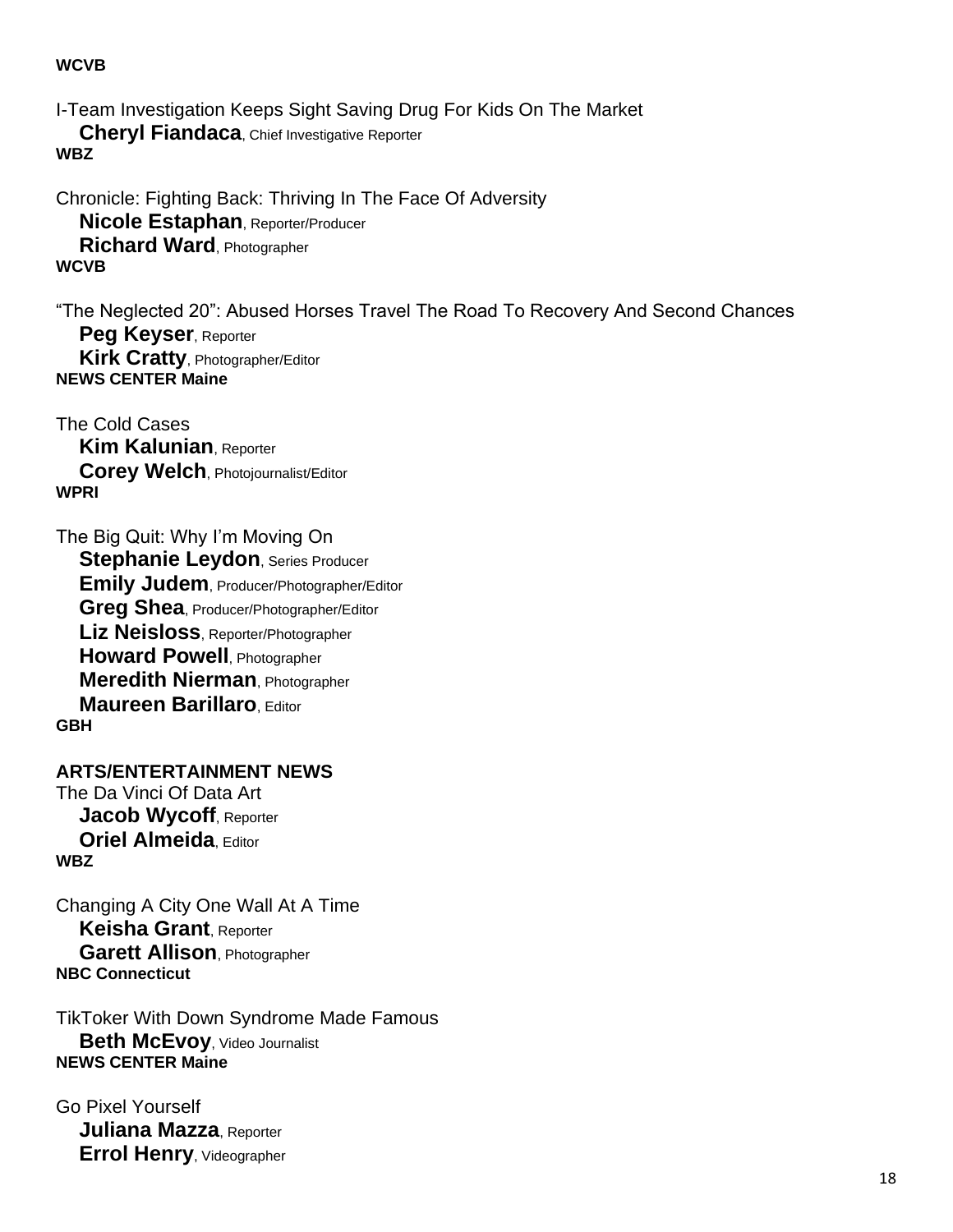#### **WHDH**

Virgil Abloh: "Figures Of Speech" **Raymond Fuschetti**, Producer/Photographer/Editor **Shira Stoll**, Producer/Photographer/Editor **NBC 10 Boston**

Record Renaissance **Ike Bendavid**, Reporter **WCAX**

#### **BUSINESS/CONSUMER NEWS**

Trapped: Maine Lobstermen Battle Federal Regulations **Zach Blanchard**, Video Journalist **NEWS CENTER Maine**

Travel, Tinkle, Sperm, Shoddy Work?!...Whatever The Consumer Concern: NBC CT Responds **Caitlin Burchill**, Reporter **Thea DiGiammerino**, Digital Producer **Alyse Rzemek**, Consumer Investigative Producer **David Mulligan**, Photojournalist, Editor **Jonathan Wardle**, Photojournalist **NBC Connecticut**

The Lewiston Tradition **Amanda Hill**, Reporter **Kirk Cratty**, Photographer/Editor **NEWS CENTER Maine**

NBC10 Boston Responds **Leslie Gaydos**, Reporter **Dan Ferrigan**, Photographer/Editor **NBC 10 Boston**

Ben Has Your Back **Ben Simmoneau**, Reporter **WCVB**

**CRIME NEWS** Unsolved, But Not Forgotten **Ashley Baylor**, Reporter **Mike Piskorski**, Photographer **WTNH**

Was 911 Call A False Report? **Ryan Kath**, Reporter **James O'Halloran**, Photographer **NBC 10 Boston**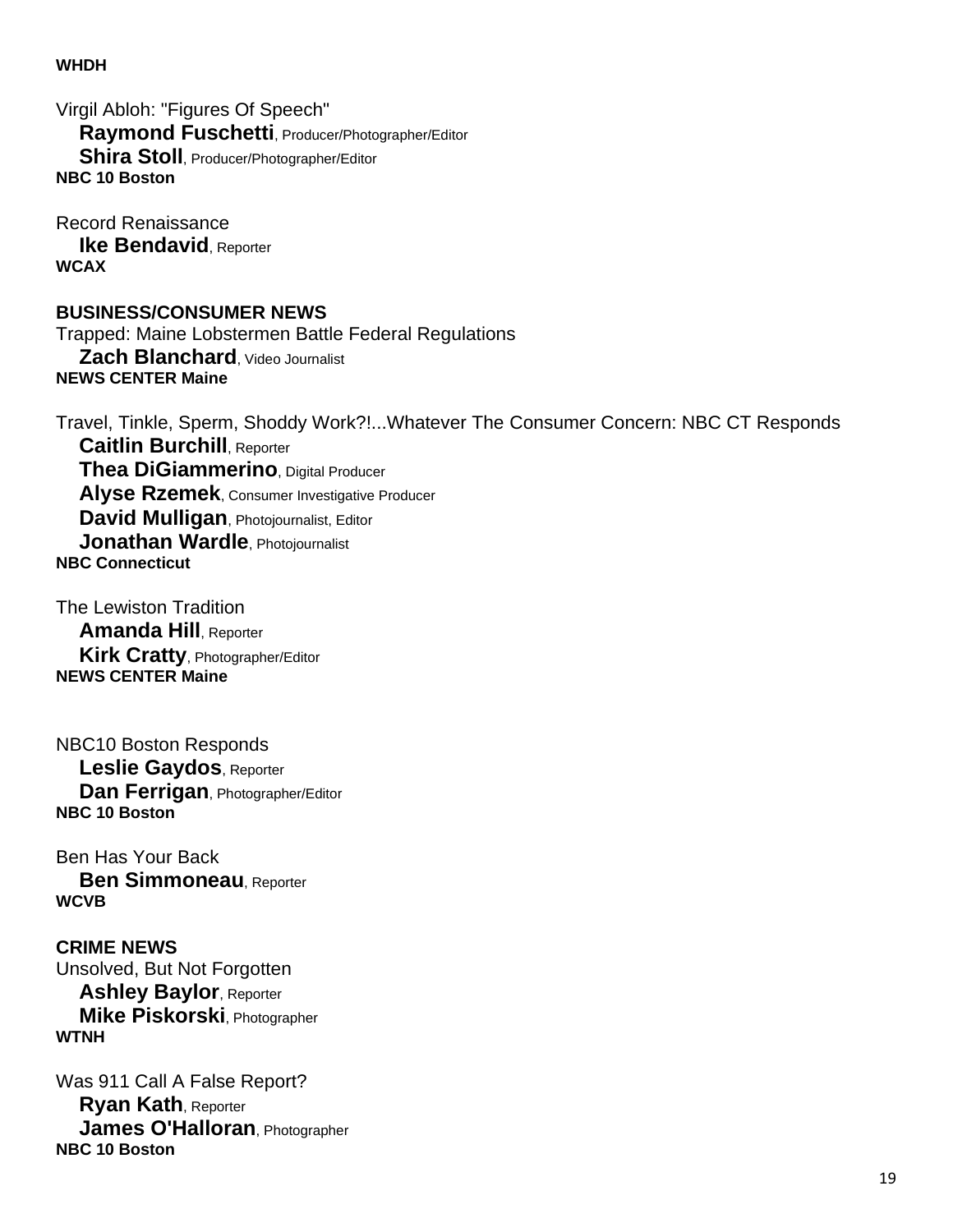# Justice For Jason: Ending Qualified Immunity **Zach Blanchard**, Video Journalist **NEWS CENTER Maine**

Funeral Home Nightmare **Marissa Bodnar**, I-Team Reporter **WGME CBS 13**

Maine's Unsolved Mysteries **Christopher Costa**, Video Journalist **NEWS CENTER Maine**

Five-time Convicted Drunk Driver Who Killed A Woman Caught Driving By The I-Team **Tom McNamee**, Photographer/Editor **Cheryl Fiandaca**, Chief Investigative Reporter **WBZ**

Rhyme And Pun-ishment **Tom Garris**, Reporter **Jaime Brassard**, Photojournalist **WPTZ**

# **DIVERSITY/EQUITY/INCLUSION NEWS**

Connecticut's Code Blue **Shaynah Ferreira**, Reporter **Charles Carter**, Producer **Spencer Davis. Editor WTNH**

Malaga Island: On Island Beauty, A Buried Story Of How Maine Exiled A Thriving Fishing Village **Brianne Barry**, Producer **Josh Robin**, Reporter **Colleen McKown**, Producer **Serjio Rios**, Post Production Producer **Samuel Johnson**, Photographer **Jorge Olivares**, Motion Designer **Frank Posillico**, Producer

**Spectrum News**

The French Disconnection **Hannah Yechivi**, Reporter/Photographer **Sebastian Bennage**, Editor **NEWS CENTER Maine**

Susan Tran DEI Entry **Susan Tran**, Reporter **NBC 10 Boston**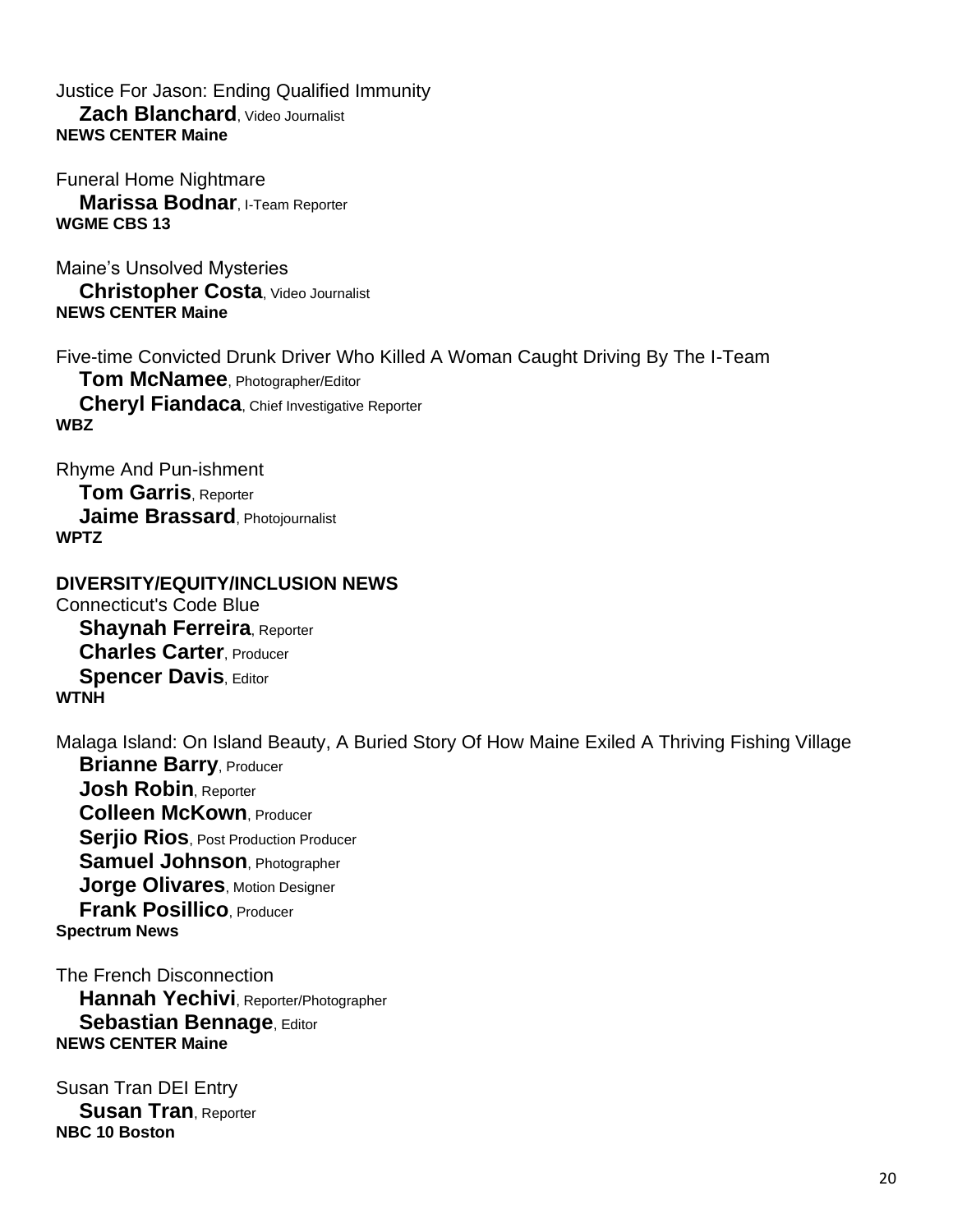Primeros Textileros Colombianos En Lowell **Carla Rojo**, Reporter **Fabio Amador**, Photographer **Telemundo New England**

Salsa: An Afro -Latin Rythm That Beats Oppression **Betsy Badell**, Reporter **Telemundo New England**

A Beautiful Resistance: Black History Month **Caitlin Healy**, Cinematographer/ Producer **Jeneé Osterheld**, Executive Producer/Host **The Boston Globe**

# **EDUCATION/SCHOOLS NEWS**

MIT's First -ever Virtual Robot Competition **John Freidah**, Producer **Andrea Lehn**, Editor/Photographer **MIT MechE**

Returning To School During A Pandemic **Elsie Nolan**, Producer **Seth Szilagyi**, Producer **WBZ**

Schooner Bowdoin: A Classroom Like No Other **Kirk Cratty**, Photographer/Editor/Drone **NEWS CENTER Maine**

Women In Science -Inspiring The Next Generation **Sarah Wroblewski**, Meteorologist/Reporter **WBZ**

Walking On The Edge Of A Knife **Emily Judem**, Producer/Editor **Stephanie Leydon, Producer/Reporter Howard Powell**, Photographer **Joanie Tobin**, Photographer **GBH**

#### **HEALTH/SCIENCE NEWS**

Inside Moderna **Christine Swartz**, Executive Producer **Vanessa Welch**, Reporter **Erling Moe**, Photographer **Boston 25 News**

El Milagro De Kenny **Johnathan Latorre**, Photographer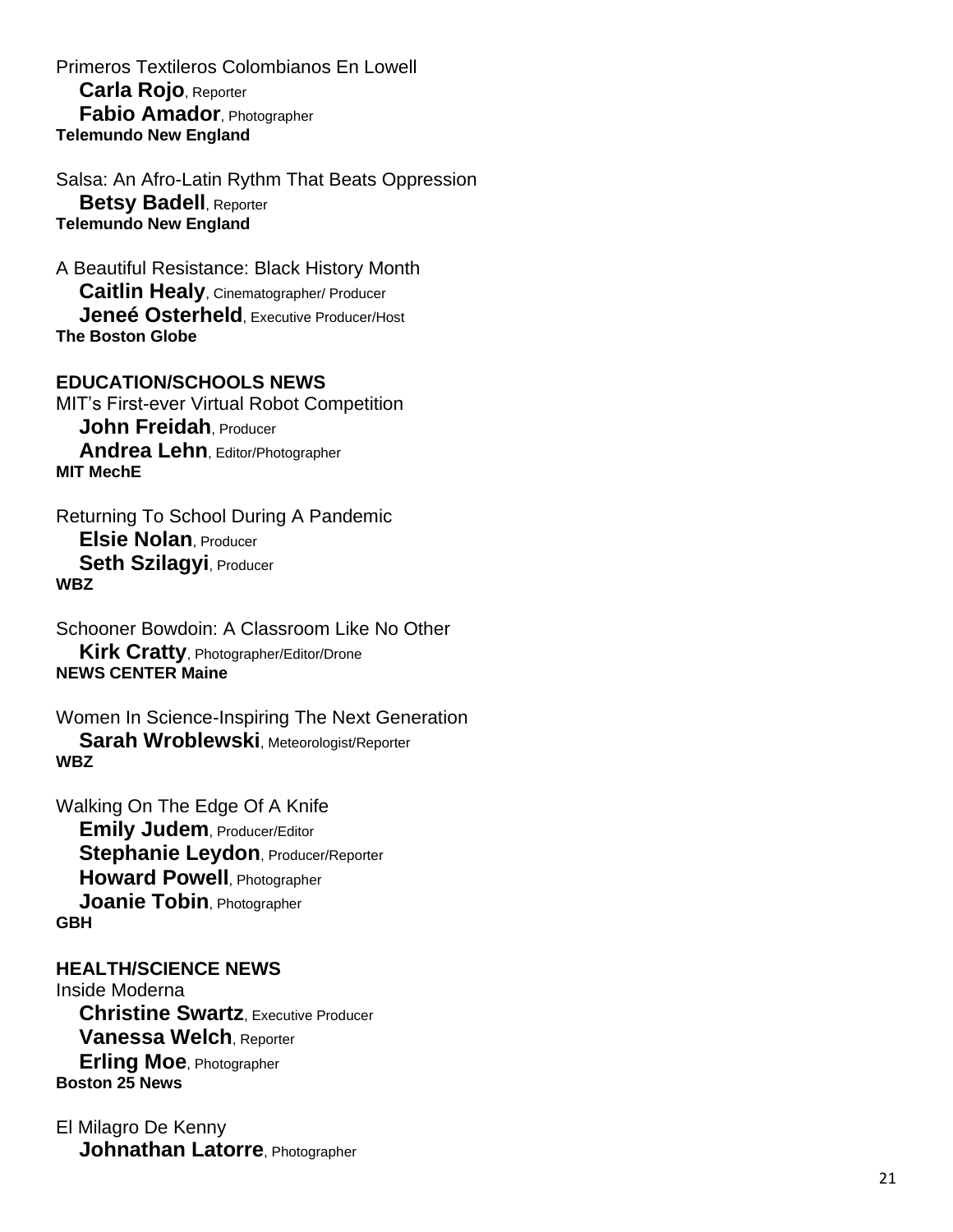**Grace Gomez**, Anchor/Reporter **Telemundo New England**

Birds Battle Climate Change **Don Carrigan**, Reporter **Sebastian Bennage**, Photographer/Editor **NEWS CENTER Maine**

Connecticut Winter Outlook **Rachel Frank**, Writer/Talent **Dakota Hitt**, Motion Graphic Designer **FOX 61**

The TEN: Psychedelics As Medicine **Brandon Stokes**, Executive Producer **Jackie Bruno**, Anchor **Tim Caputo**, Anchor **NECN**

Car-T Therapy Offers Blood Cancer Patients Hope **Cat Viglienzoni**, Reporter **WCAX**

**HUMAN INTEREST NEWS** Prisoners, Puppies, And Police Officers **Jim Altman**, Producer **Sean McKeever**, Photographer **FOX 61**

Partners In Grime: A TikToker And A Former Mass. Governor Clean Up Boston **Mimi Segel**, Producer **Shira Stoll**, Photographer/Editor **NBC 10 Boston**

Famila De Boston Sufre El Drama De La Separación En La Frontera **Diego Restrepo**, Producer **Paulo Alvarado**, Reporter **Paulo Bauch**, Photographer/Editor **Telemundo New England**

Just Move **Michael Hansen**, Producer/Editor **William Houle**, Videographer **Mountain Lake PBS**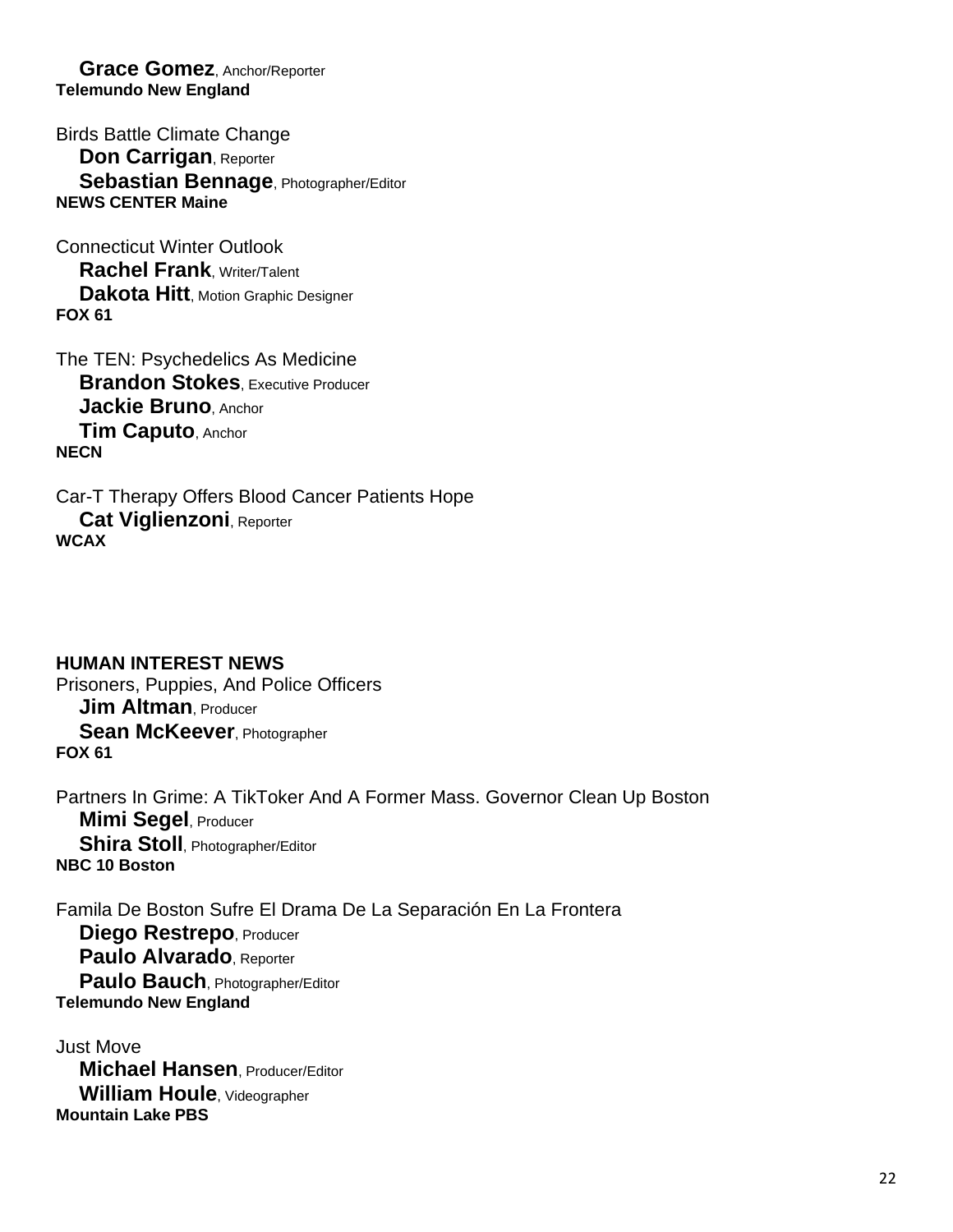NH Chronicle: Summit Record Breaker **Karen Meyers**, Reporter/Producer **Joel Wade**, Photographer/Editor **WMUR**

NH Chronicle: Chester Calendar Strip Down For A Good Cause **Jean Mackin**, Producer **Paul Falco**, Photographer/Editor **WMUR**

NH Chronicle: Cruises For A Cause **Erin Fehlau**, Producer/Reporter **Paul Falco**, Videographer **Jason Modeski**, Editor **WMUR**

**MILITARY NEWS** Honor Flight: Celebrating Our Heroes Through A Pandemic **Michael Montecalvo**, Reporter/Anchor **Johnny Villella**, Videographer/Editor **WPRI**

A World War II Veteran's Message **Kevin Nathan**, Reporter/Anchor **Garett Allison**, Photographer/Editor **NBC Connecticut**

Battle Over Burn Pits **Darren Perron**, Reporter **WCAX**

100 Year Old World War II Veteran Tells His Story **Sarah Cody**, Reporter **WTNH**

Semper Fred **Amanda Hill**, Reporter **Kirk Cratty**, Photographer/Editor **NEWS CENTER Maine**

U.S. Coast Guard Rescue Crews 'Always Learning' - A Ride-Along During Training Evolutions **Jacob Wycoff**, Reporter **Chris Gobeille**, Photojournalist **WBZ**

**POLITICS/GOVERNMENT NEWS** Fake Farms: Uncovering Small Business Loan Fraud **Jon Chrisos**, I-Team Reporter **Marissa Bodnar**, I-Team Reporter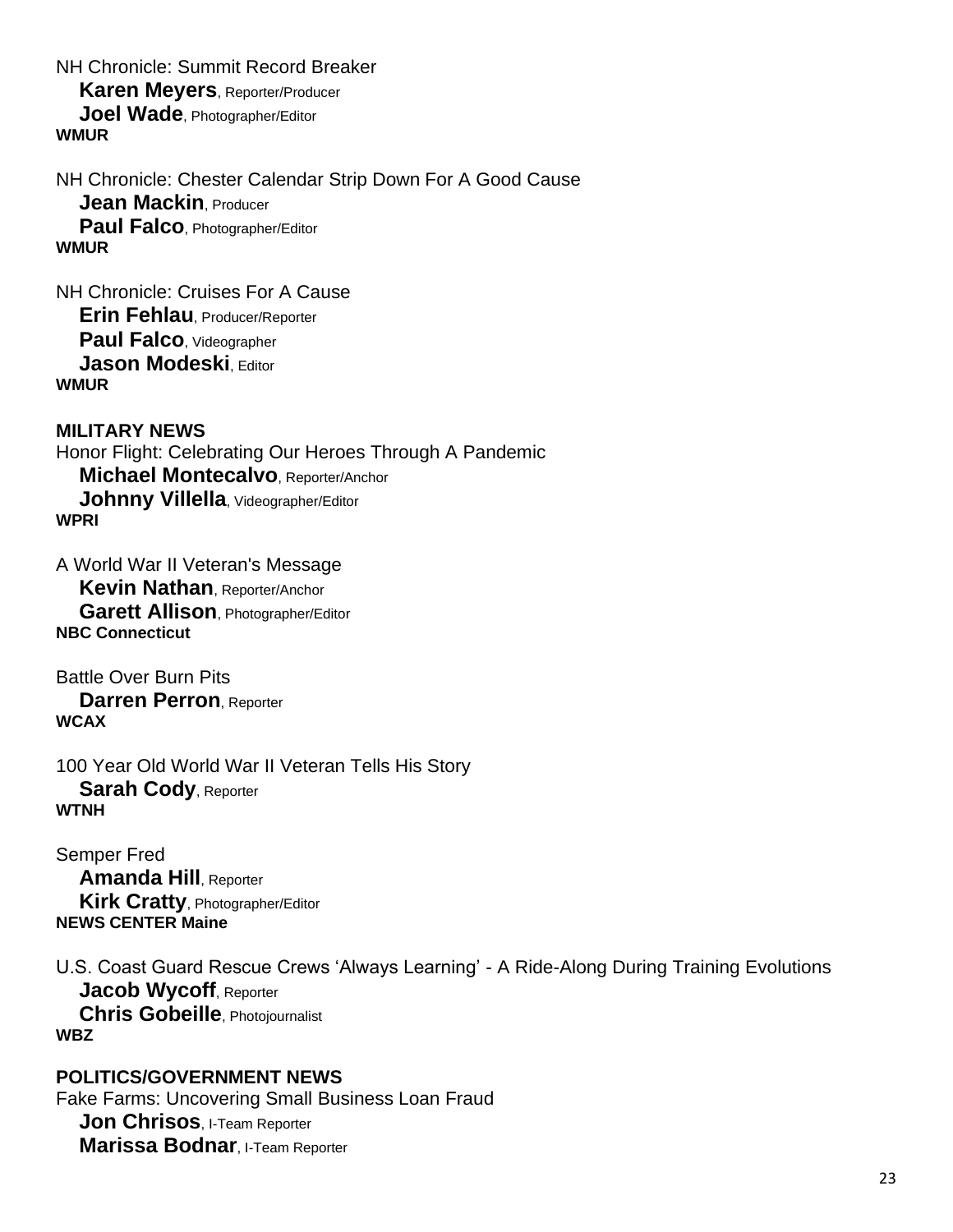**Jack Amrock**, Photographer/Editor **WGME CBS 13**

NBC10 Investigators: Taxpayer Money And Government Accountability **Ryan Kath**, Reporter **James O'Halloran**, Photographer **NBC 10 Boston**

Welcome To The State House: Where Is Everyone?? **David Wade**, Reporter **WBZ**

I-Team Investigation Leads To A New Law And The Removal Of Parking Meter Kiosks **Cheryl Fiandaca, Chief Investigative Reporter Tom McNamee**, Photographer **WBZ**

On Your Dime: Tracking Tax Waste **Tamara Sacharczyk**, Reporter **WJAR**

Law Changed After Backlog Of Rape Kits Is Exposed **Karen Anderson**, Reporter **WCVB**

**SOCIETAL CONCERNS NEWS** The Path Of A Vaccine **Tracy Furey**, Producer **Patricia Del Rio**, Reporter **Thomas Kienzler**, Editor **WFSB**

Death Doula **Beth McEvoy**, Video Journalist **NEWS CENTER Maine**

Our Environment And Our Economy -- Fighting For Safety **Hank Phillippi Ryan**, Reporter **Mary Schwager**, Producer **WHDH**

Crisis At Mass & Cass **Jason Solowski**, Producer **James O'Halloran**, Photographer **NBC 10 Boston**

In Harm's Way **Caitlin Healy**, Producer **The Boston Globe**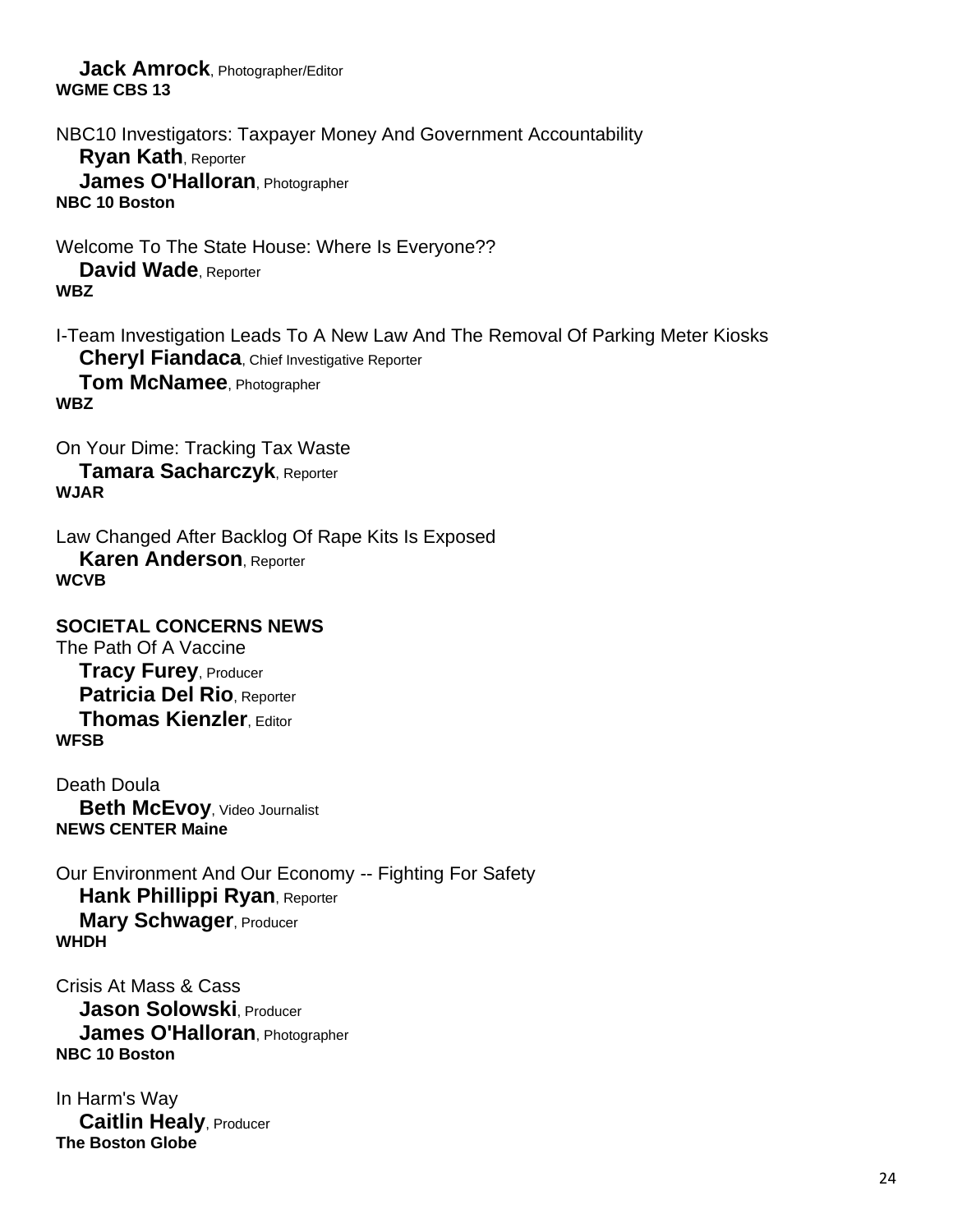A Pandemic Buyer's Guide

 **Ben Simmoneau**, Reporter **WCVB**

Out Of The Shadows **Jack Thurston**, Reporter/Producer **Kika Bronger**, Photographer/Editor **NECN**

#### **SPORTS FEATURE NEWS**

Olimpiadas Tokyo, Seleccion Dominicana Y Su Pase Historico **Carmen Martinez**, Reporter/Producer/Editor **Telemundo New England**

Chronicle: New England Revolution: Hidden Gem **Ramen Cromwell**, Producer **WCVB**

A Catamount's Fight To 'Get Better' **Marshall Kramsky**, Reporter/Producer/Photographer/Editor **WPTZ**

Viral Tumble Reveals Father-son Bond **Rose Langello**, Reporter Johnny Villella, Videographer\Editor **WPRI**

Road To The Tokyo Olympics **Audrey Asistio**, Reporter **Lauren Kleciak**, Editor **NBC 10 Boston**

**TECHNOLOGY NEWS** Breakthrough Technology At Our Beaches **Sarah Wroblewski**, Meteorologist **WBZ**

Connected Cars **Marissa Bodnar**, I-Team Reporter **Jack Amrock**, Photographer/Editor **WGME CBS 13**

Automating Aquaculture With Robots **John Freidah**, Producer/Editor **MIT MechE**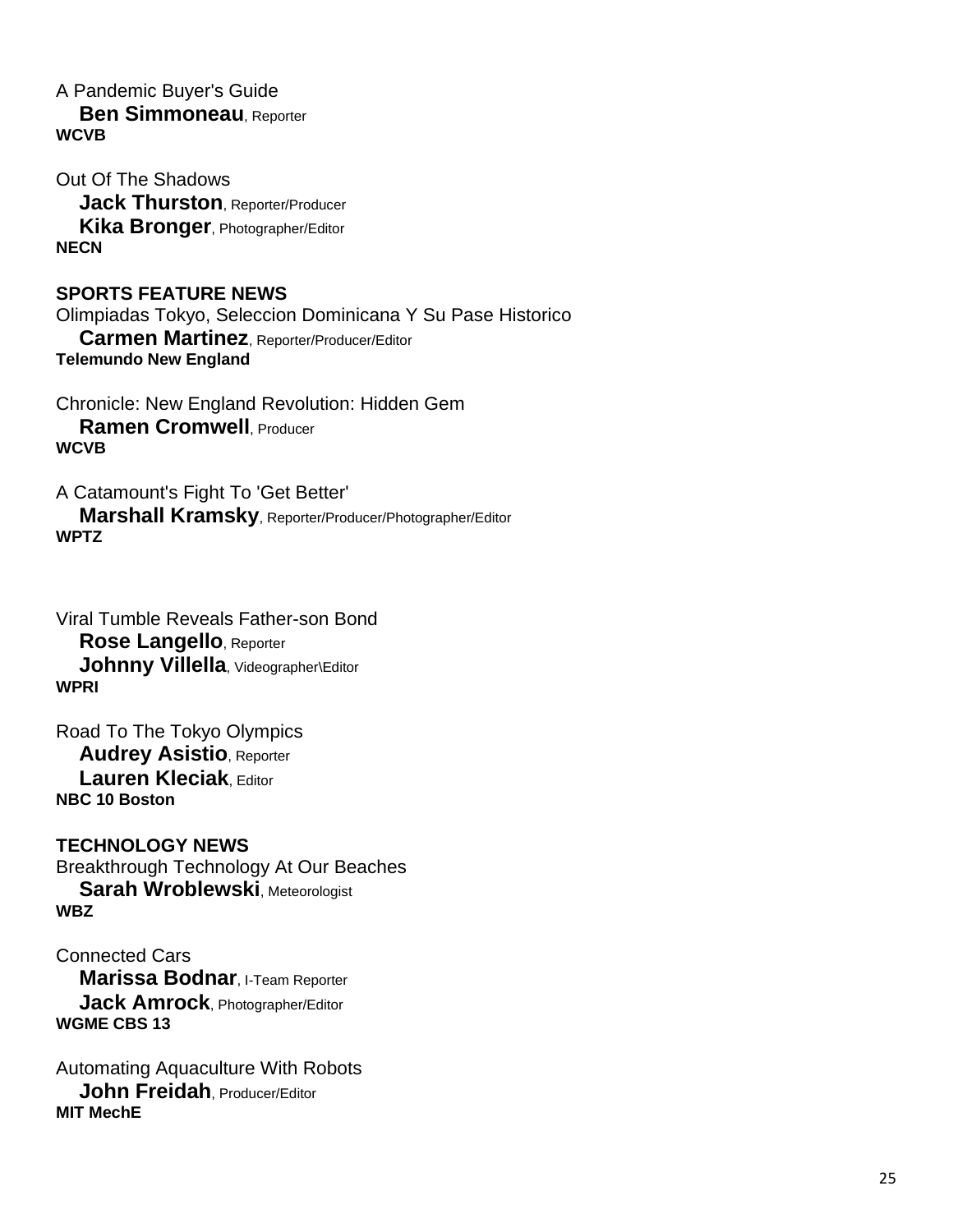# **ARTS/ENTERTAINMENT-SHORT FORM CONTENT (UP TO 10 MINUTES)**

Chronicle: The Nutcracker Returns - Boston Ballet

 **Ramen Cromwell**, Producer **Shayna Seymour, Reporter WCVB**

While You Were Gone **Jennifer Weber**, Director **The Bushnell Center For The Performing Arts**

Chronicle: On The Water - Van Der Wal **Anthony Everett, Producer/Reporter WCVB**

New England Traveler - Beverly Historic City On The Sea **Gregory Boghosian**, Executive Producer/Director/Host **Charlie Moore**, Executive Producer **Anthony Moreschi, Editor John Derba**, Videographer **Mad Fish Productions**

NH Chronicle: Daily Doodle **Karen Meyers**, Reporter/Producer **Chris Shepherd**, Photographer **WMUR**

Suited Up **JR Black, Editor Michelle Weber**, Producer **Barry Littlefield**, Photographer **Anna Rossi**, Talent **NBC 10 Boston**

**ARTS/ENTERTAINMENT-LONG FORM CONTENT (LONGER THAN 10 MINUTES)** Celebrity Club **Dorothy Dickie**, Producer/Editor **WSBE**

Not On This Night **Bill Humphreys**, Producer/Director **David Mauriello**, Executive Producer **Bradshaw Branch**, Producer/Writer **Chad Cordner**, Director Of Photography **CJ Lewis**, Producer / Composer **StageWright Films**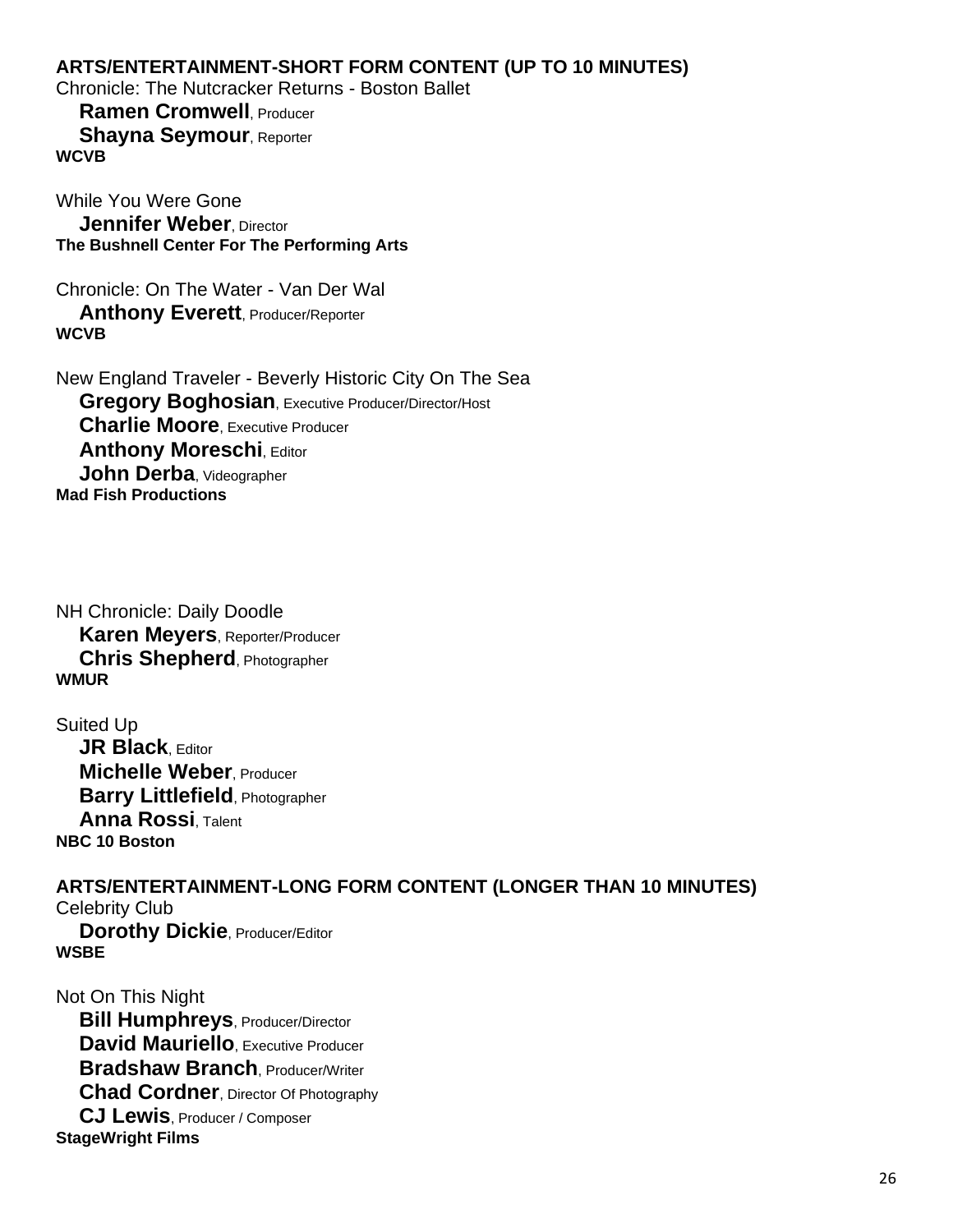Gene Valicenti: From A Trenchcoat To The Top Of The Charts **Dante Bellini**, Executive Producer/Director **Jack Rametta, Editing/Sound Design David Zapatka**, Cinematographer **Hooligan Film Productions**

Small Town, Big Story: Bread & Puppet Theater | Glover, Vermont **Ansh Vohra**, Producer **Chris Naka**, Producer **Doug Baldinger, Producer Atlas Obscura**

Small Town, Big Story: Ice Harvest | South Bristol, Maine **Chris Naka**, Director **Doug Baldinger, Producer Atlas Obscura**

Heroes De Telemundo Nueva Inglaterra **Miguel Garcia**, Host **Sammy Montalvo, Producer Telemundo New England**

Munich 1919 **Ryan Glista**, Director **Alex Page-Hatley**, Producer **Sarah Stevenson**, Producer **The Bushnell Center For The Performing Arts**

**EDUCATION/SCHOOLS** Inside Brockton Football's COVID-altered Season **Shelby Lum**, Cinematographer/ Producer/ Editor **The Boston Globe**

Chronicle: Back To School Pt. 3 - College **Ramen Cromwell**, Producer **Brian Menz**, Editor **WCVB**

A Year Of Grit And Despair **Shelby Lum**, Producer/ Editor **The Boston Globe**

CUTLINE: Playing With COVID **Tim Rasmussen**, Executive Producer **Frankie Graziano**, Host/Episode Producer **Heather Fay Dawson, Series Producer**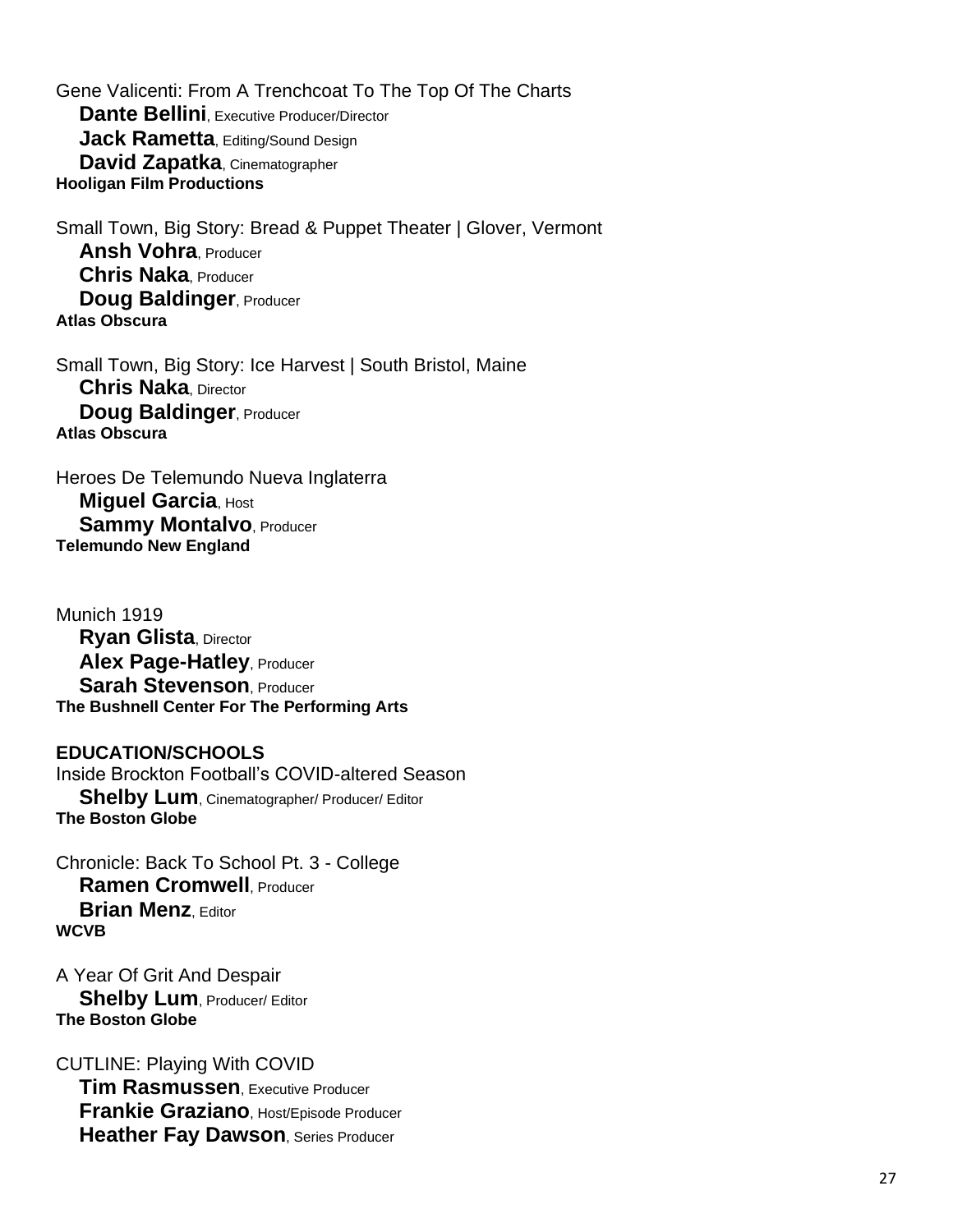**Jeff Cohen**, Supervising Producer **Ryan Caron King**, Videographer, Audio **Joe Amon**, Videographer **David Wurtzel**, Videographer, Editor **Maegn Boone**, Production Manager **Joe Coss**, Studio Director **Kevin Kuhl**, Videographer **Mike Dunphy**, Videographer, Lighting, Prompter **Catherine Pastor**, Audio **Sam Hockaday, Motion Graphics Julianne Varacchi**, Visuals Director **Eugene Amatruda**, Audio **Connecticut Public Television**

Chronicle: Catholic Schools Foundation Changing Children's Lives **Jesse Grossi**, Writer/Producer **Richard Ward**, Videographer **Scott Shucher, Editor WCVB**

Class Of COVID **Emily Judem**, Director/Producer **Stephanie Leydon, Director/Producer Joanie Tobin**, Photographer **Rob Tokanel**, Photographer **Greg Shea**, Photographer **Howard Powell**, Photographer **Meredith Nierman**, Photographer **Tori Bedford**, Reporter **Esteban Bustillos**, Reporter **GBH**

Hope Rising: Las Trés Hermanas **Tessa Young**, Creative Oversight **Esperanza Academy**

#### **CHILDREN/YOUTH (12 AND UNDER)**

Mister Chris And Friends Shorts **Chris Dorman**, Creator/Talent **Holt Albee**, Producer **David Littlefield**, Director **Kaylee Mumford**, Editor **Brian Stevenson**, Director Of Photography **Vermont PBS**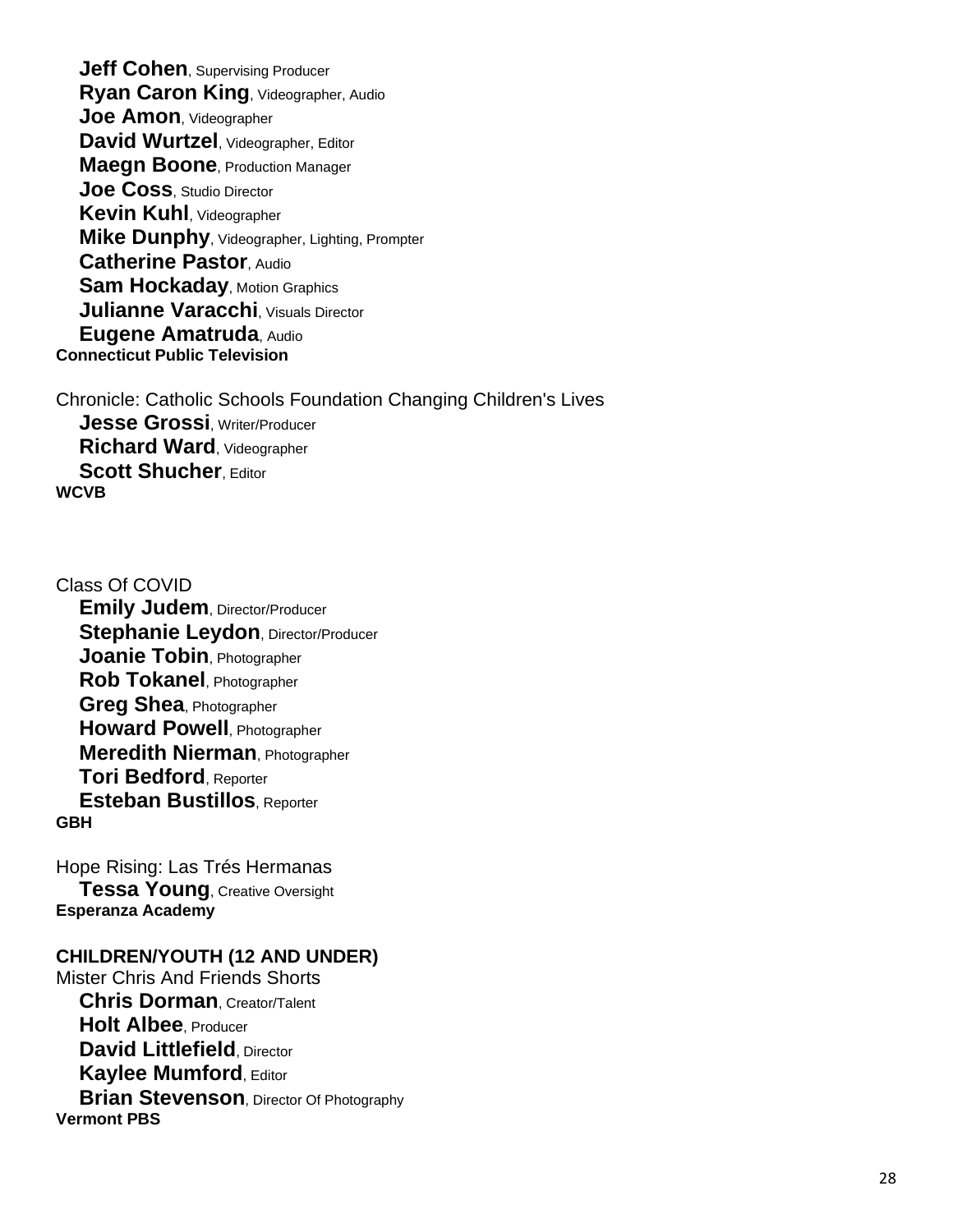NBC Connecticut's Kids Connection: Heart Of A Champion **Cody Ripa**, Executive Producer **Michael Cox**, Art Director **Tyler Roman**, Producer **Steve Tatsapaugh, Producer NBC Connecticut**

Half Pint History **Andre Stark**, Producer **Duncan Putney, Producer Original Concept & Development Associates**

#### **ENVIRONMENT/SCIENCE**

Chronicle: Boston's Heat Islands **Nneka Nwosu Faison**, Producer **Jesse Grossi**, Producer **Cindy Fitzgibbon**, Meteorologist **Mike Wankum**, Reporter/Meteorologist **A.J. Burnett**, Reporter/Meteorologist **Anthony Lathrop**, Graphics **WCVB**

Chronicle: The Great Green Hope -Maine's North Woods **Clint Conley**, Producer **Ellen Boyce**, Editor **WCVB**

Collaborating To Save The Right Whale **Craig LaPlante**, Producer/Director **Woods Hole Oceanographic Institution**

The Impacts Of Climate Change On Coastal New England Whales **Cheryl Nelson**, Producer/Host **Tremayne Johnson**, Editor **Will Rodriguez**, Executive Producer **Yurview Network**

Understanding The Arctic **John Freidah**, Producer/Editor **MIT/MechE**

CUTLINE: Eyewitness To Climate Change **Tim Rasmussen**, Executive Producer **Patrick Skahill**, Host, Producer **Heather Fay Dawson, Series Producer Julianne Varacchi**, Visuals Director **Jeff Cohen**, Story Producer **Maegn Boone**, Production Manager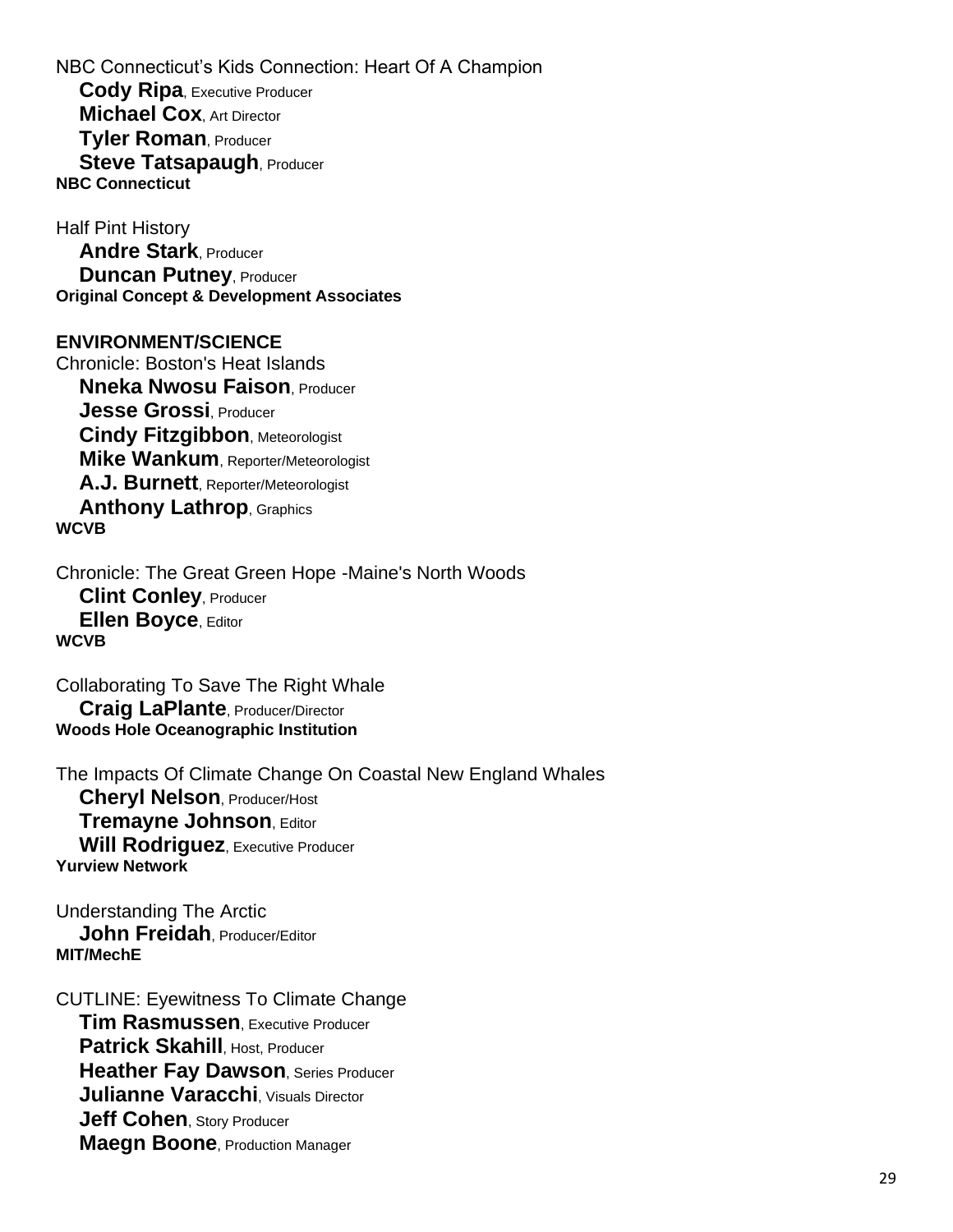**Joe Coss**, Technical Director **Mike Dunphy**, Videographer, Lighting **Eugene Amatruda**, Audio **Sam Hockaday, Motion Graphics Joe McNally**, Videographer **Connecticut Public Television**

Global Warming: The Other Pandemic **Diego Restrepo**, Producer **Cecy Del Carmen**, Weather Anchor **José A. Rivera Adrovet**, Anchor **Telemundo New England**

**DIVERSITY/EQUITY/INCLUSION** Rhode Island PBS WeeDoulas **Barbara Dury**, Executive Producer **Michelle San Miguel**, Reporter/Host **Isabella Jibilian**, Associate Producer **Andrea Pietrangeli**, Photojournalist/Editor **John Honoré**, Photojournalist/Editor **WSBE**

Project Community: Asian American Voices **Nneka Nwosu Faison**, Executive Producer **Ramen Cromwell**, Producer **Anthony Everett**, Reporter **Dorothy Will, Director Ted Reinstein**, Commentator **Mike Beaudet**, Reporter **Antoinette Antonio**, Reporter/Producer **Diana Pinzon**, Producer **Blaise Bookis**, Editor **Sangita Chandra**, Producer **Janet Wu**, Anchor **Sera Congi**, Reporter **Shaun Chaiyabhat**, Reporter/Anchor **David Hurlburt** Executive Producer **Gino Mauro**, Editor **Scott Shucher, Editor WCVB**

Somerville For All **Elizabeth Eldridge**, Producer **Andrew Eldridge**, Producer/Director/Editor **Mister Francis**

Studying The Tulsa Massacre, Systemic Racism, And The Call For Reparations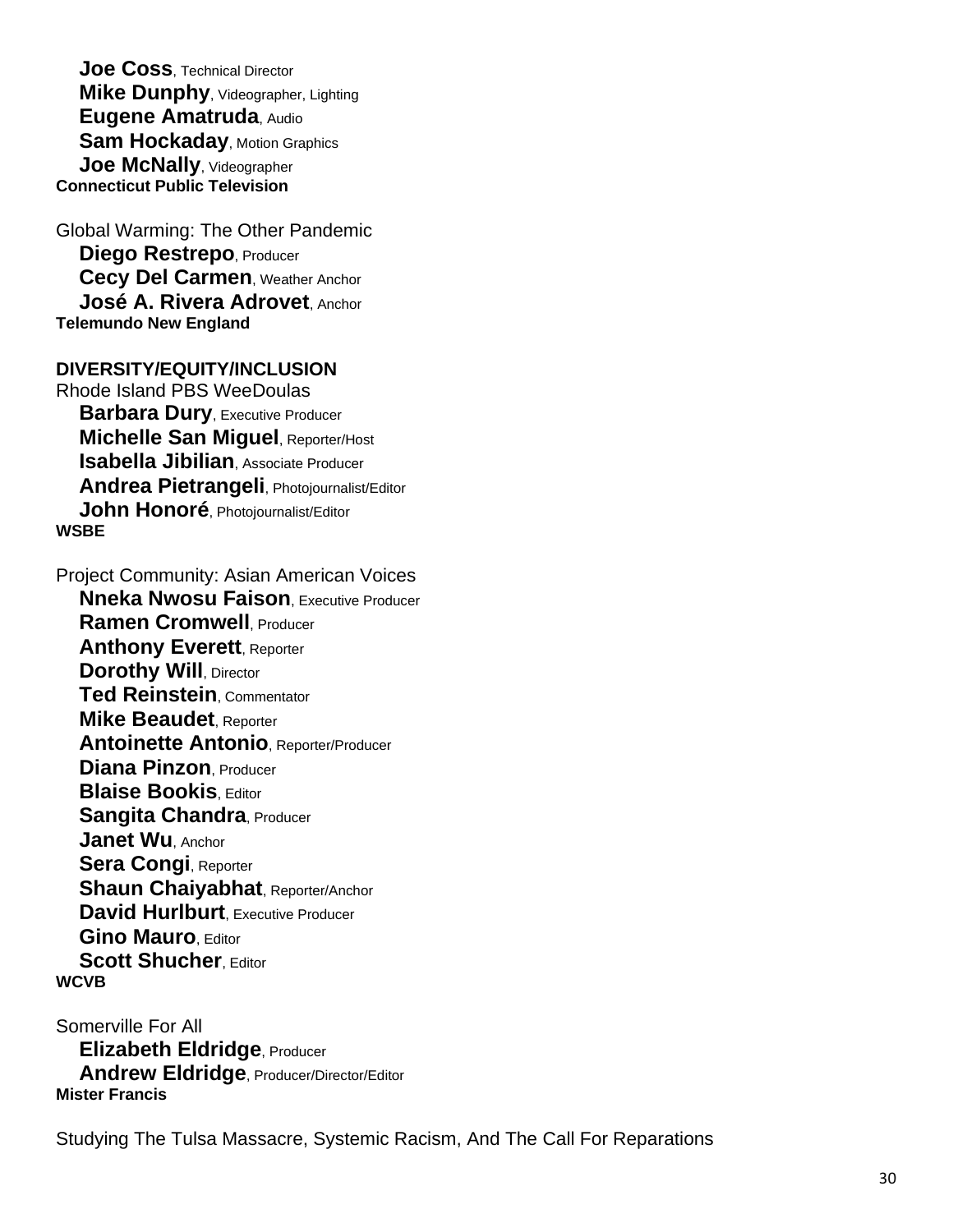**Amelia Kunhardt**, Producer/Editor **Harvard Business School**

Trauma: Racism In Healthcare **Latoyia Edwards**, News Anchor **Erica Jorgensen**, Executive Producer **Brittney Figueira, Producer Lauren Kleciak**, Editor **James O'Halloran**, Photographer **Aaron Strader**, Photographer **NBC 10 Boston**

King Boston **JR Black**, Editor **NBC 10 Boston**

**DOCUMENTARY** Those People **Peter Huoppi, Director The Day**

Singled Out: Ginny Buckingham's Story **Brandon Stokes**, Executive Producer **Christa Delcamp**, Anchor **NBC 10 Boston**

Victoria's Foil **Brian Ryu**, Producer/Director **Brett Forrest**, Producer/Director **Connecticut Public Television**

Restaurants Remade **Raymond Fuschetti**, Producer/Photographer/Editor **Barry Littlefield**, Director Of Photography **Leo Ruiz**, Executive Producer **James O'Halloran**, Photographer **Aaron Strader**, Photographer **Mike Gearin**, Aerial Video **NBC 10 Boston**

Chinatown Massacre **Shira Stoll**, Producer **Ryan Kath**, Reporter **Aaron Strader**, Photographer **Jim Haddadin**, Producer **NBC 10 Boston**

CUTLINE Special: Sheff V. O'Neill: Striving Toward Education Equity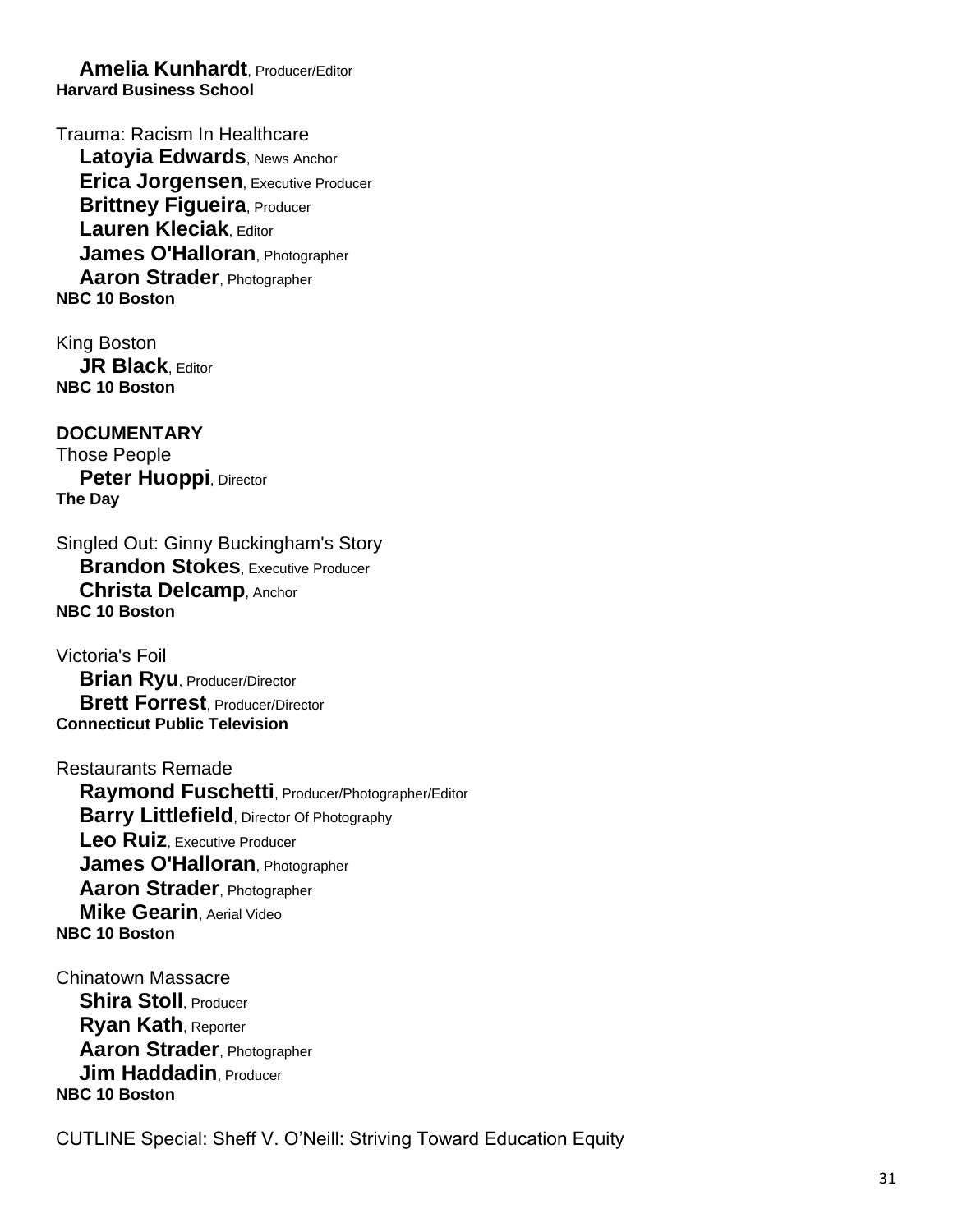**Tim Rasmussen**, Executive Producer **Julianne Varacchi**, Supervising Producer/Visuals Director **Mario Troncoso**, Producer **Kathy Megan**, Reporter, Associate Producer **Jeff Cohen**, Associate Producer **Vanessa De La Torre**, Associate Producer **Jacqueline Rabe Thomas**, Associate Producer **David Wurtzel**, Editor, Videographer, Aerial Video, Lighting **Tyler Russell**, Additional Camera, Lighting, Grip **Mike Dunphy**, Videographer **Glenn Goettler**, Audio **Maegn Boone**, Production Manager **Sam Hockaday, Motion Graphics Lucy Nalpathanchil, Narrator Ryan Caron King**, Narration Supervisor **Jessica Gonella**, Motion Graphics Supervisor **Connecticut Public Television**

Chronicle: The Lynching Of Henry "Peg" Gilbert **Zach Ben-Amots**, Producer/Editor **Mike Beaudet**, Producer **WCVB**

#### **HEALTH/MEDICAL-SHORT FORM CONTENT (UP TO 10 MINUTES)**

Inside View Of Maine Medical Center ICU Nurses Caring For Unvaccinated COVID-19 Patients

 **Charlie Berg**, Videographer/Editor/Producer **MaineHealth**

Flying Frontline **Robert Goulston**, Reporter **Thomas Korsak**, Photojournalist **Jason Solowski**, Photojournalist **Boston 25 News**

"Whole Again" - The Jay Bialkowski Story **Jeffrey Teitler, Producer Tina Varona**, Producer **Hartford HealthCare**

Cory's Cause **Chelsea Jones**, Reporter **Johnny Villella**, Photographer **Ryan Welch**, Photographer/Editor **WPRI**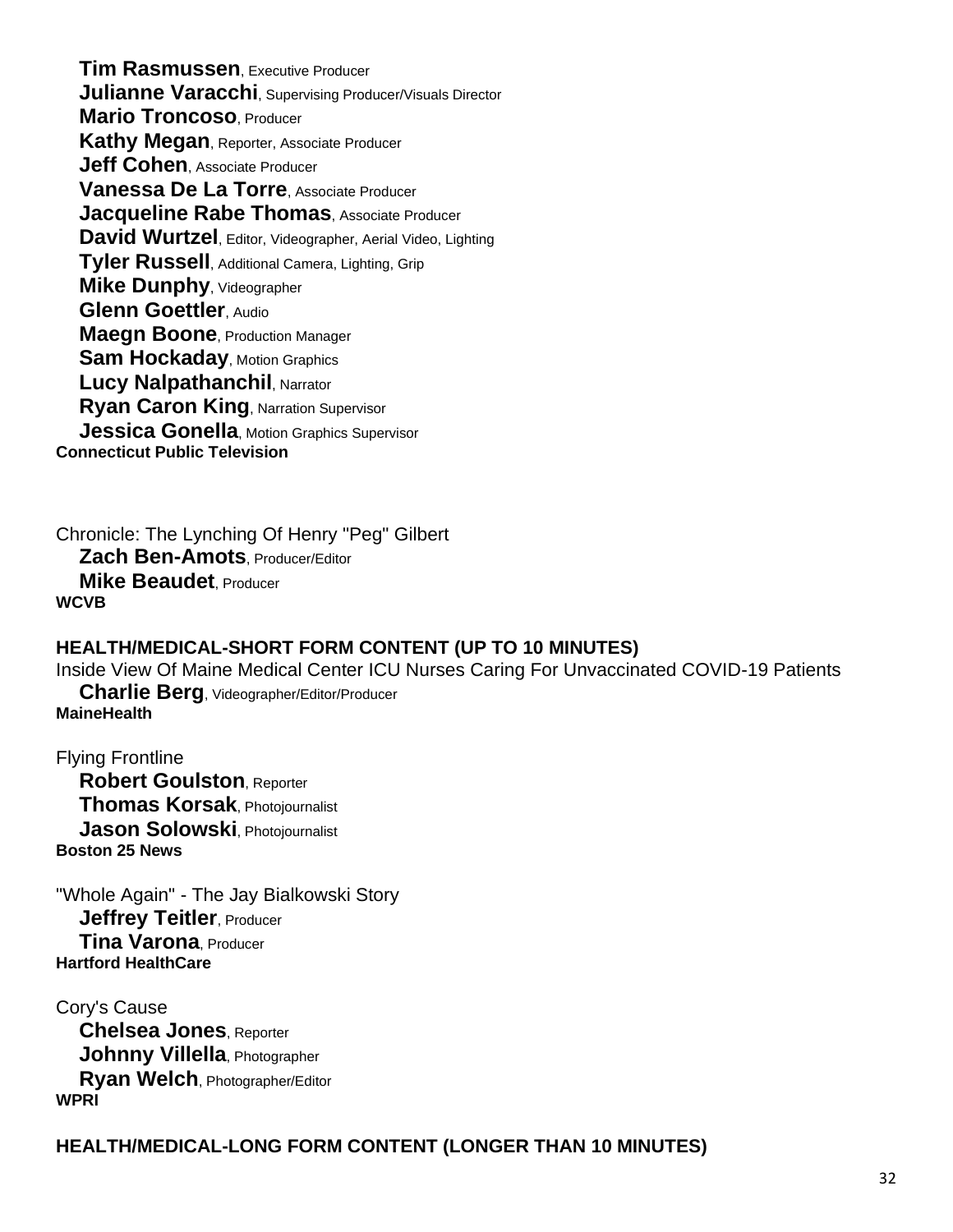COVID-19 Impact: Helping Kids Cope **Susan White**, Producer **Alisha McDevitt**, Executive Producer **WMUR**

Gift Of Hope **Charlene Bert**, Producer/Executive Producer **Colton Bradford**, Host **Barry Littlefield. Editor NBC 10 Boston**

Boston 25 Gets Real About Mental Health **Kerry Kavanaugh, Host/Producer Allan DiMaio**, Editor **Nick Nebesny**, Photographer **Christine Swartz**, Producer **Erling Moe**, Photographer **Boston 25 News**

The TEN: Why We Need To Speak Frankly About Periods **Brandon Stokes**, Executive Producer **Jackie Bruno**, Anchor **Jessica Silva**, Director **NECN**

Rhode Island PBS Weekly, The Doctor Is In (Dr. Ashish Jha) **Barbara Dury**, Executive Producer **Pamela Watts**, Reporter/Host **Isabella Jibilian**, Associate Producer **Andrea Pietrangeli**, Photojournalist/Editor **John Honoré**, Photojournalist/Editor **WSBE**

Chronicle: The Healers: One Year Later **Nicole Estaphan**, Reporter/Producer **Richard Ward**, Photographer **Brian Menz**, Editor **WCVB**

**HISTORICAL/CULTURAL-SHORT FORM CONTENT (UP TO 10 MINUTES)** Company K **Daniel Lambert**, Producer/Director **Lambert Films**

Chronicle: Saving A Special Cabin In The Woods **Ted Reinstein**, Producer/Reporter **Brian Menz**, Editor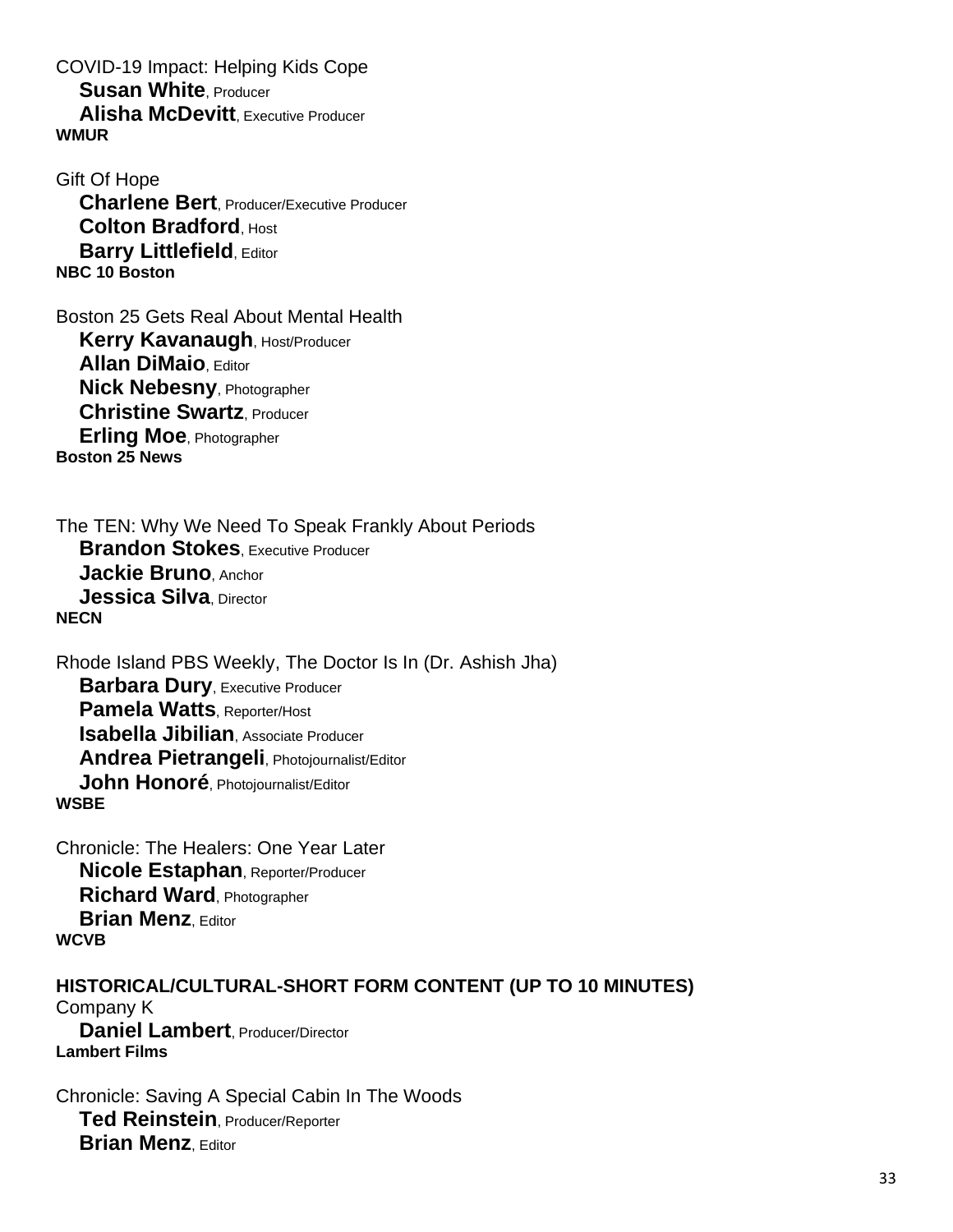#### **WCVB**

Honoring Our Past & Rebuilding For The Future **Jeffrey Lazzarino**, Director/Executive Producer **Diane Kline**, Producer/Writer **Riley Fearon**, Editor / Producer **Taylor Pelletier**, Cinematographer / Gimbal Operator **Matthew Stavropoulos**, Cinematographer **Vincent McDonald**, Lighting Director **Maverick Productions Boston**

A Nation Built On Immigrants: The Transcontinental Railroad **Gino Mauro**, Producer/Editor **Freelance**

Land Of Liberty: Hyde Park & The 54th Regiment **Raymond Fuschetti**, Producer/Editor **Leo Ruiz**, Executive Producer **James O'Halloran**, Photographer **Mike Gearin**, Aerial Video **NBC 10 Boston**

NH Chronicle: Holocaust Artist **Chris Shepherd**, Videographer **Audrey Cox**, Reporter **WMUR**

Must See VT - Robinson Saw Mill **David Littlefield**, Producer/Director **Kyle Ambusk**, Videographer/Editor **Vermont PBS**

The Bridge: A 9/11 Story **Greg Shea**, Producer/Director/Music Composer **GBH**

# **HISTORICAL/CULTURAL-LONG FORM CONTENT (LONGER THAN 10 MINUTES)** Surviving New England's Great Dying **Jim Smith**, Co-producer/host **Phil Vaughn, Co-producer Stephen Giordani**, Videographer/Editor **Schuyler Scribner**, Graphics And Animation Producer **New Hampshire PBS**

Tradiciones De Navidad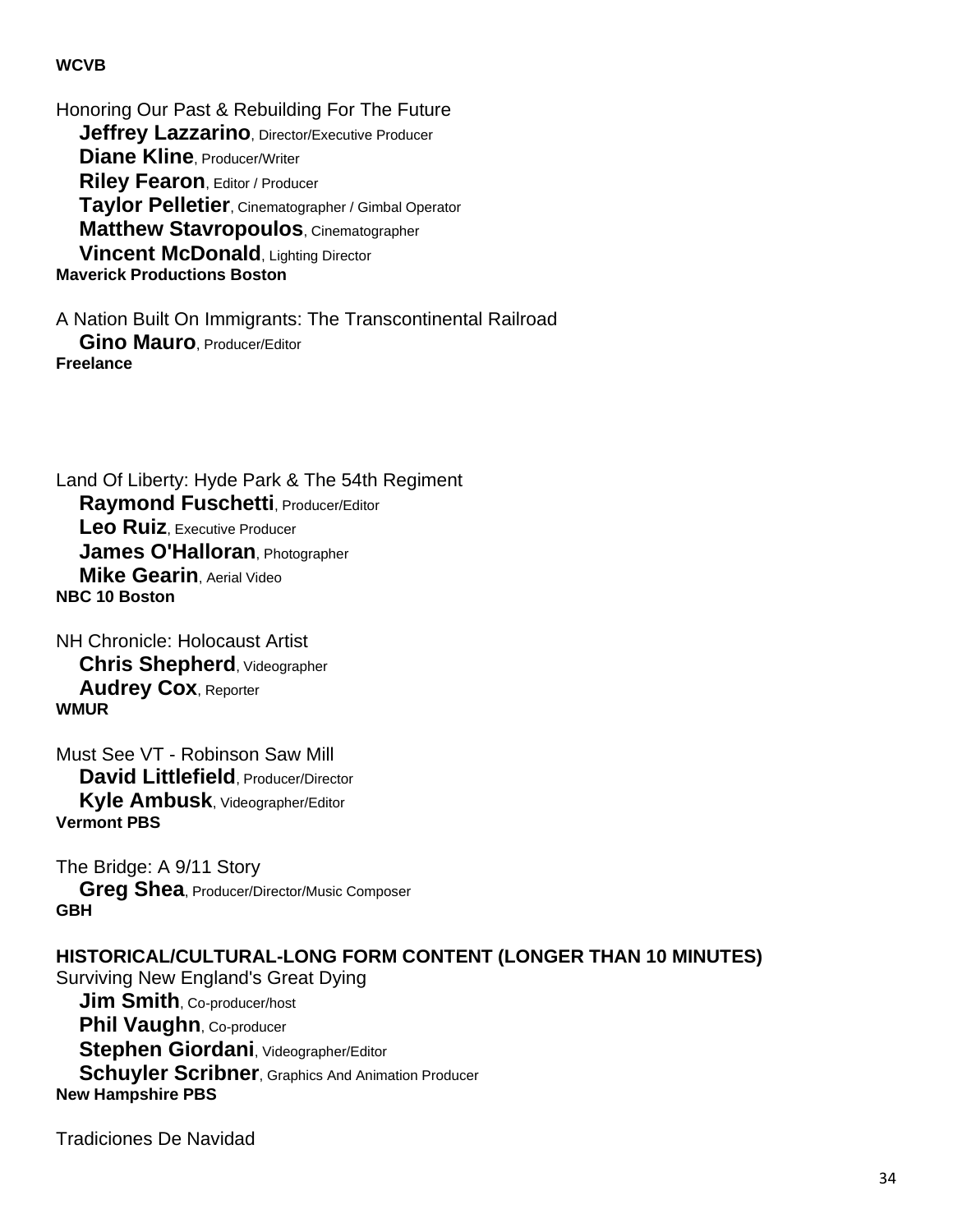**Jose Rivera Adrovet**, Anchor **Grace Gómez**, Anchor **Héctor Rangel**, Senior Producer **Cecy Del Carmen**, Reporter **Betsy Badell**, Reporter **David De Matteis**, Reporter **Carla Rojo**, Reporter **Bruno Bauch**, Photographer **Paulo Alvardo**, Reporter **Carmen Martinez**, Reporter **Jonathan Latorre**, Photographer **Jairo Lemes**, Photographer **Telemundo New England**

Chasing Silver: The Story Of Gorham **Scott Saracen**, Producer/Director/Writer/Editor/Photographer **Maria Saracen**, Writer/Producer/Director/Editor **Dewey Raposo**, Photographer **WSBE**

Craft Beer In Vacationland **Brianne Barry, Director/Producer Sean Dahlberg**, Post Production Producer **Josh Robin**, Reporter **Lee Weisenfeld**, Field Producer **Jorge Olivares**, Motion Designer **Spectrum News**

Chronicle Celebrates Hispanic Heritage Month **Diana Pinzon**, Producer **Nathalie Pozo**, Reporter **Scott Shucher, Editor WCVB**

CUTLINE: Los De María: Four Years After The Hurricane

 **Tim Rasmussen**, Executive Producer **Brenda Leon**, Host, Reporter **Julianne Varacchi**, Visuals Director **Jeff Cohen**, Episode Producer **Diane Orson**, Episode Producer **Vanessa De La Torre**, Episode Producer **Maegn Boone**, Production Manager **Ryan Caron King**, Videographer, Audio, Editor **Joe Amon**, Photography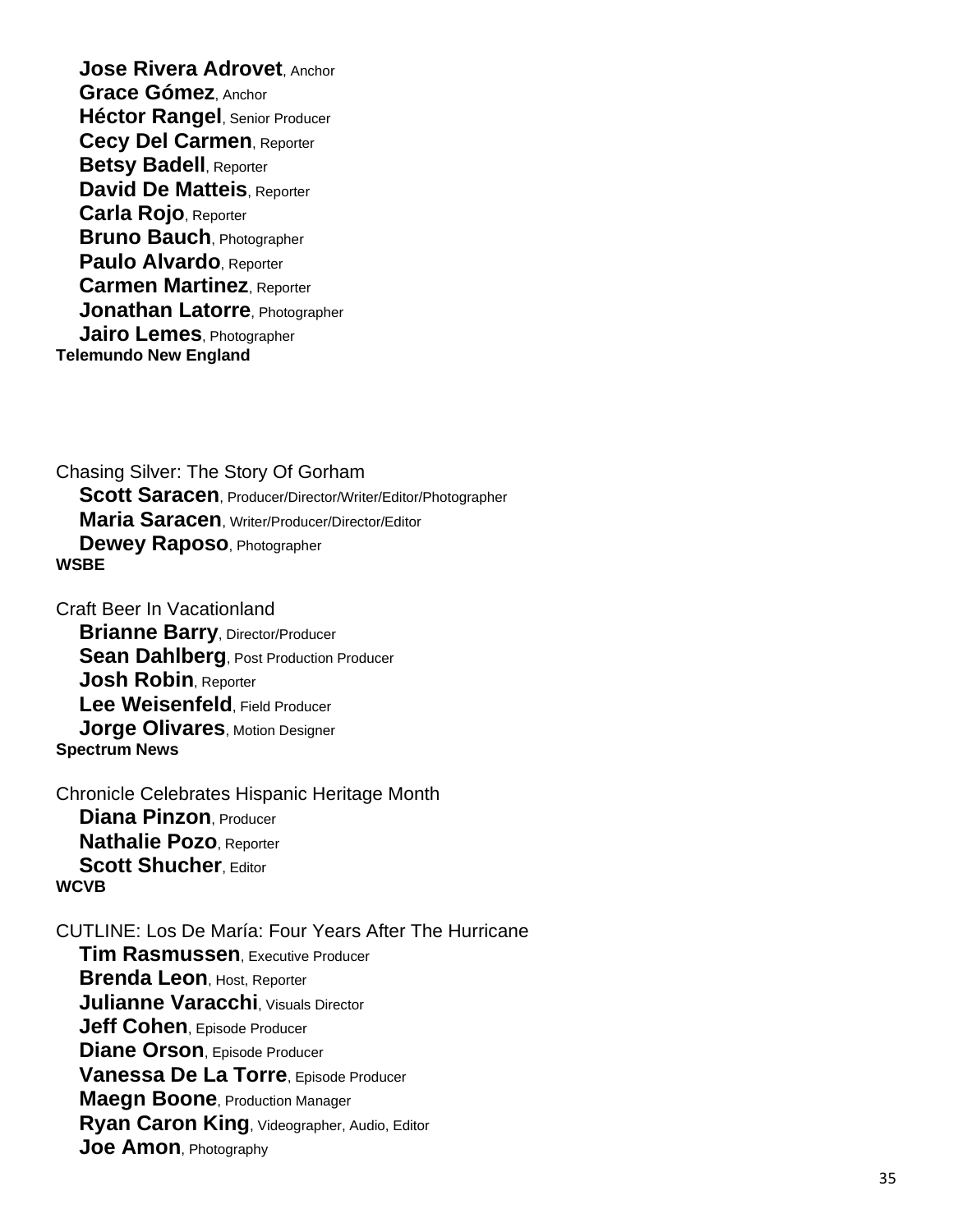**Mike Dunphy**, Videographer **Tyler Russell**, Videographer **Sam Hockaday, Motion Graphics Connecticut Public Television**

9/11: Massachusetts Remembers **Jenny Barron, Executive Producer Jonathan Wells**, Producer **Karen Anderson**, Reporter **Kathy Curran**, Reporter **Mike Beaudet**, Reporter **David Mongeau**, Photojournalist **Barry Mullin, Editor Ed Harding**, Anchor **Maria Stephanos**, Anchor **Dorothy Will, Director Erika Tarantal**, Reporter **Mary Saladna**, Reporter **WCVB**

# **INFORMATIONAL/INSTRUCTIONAL**

You & Julia: At Home With Amy Traverso **Meghan Smith**, Producer/Editor **Zack Waldman**, Producer **Amy Traverso, Host GBH**

Chronicle: "Corn-icle" **Sangita Lee Chandra, Producer/Writer WCVB**

Re:source:ful 2, Growing Sustainable Communities **Tim Rasmussen.** Executive Producer **Jim Surber, Producer Julianne Varacchi**, Visuals Director **Maegn Boone**, Production Manager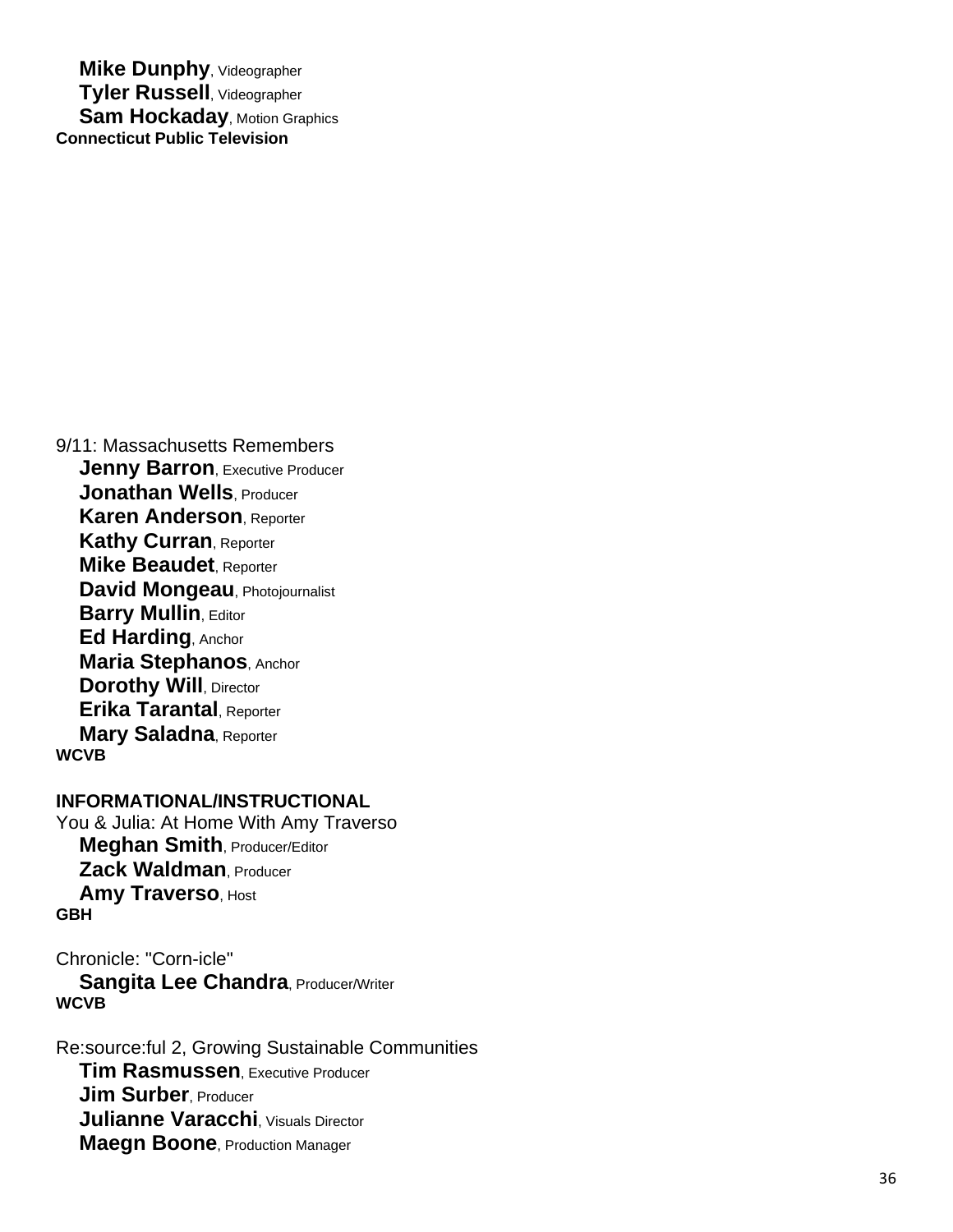**Tyler Russell**, Videographer, Editor **Mike Dunphy**, Videographer **Ryan Caron King**, Videographer **Joe Amon**, Videographer, Photography **Kevin Kuhl**, Videographer, Audio **Sam Hockaday**, Motion Graphics **Allison Minto**, Photography **Connecticut Public Television**

Chronicle: What's With The Maine Lobster?! **Nicole Estaphan**, Reporter/Producer **Richard Ward**, Photographer **Brian Menz.** Editor **WCVB**

Responde: El Especial En Temporada Festiva **Betsy Badell**, Reporter **Héctor Rangel**, Senior Producer **Jose A.Rivera Adrovet**, Anchor **Telemundo New England**

The Chef's Pantry **Anna Rossi**, Host/Producer **Michelle Weber**, Producer **Barry Littlefield. Editor AJ Rossi**, VIDEOGRAPHER **NBC 10 Boston**

# Curiosity Desk **Aaron Schachter**, Executive Producer **Chris Rattey**, Executive Producer **Edgar B. Herwick III**, Host/Writer **Joanie Tobin**, Senior Producer/Photographer **Rob Tokanel**, Producer/Editor/Motion Graphics /Photographer **GBH**

**INTERVIEW/DISCUSSION** New England Traveler - Cape Cod Central Railroad **Gregory Boghosian**, Executive Producer/Director/Host **Charlie Moore**, Executive Producer **Anthony Moreschi**, Videographer/Editor **Mad Fish Productions**

Capitol Report **Tom Dudchik**, Host/ Producer **WTNH**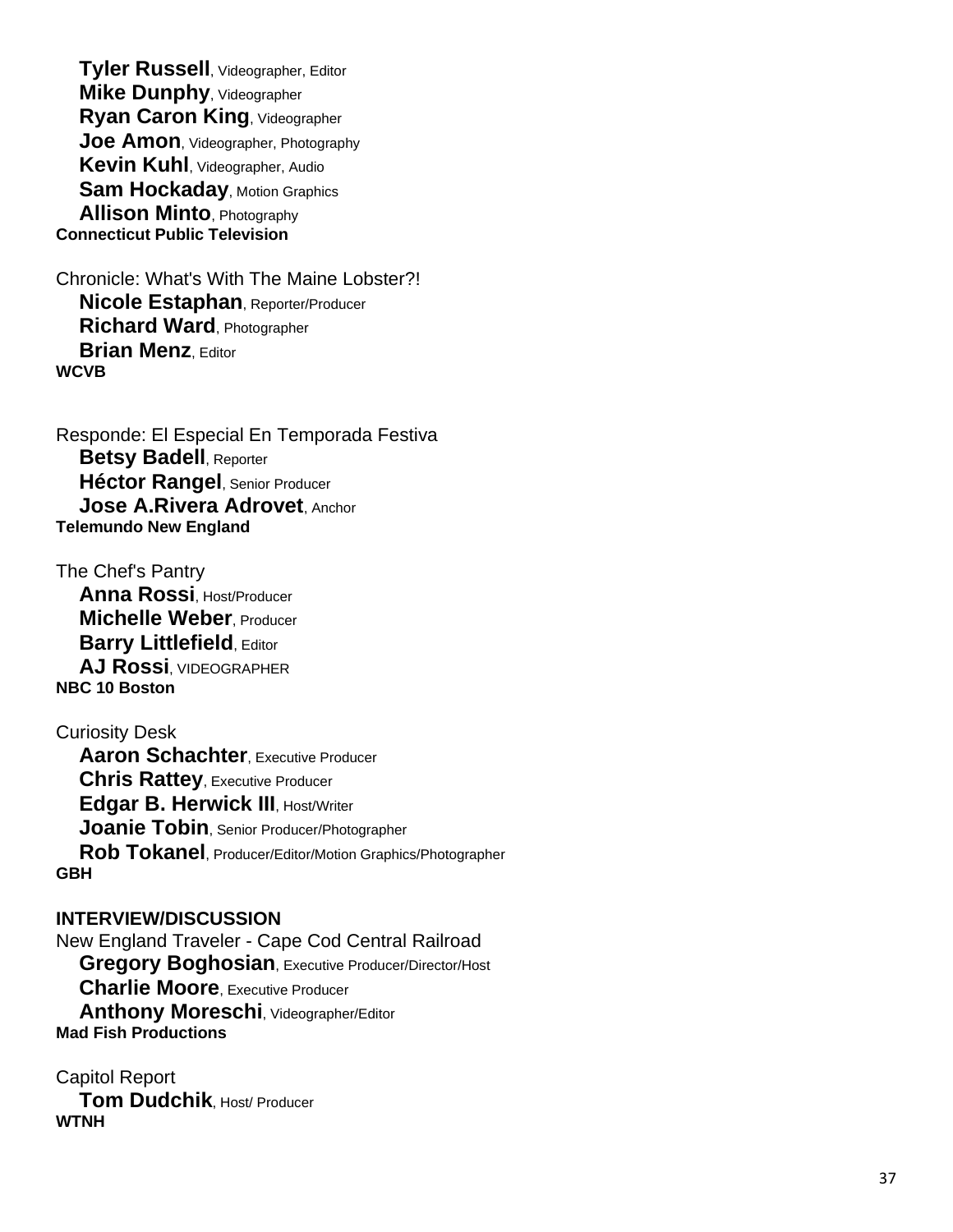# **Hablemos Francis Concepcion**, Host/Producer **Entravision/Univision WUNI-TV**

CUTLINE: 20 Years After 9/11: Memorials, Memory And Meaning **Tim Rasmussen**, Executive Producer **Diane Orson**, Host, Producer **Jeff Cohen**, Story Producer **Julianne Varacchi**, Visuals Director **David Wurtzel**, Editor, Videographer **Ryan Caron King**, Videographer **Mike Dunphy**, Videographer **Kevin Kuhl**, Videographer **Glenn Goettler**, Audio **Maegn Boone**, Production Manager **Sam Hockaday, Motion Graphics Ehssan Sakkaki**, Color Correction **Connecticut Public Television** Coffee With Candidates

**Kerry Kavanaugh, Talent Jason Solowski**, Producer/Photographer/Editor **Boston 25 News**

Greenlight Maine Presents: Elevating Voices **Kristopher Bridges**, Producer/Director **Con Fullam**, Producer **Nat Thompson**, Executive Producer **Isla Dickerson**, Executive Producer **Julene Gervais**, Producer, Host **Greenlight Maine Productions**

**LIFESTYLE** Phantom Gourmet **Eric Sherman**, Executive Producer **Dan Andelman**, Showrunner/Host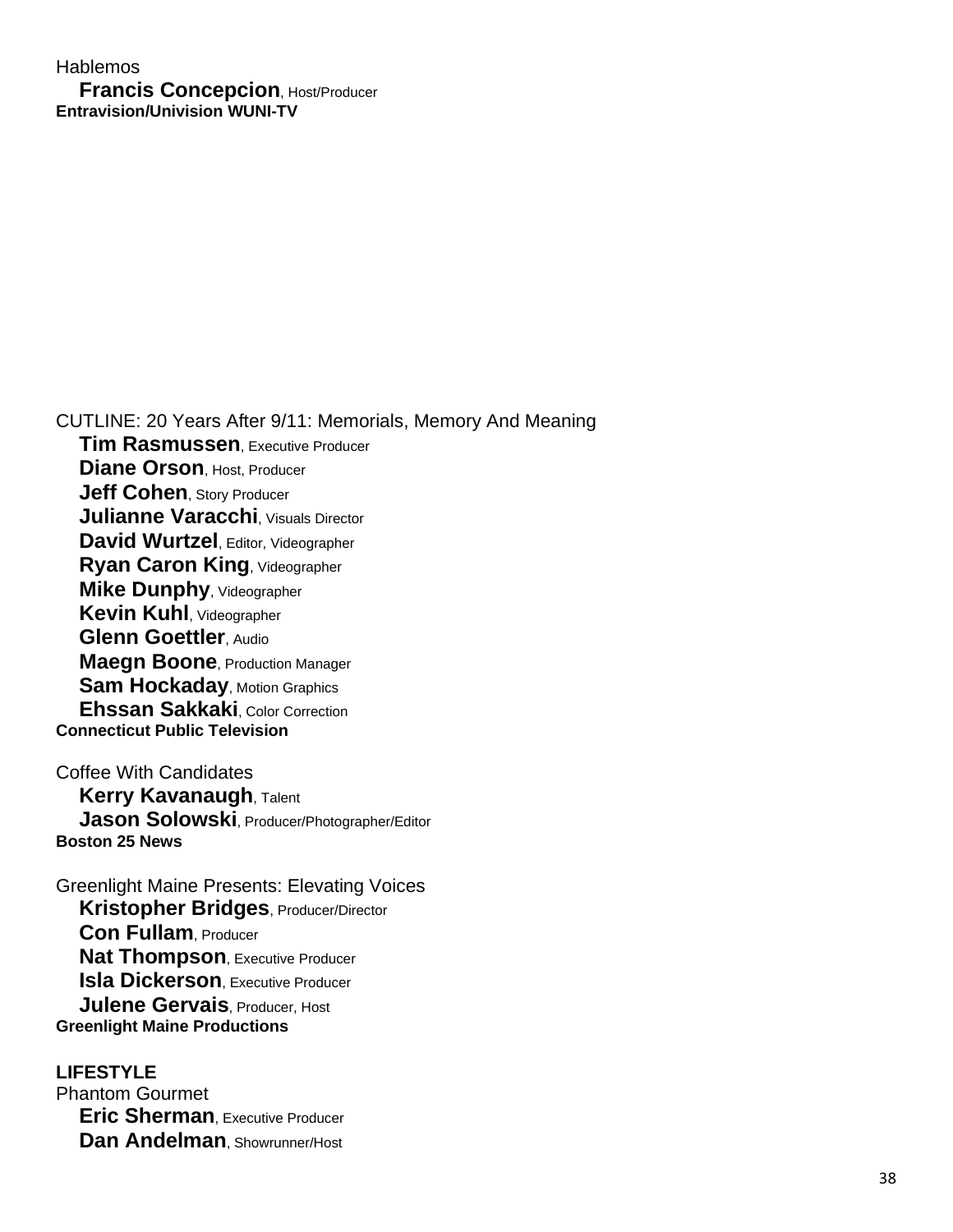**Deborah Hurley O'Toole**, Senior Producer **Sean Finley**, Director Of Photography/Editor **Greg Dole**, Senior Editor **Vanessa Howland**, Videographer **Phantom Gourmet**

NH Chronicle: Sunrise Hike On Mount Washington **Sean McDonald**, Reporter **Chris Shepherd**, Videographer/Editor **WMUR**

MaineLife: Long Lake **Erin Ovalle**, Executive Producer **Maine Life Media**

New England Gardening With Charlie Nardozzi - Springtime Edition **Tim Rasmussen**, Executive Producer **Charlie Nardozzi**, Host/Producer **Carol Sisco**, Producer **Julianne Varacchi**, Producer, Visuals Director **Maegn Boone**, Production Manager **Tyler Russell**, Videographer **Kevin Kuhl**, Videographer **Mike Dunphy**, Videographer **Ryan Caron King**, Videographer **Brandon Rycki**, Editor **Maureen Barone**, Post Production Supervisor **Sam Hockaday, Motion Graphics Glenn Goettler**, Audio **John Gibson**, Graphics **Matt Berky, Audio Post Production Connecticut Public Television**

Renovation Rekindle **Seanbaker Carter**, Executive Producer **Susan Kadilak**, Executive Producer **Paul Kadilak**, Executive Producer **Jared Morris**, Executive Producer **Evan Hatten**, Supervising Producer **Triangle King Media**

DIY Kitchen Renovation **Anna Rossi**, Host/Producer **Michelle Weber**, Producer **JR Black**, Editor **Barry Littlefield**, Photographer **AJ Rossi**, Photographer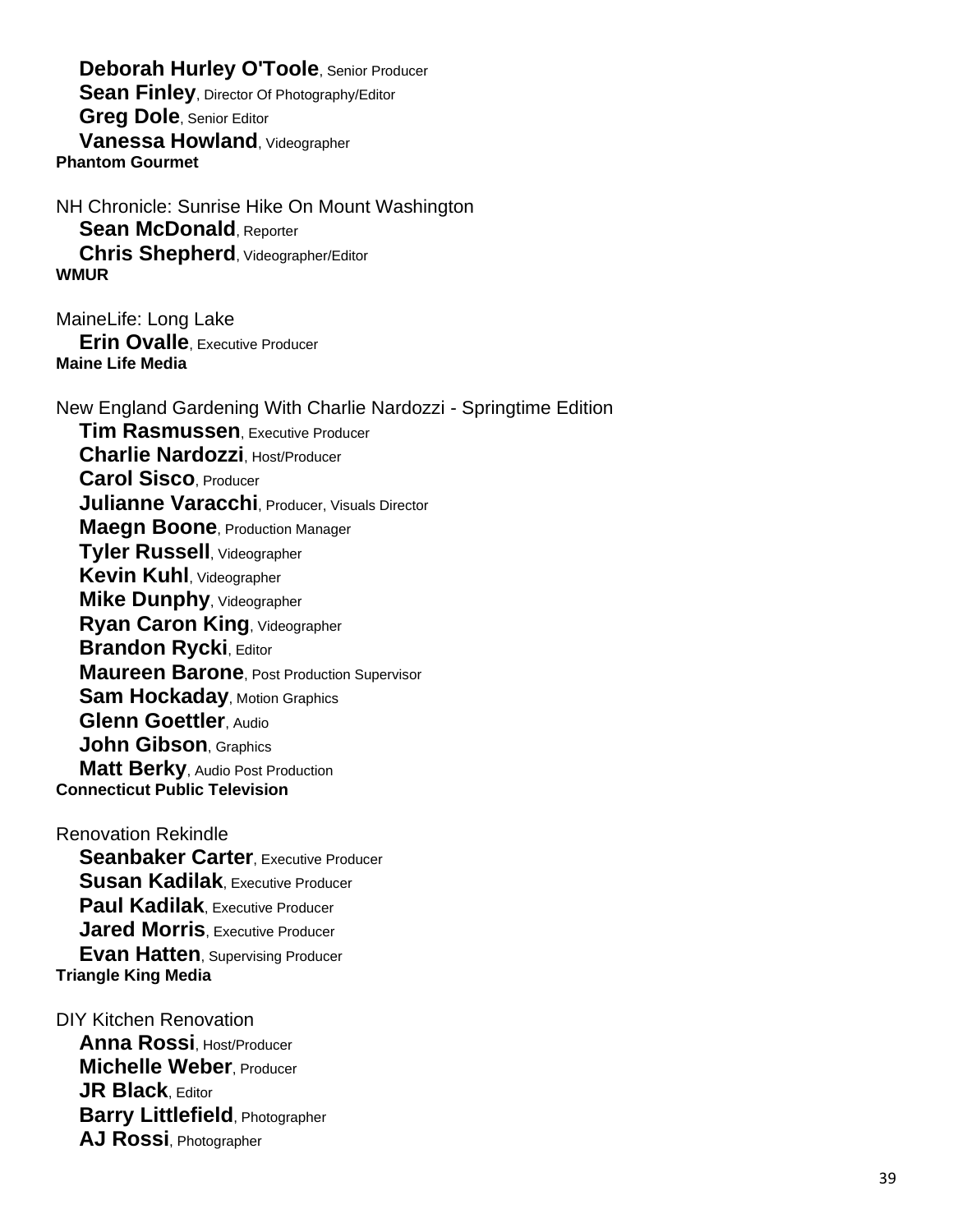#### **NBC 10 Boston**

**MAGAZINE PROGRAM** Rhode Island PBS Weekly **Barbara Dury**, Executive Producer **Michelle San Miguel**, Reporter/Host **Pamela Watts**, Reporter/Host **Isabella Jibilian**, Associate Producer **Andrea Pietrangeli**, Photojournalist/Editor **John Honor é**, Photojournalist/Editor **WSBE**

A House For Jan **Justin Spencer**, Director **Ryan Vezina**, Producer **Recycled Percussion**

New England Living **Evan Berenson**, Executive Producer **Rachel Holt**, Host **Michael Ruzicka**, Production Director **Peter Slabysz**, Director Of Photography **WBZ**

Simply Southern New England **Alexandra Contos**, Producer **Cox Communications**

MaineLife: The North Maine Woods **Erin Ovalle**, Executive Producer **Maine Life Media**

Henrietta's Table At The Charles Hotel **Jennifer Johnson, Executive Producer/Talent Billy Costa**, Talent **Kaila Tzianabos**, Producer **Joe Presti**, Videographer & Editor **Rebecca Roche**, Videographer & Editor **Dining Playbook -New England Sports Network**

#### **POLITICS/GOVERNMENT**

Boston's Race Into History **Adam Reilly, Host Courtney Kennedy, Executive Producer Azita Ghahramani**, Executive Producer **Jen Sifferlen**, Producer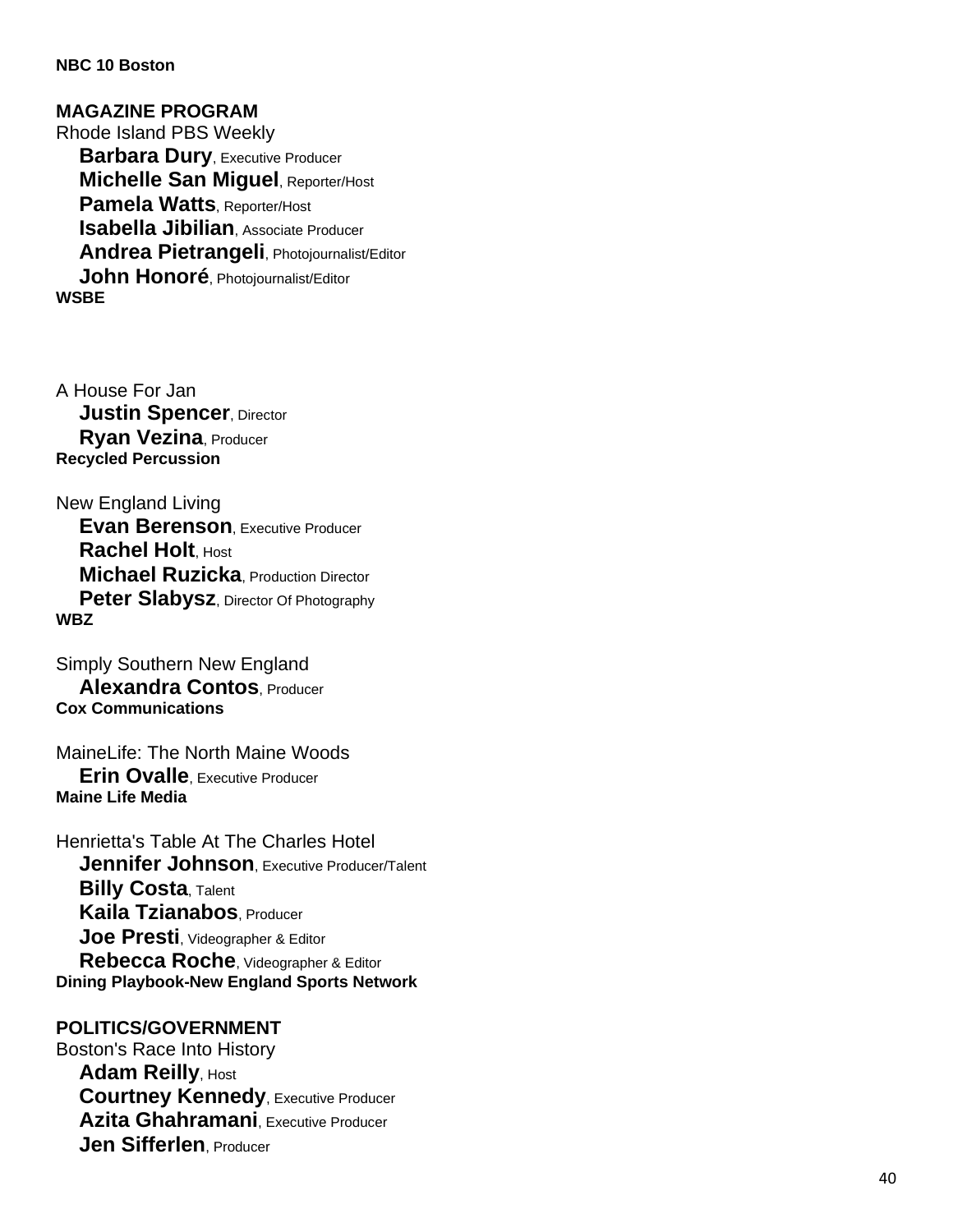**Robert Fagnant Jr., Director Jack Doyle**, Editor **GBH**

NBC 10 Town Hall: Fall River Mayoral Debate **Suzanne Nadeau-Beever, Executive Producer Daniel Paquet**, Producer **Gene Valicenti**, Moderator **WJAR**

Historic Boston Mayoral Debate **Jenny Barron, Producer Dorothy Will, Director Ed Harding, Moderator Janet Wu**, Panelist **Don Potito**, Technical Director **WCVB**

On The Record **Mike Cole**, Producer **Ed Harding**, Anchor **Janet Wu** Anchor **WCVB**

**SOCIETAL CONCERNS-SHORT FORM CONTENT (UP TO 10 MINUTES)** NH Chronicle: Red's Good Vibes Free Food Truck **Mary-Paige Provost**, Producer **Chris Shepherd**, Editor **Joel Wade**, Videographer **WMUR**

The Lobster Trap **Caitlin Healy**, Producer/Cinematographer **Chaney Carlson-Bullock**, Cinematographer **Mikayla Litevich**, Cinematographer **The Boston Globe**

NH Chronicle: Pizzastock **Karen Meyers**, Reporter/Producer **Chris Shepherd**, Photographer/Editor **WMUR**

COVIDLAND: A Film About Survival And Hope In The ICU **Jeffrey Teitler**, Producer **Nicholas Dethlefsen**, Producer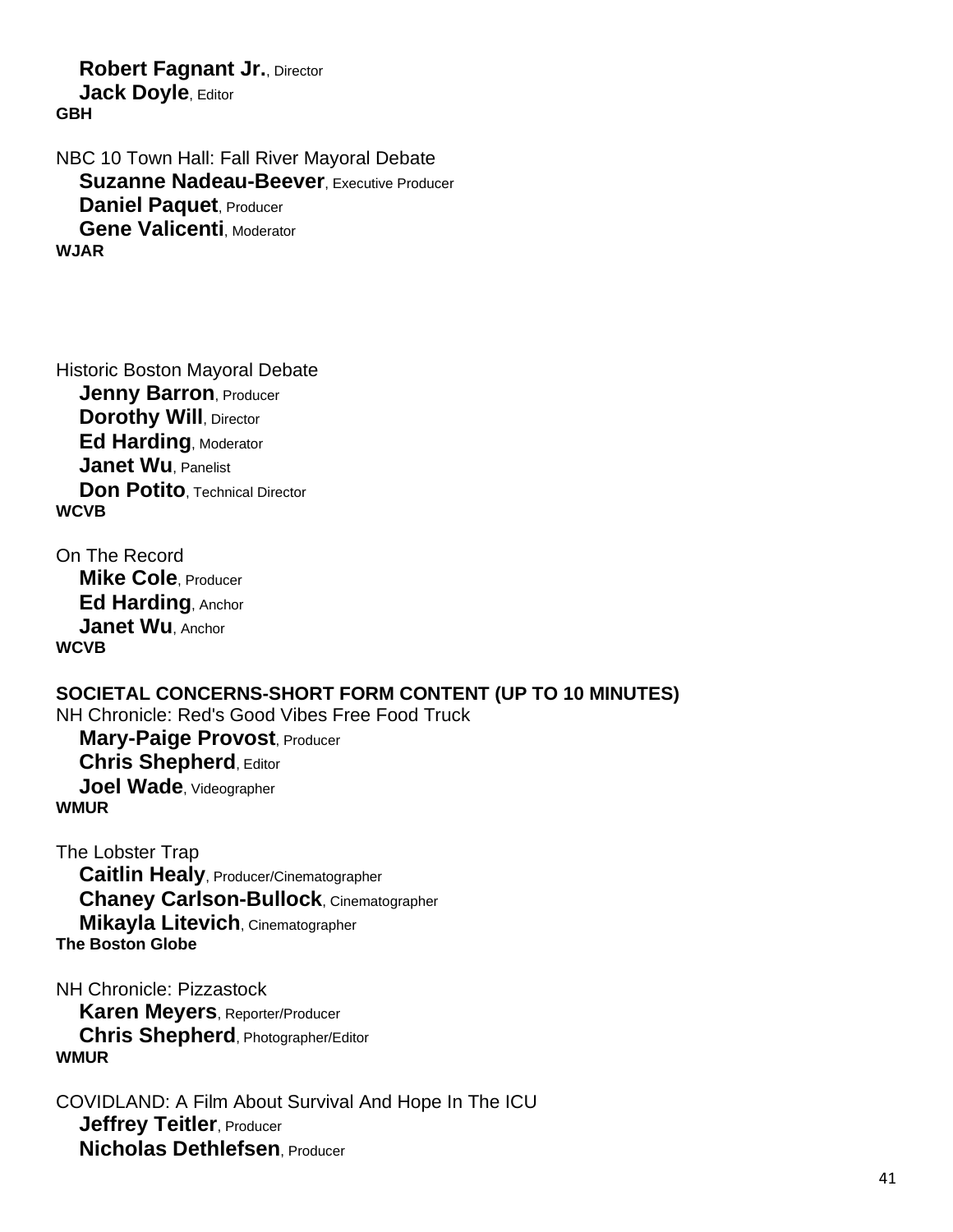**Rebecca Stewart**, Producer **Hartford HealthCare**

The Rise Of Black Veganism **Colton Bradford**, Reporter **Spike Kittrell**, Editor/Producer **NECN**

**SOCIETAL CONCERNS-LONG FORM CONTENT (LONGER THAN 10 MINUTES)** Agents Of Change **Charles Carter**, Producer **Melissa Warner**, Producer **WTNH**

Eye On Earth: Our Changing Planet **Jacob Wycoff**, Meteorologist **Eric Fisher**, Meteorologist **Sarah Wroblewski**, Meteorologist **Zack Green**, Meteorologist **Terry Eliasen**, Executive Weather Producer **WBZ**

Virtually Possible **Kristina Vicario**, Producer/ Editor/ Videographer **Renee Kackley**, Associate Producer **Guramar Lepiarz**, Videographer **Kris Carter**, Videographer **City Of Boston**

Recovery: Conversations On Mental Health **Thea DiGiammerino**, Producer **Ronald DeLucia**, Videographer/Editor **NBC Connecticut**

The Case Of Denis Reynoso **Shira Stoll**, Producer/Reporter/Editor/Photographer **Maureen Capasso**, Executive Producer **James O'Halloran**, Photographer **Steve Shannon**, Photographer **Asher Klein**, Producer **Brandon Stokes**, Producer **NECN**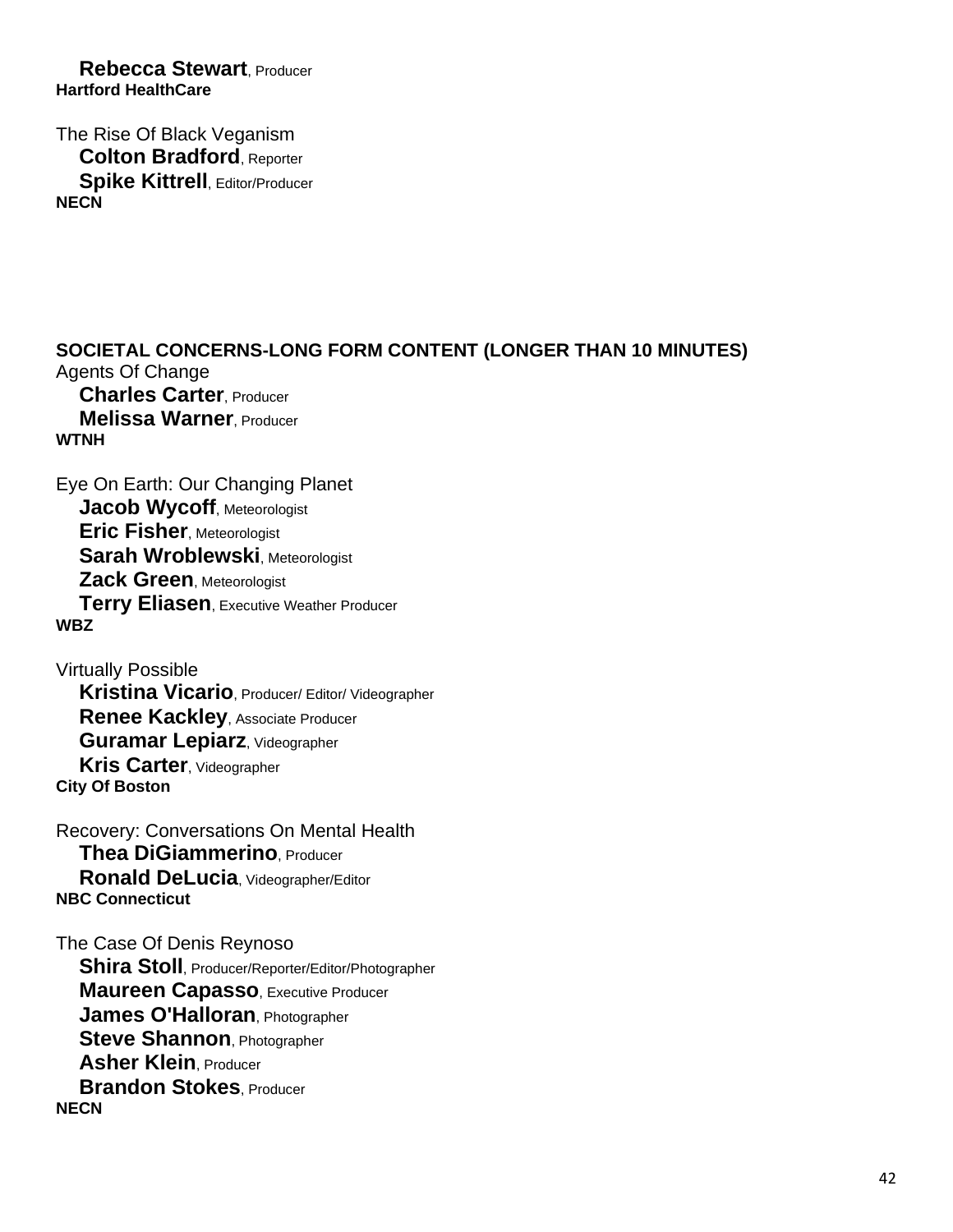CUTLINE: The Cost Of Covid Personal Stories From A Year Of Loss

 **Kira Goldenberg**, Episode Producer/ Interviewer **Tim Rasmussen**, Executive Producer **Julianne Varacchi**, Visuals Director/Producer **Brenda Leon**, Reporter, Interviewer **Heather Fay Dawson, Series Producer Jeff Cohen**, Episode Producer **Catie Talarski**, Episode Producer **David Wurtzel**, Videographer, Lighting, Editor **Ryan Caron King**, Videographer, Aerial Video,Lighting, Audio, Editor **Mario Troncoso**, Spanish Language Editor **Maegn Boone**, Production Manager **Joe Amon**, Lighting **Vanessa De La Torre**, Voice Over **Sam Hockaday**, Motion Graphics **Connecticut Public Television**

**SPECIAL EVENT COVERAGE** Lighting Up The Holidays In New Haven **Nicole Warren**, Producer **Melissa Warner**, Producer **WTNH**

Celebrating 20 Years Of New Hampshire Chronicle **Maryann Mroczka, Executive Producer Todd DiOrio**, Director Of Post Production **Erin Fehlau**, Host **Karen Meyers**, Talent **Dan Sheldon**, Audio Engineer **Christopher Flaherty**, Production Supervisor **Jim Breen**, Director Of News Operations/ Videographer **Sean McDonald. Host Audrey Cox**, Talent **Paul Falco**, Videogrpaher **Alex Jasiukowicz**, Creative Director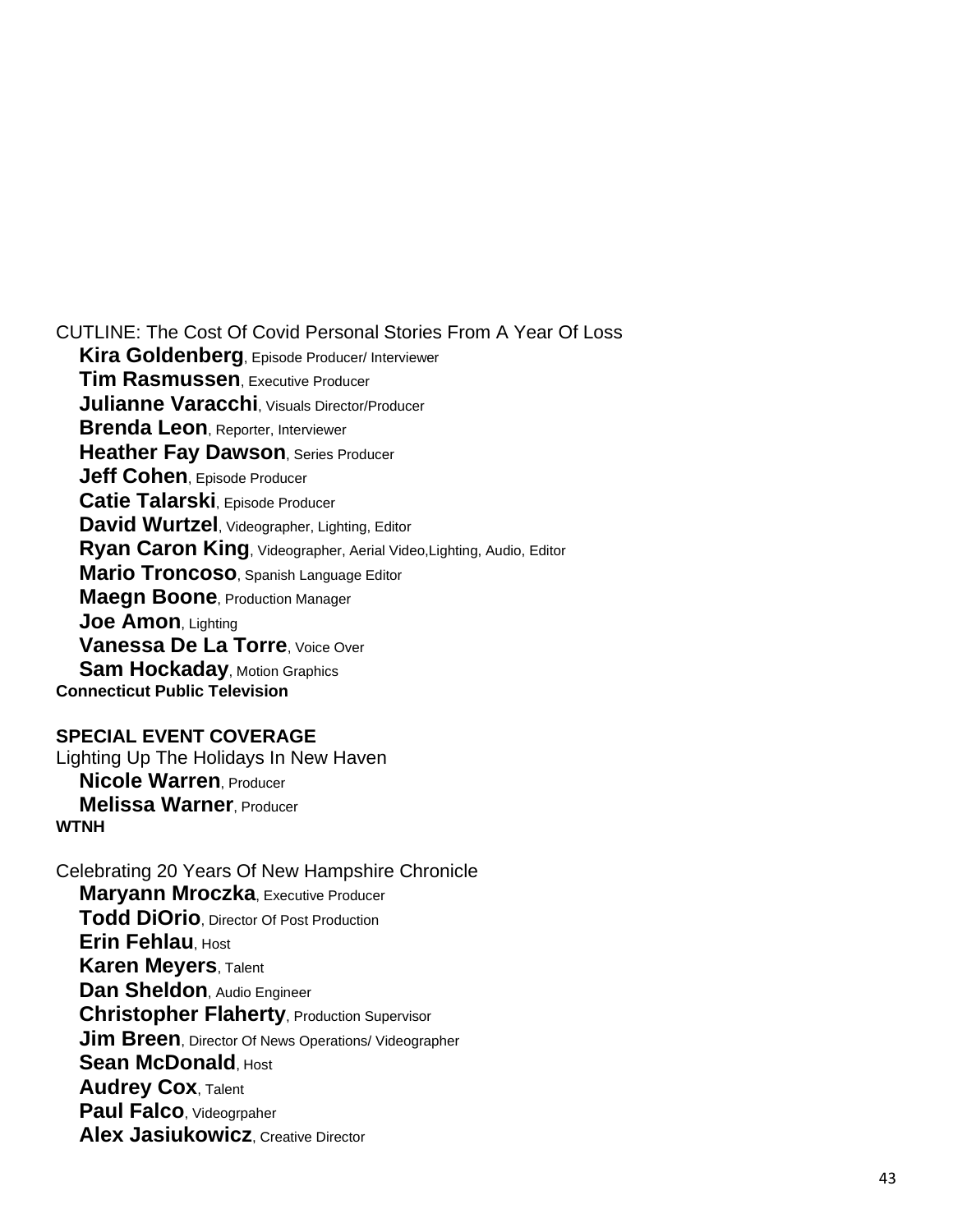**Kate Stieper**, Graphic Artist/ Set Designer **WMUR**

Holiday Lights **Ro Dooley Webster**, Executive Producer **Dorothy Will, Director Kathleen Kiely**, Producer **Anthony Everett, Host Shayna Seymour, Host Ellen Fleming**, Production Coordinator **Rick LeBlanc**, Editor **Michael Murgia**, Engineer In Charge **David Gardiner**, Engineering Crew Chief / Audio **Chris DeThomas**, Video Engineer **Don Potito**, Technical Director **Bob Oliver**, Photographer **Richard Ward**, Photographer **David Mongeau**, Photographer **Mark Tramontozzi**, Photographer **WCVB**

America's Hometown Thanksgiving Celebration **Timothy Devlin**, Photojournalist **Clarke Dempsey**, Director **GJ Smith**, Photojournalist **Jenny Barron**, Producer **Antoinette Antonio**, Anchor **Cindy Fitzgibbon**, Meteorologist **Don Potito**, Technical Director **Michael Murgia**, Engineer **Chris DeThomas**, Engineer **David Gardiner**, Audio Engineer **Collin Florence**, Operations Manager **WCVB**

**SPORTS STORY** The Grind **Matt Carney**, Producer **Boston Celtics**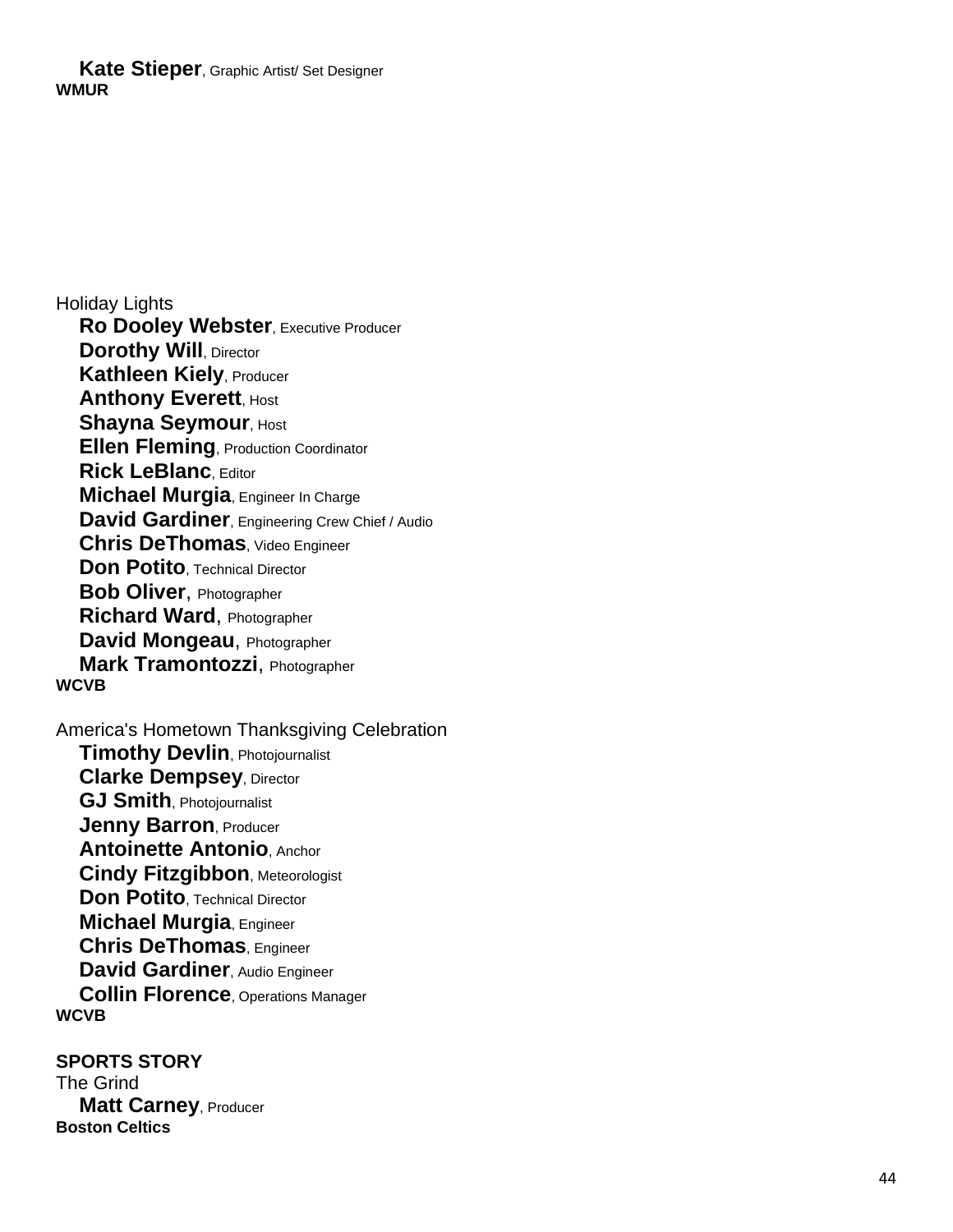Matt Turner **Kevin DuCharme**, Preditor **NBC Sports Boston**

NH Chronicle A Very Special Marathon Man **Jean Mackin**, Reporter **Jamie Staton**, Producer **Chris Shepherd**, Editor **WMUR**

On Her Mark Series **Hannah Donnelly, Host/Producer Richard Joyce**, Photographer/Editor **William Meservey**, Photographer **NBC 10 Boston**

100 Jumps: Skydiver Sets New State Record **Julianne Varacchi**, Producer **David Wurtzel**, Videographer **Joe Amon**, Videographer **Connecticut Public Television**

#### **SPORTS PROGRAM – LIVE**

Celtics Pregame Live **Jim Aberdale, Supervising Producer-Celtics Brian Scalabrine**, Analyst **Chris Forsberg**, Talent **Josh Canu**, Media Editor **Max Lederman, Multi-Platform AP Mark Hazlett**, Production Assistant **Kevin Miller**, VP, Content Creation And Strategy **NBC Sports Boston**

Bruins Pre -Postgame On NESN **Denny lott**, Coordinating Producer **Sean Allen**, Senior Producer **John Ziomek**, Senior Producer **Mark Mirlocca**, Content Producer **Phil Pesce**, Content Producer **Todd Kerrissey**, Content Producer **Dale Arnold**, Host **Sophia Jurksztowicz, Host/Reporter Barry Pederson**, Analyst **Billy Jaffe**, Analyst **Andrew Raycroft**, Analyst **Timothy Peterson**, Editorial Analyst Producer **New England Sports Network**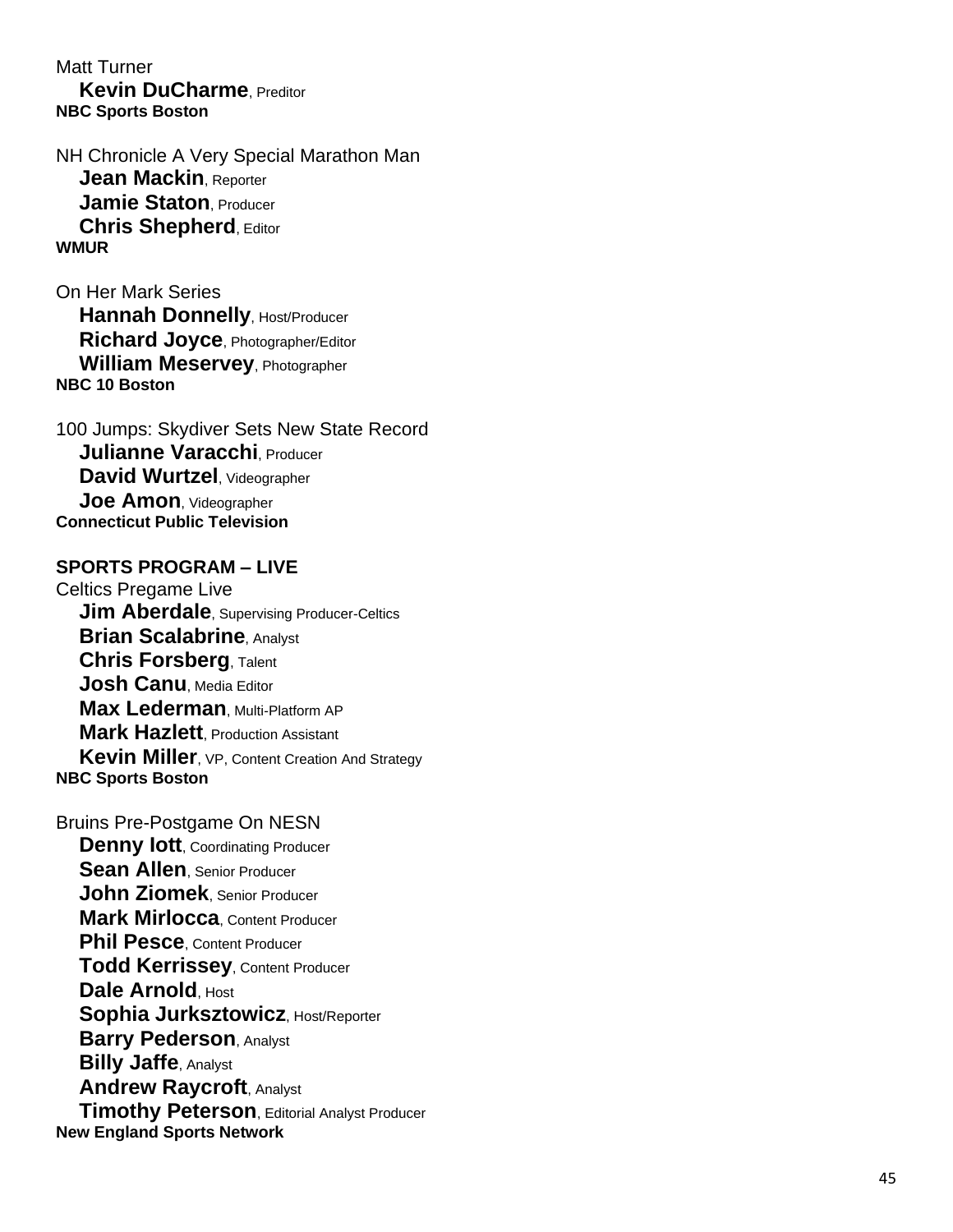Patriots Pregame Live **Jeff Capotosto, Coordinating Producer Amina Smith**, Host **Michael Holley, Host Tom E. Curran**, Host **Phil Perry, Host Ted Johnson**, Analyst **Kevin Miller**, VP, Content Creation And Strategy **Brian O'Neill**, Senior Coordinating Producer **Mark Hazlett**, Production Assistant **NBC Sports Boston**

#### **SPORTS PROGRAM – POST-PRODUCED OR EDITED**

Celtics Post Up **Amina Smith**, Host **Chris Forsberg**, Talent **Max Lederman**, Multi-Platform AP **Josh Canu**, Media Editor **Mark Hazlett**, Production Assistant **Jim Aberdale**, Supervising Producer - Celtics **NBC Sports Boston**

Red Sox All-Access **John Carter**, Producer **Stephen Roman, Producer Kellan Reck**, Producer **Luke Fraser**, Producer **Stacey Lamboni, Producer Bryan Loor-Almonte, Producer Caleb Uhl**, Producer **Joshua Mitnick**, Producer **The Boston Red Sox**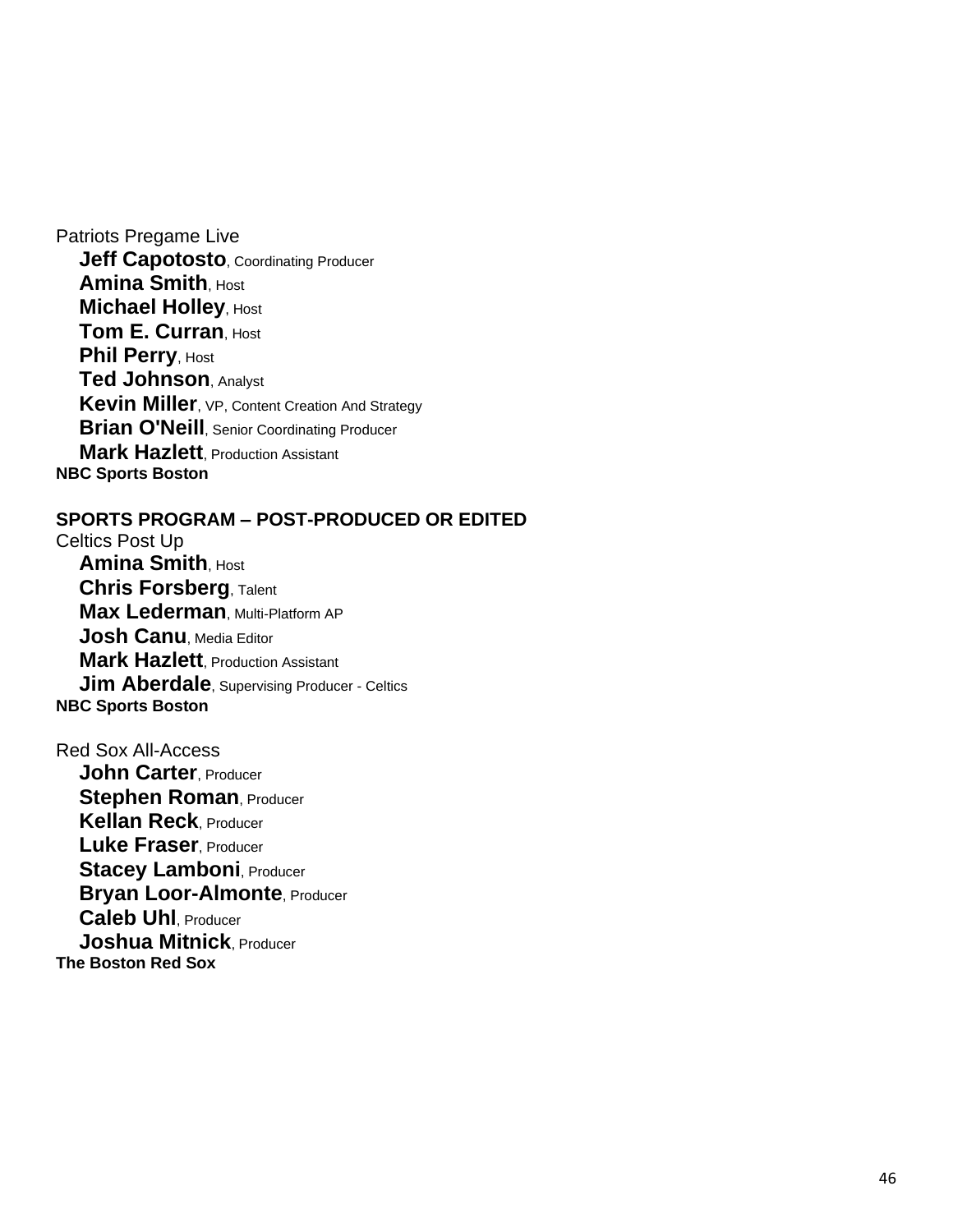Behind The B 804 **Jeremy Jacobs, Executive Producer Charlie Jacobs. Executive Producer Cam Neely**, Executive Producer **Brandon McNelis. Executive Producer Charlie Moore**, Executive Producer, Writer **Denis Leary, Writer, Narrator Doug Orr**, Producer **Michael Penhollow**, Videographer/Producer **Eric Russo**, Producer **Travis Basciotta**, Producer **Michael Tolvo**, Producer **Robert Sylvester**, Executive Producer, Writer, Editor **Boston Bruins/Mad Fish Productions**

Charlie Moore Outdoors - Rick "Nifty" Middleton **Charlie Moore**, Host/Executive Producer **Douglas Orr**, Executive Producer/Editor **John Derba**, Videographer/Producer **Anthony Moore, Videographer/Producer Sean Keough, Videographer/Producer Mad Fish Productions**

#### $SPORTS - ONE-TIME SPECIAL$

Travis Roy: A Life & A Legacy **Howard Zalkowitz**, Executive Producer **Justine Pouravelis**, Supervising Producer **Tom Caron**, Host/Producer **Steve Garabedian**, Producer **Tyler Borges**, Producer **Mike Emond**, Content Producer **Steve DaSilva**, Videographer **Bobby Swan**, Videographer **Stephen Tagarelis**, Videographer **New England Sports Network**

Red Sox All -Access: Dustin Pedroia Retirement Ceremony **Sarah McKenna**, Producer **John Carter**, Producer **Stephanie Maneikis, Producer Stephen Roman**, Producer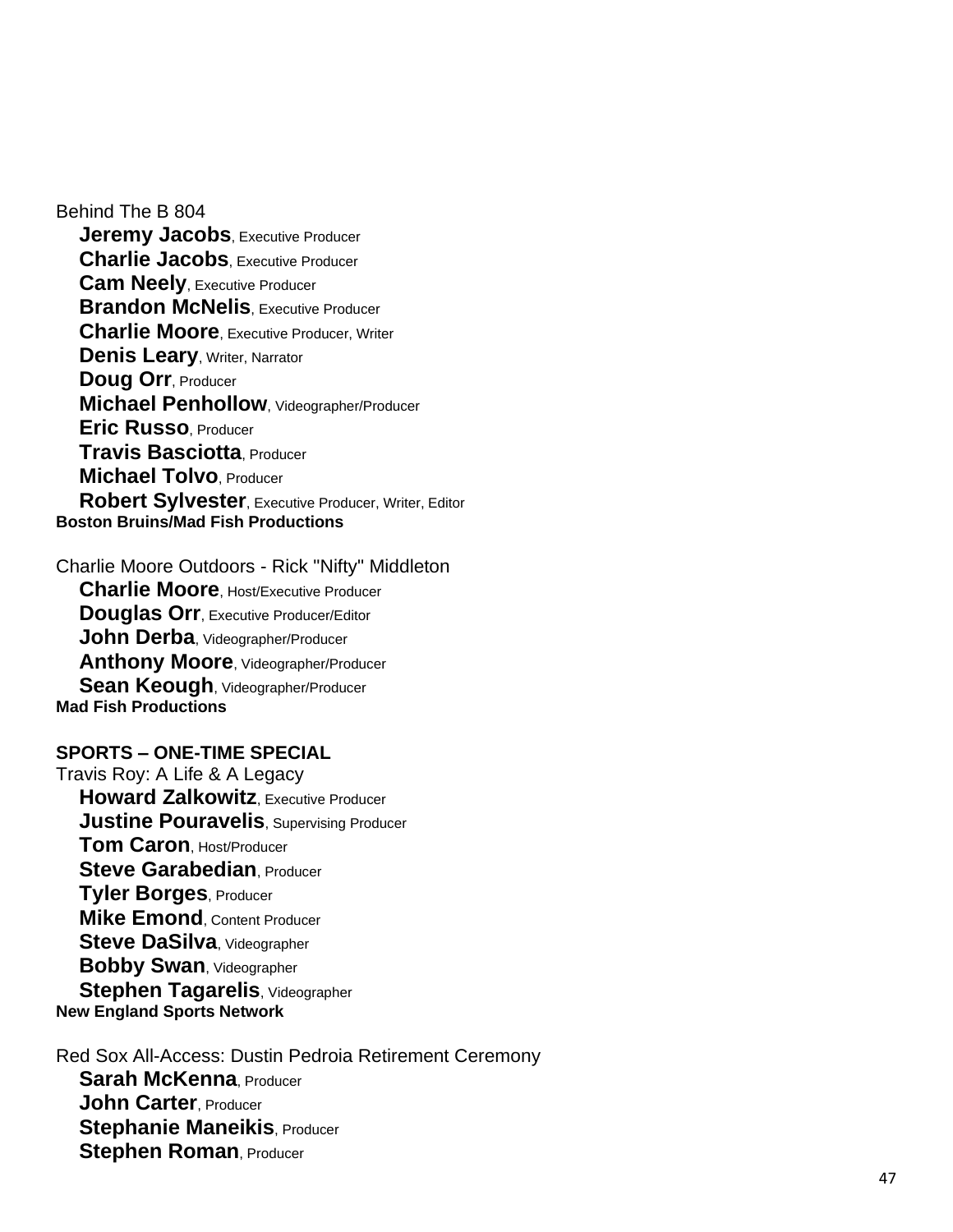**Kellan Reck**, Producer **Luke Fraser**, Producer **Stacey Lamboni, Producer The Boston Red Sox**

MLB All -Star Game 2021 @ Virus Deportivo Special Edition **Omar Guzman-Hernandez**, Host And Producer **Virus Deportivo @ Television Dominicana**

Acceso Tokio

 **Jesús Quiñonez**, Anchor/Reporter **Grace Gómez**, Anchor **Héctor Rangel**, Senior Producer **Lorenna Monroig**, Producer **Samuel Montalvo**, Producer **Telemundo New England**

# **SPORTS INTERVIEW/DISCUSSION**

Early Edition **Trenni Kusnierek**, Talent **Jeff Capotosto, Coordinating Producer Kevin Miller**, VP, Content Creation And Strategy **Brian O'Neill**, Senior Coordinating Producer **NBC Sports Boston**

Noelle Lambert & The Born To Run Foundation **Jennifer Johnson**, Executive Producer/Talent **Billy Costa**, Talent **Kaila Tzianabos**, Producer **Joe Presti**, Videographer/Editor **Rebecca Roche**, Videographer & Editor **Dining Playbook -New England Sports Network**

Sox Win ALDS **Nick Sapienza**, Photographer **Colin Bentley**, Photographer **Koon Lam**, Executive Producer **Joe Amorosino**, Anchor **WHDH**

Charlie Moore Outdoors - Mike Gambino "Birdball" **Charlie Moore**, Host/Executive Producer **Douglas Orr**, Executive Producer **John Derba**, Videographer/Editor/Producer **Anthony Moore**, Videographer/Producer **Sean Keough, Videographer/Producer Mad Fish Productions**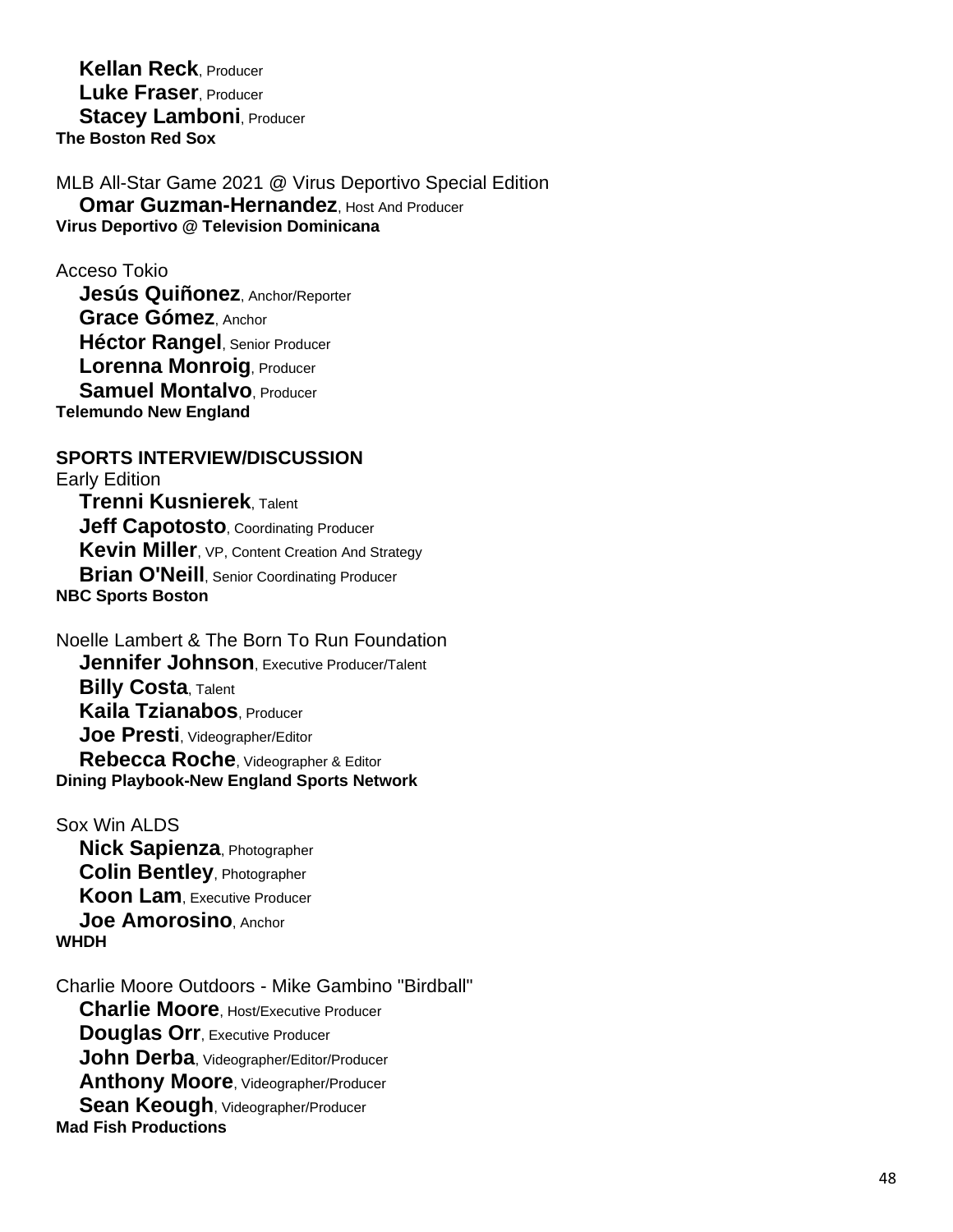Boston Sports Tonight **Michael Holley**, Talent **Rob Snyder**, Producer **Brian O'Neill**, Senior Coordinating Producer **Kevin Miller**, VP, Content Creation And Strategy **NBC Sports Boston**

#### David Ortiz Unstoppable

 **Tom Werner**, Executive Producer **Howard Zalkowitz**, Executive Producer **Mike Barry**, Coordinating Producer **Denny lott**, Coordinating Producer **Tom Caron**, Host/Producer **Mike Emond**, Content Producer/Editor **Mark Viveiros**, Director **Jay Sarasin**, Associate Director **Ray Worthley**, Associate Producer **New England Sports Network**

#### **LIVE SPORTING EVENT/GAME**

Boston Celtics Basketball **Paul Lucey**, Executive Producer-Live Events **Jim Edmonds, Director - Celtics Brian Scalabrine**, Analyst **Jeff Grice**, Senior Editor **Barry Alley**, Chief Photographer **Jim Aberdale**, Supervising Producer - Celtics **Drew Levine**, Production Assistant **Kevin Miller**, VP, Content Creation And Strategy **NBC Sports Boston**

125th Boston Marathon **Jackie Connally**, Executive Producer  **Lisa Hughes**, Host **Bryan Foley**, News Operations Manager **Joe Giza**, Producer **Tisha Wilson**, Associate Director **David Wade**, Reporter **Levan Reid**, Reporter **Jessi Miller Bradley, News Director WBZ**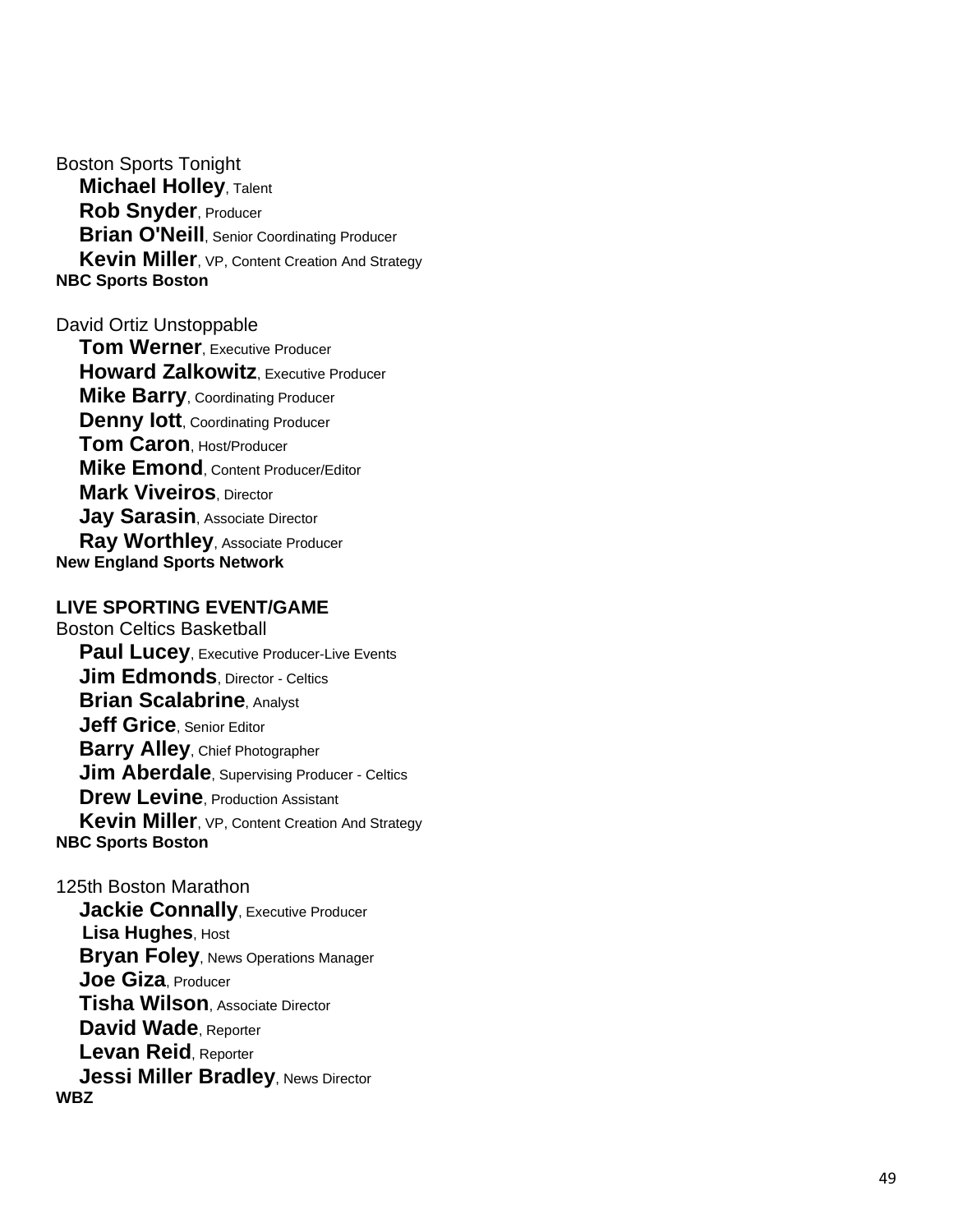Red Sox On NESN

 **Dan Aspan**, Senior Producer/Senior Director **Michael Narracci**, Coordinating Director **Amy Johnson**, Senior Producer **Greg Sebastiao**, Remote Graphics Producer **Steve Garabedian, Elements Producer David O'Brien**, Play-by-Play Announcer **Dennis Eckersley**, Analyst **Jerry Remy**, Analyst **Jahmai Webster**, Sideline Reporter **New England Sports Network**

Bruins On NESN

**Brian Zechello**, Supervising Producer **Rose Mirakian-Wheeler**, Coordinating Director **Patrick White**, Senior Remote Graphics Producer **Jack Edwards**, Play-by-Play Announcer **Andy Brickley**, Analyst **Sophia Jurksztowicz**, Rinkside Reporter **Timothy Peterson**, Editorial Analyst Producer **New England Sports Network**

#### **PUBLIC SERVICE ANNOUNCEMENT-SINGLE SPOT** Connecticut Broadcasters Scholarship **Allison Peters**, Producer **FOX 61**

2021 Teacher Of The Year: Thank You For Helping To Keep Our Kids Safe And Learning! **Jass Stewart**, Writer/Director **Massachusetts Department Of Elementary And Secondary Education**

Nurses Week – "Get Vaccinated" PSA **Sean Barnacoat**, Producer **Jonathan Case**, Editor/Designer **WBZ**

We're Ready! Back-to-School 2021 **Jass Stewart**, Writer/Director **Massachusetts Department Of Elementary And Secondary Education**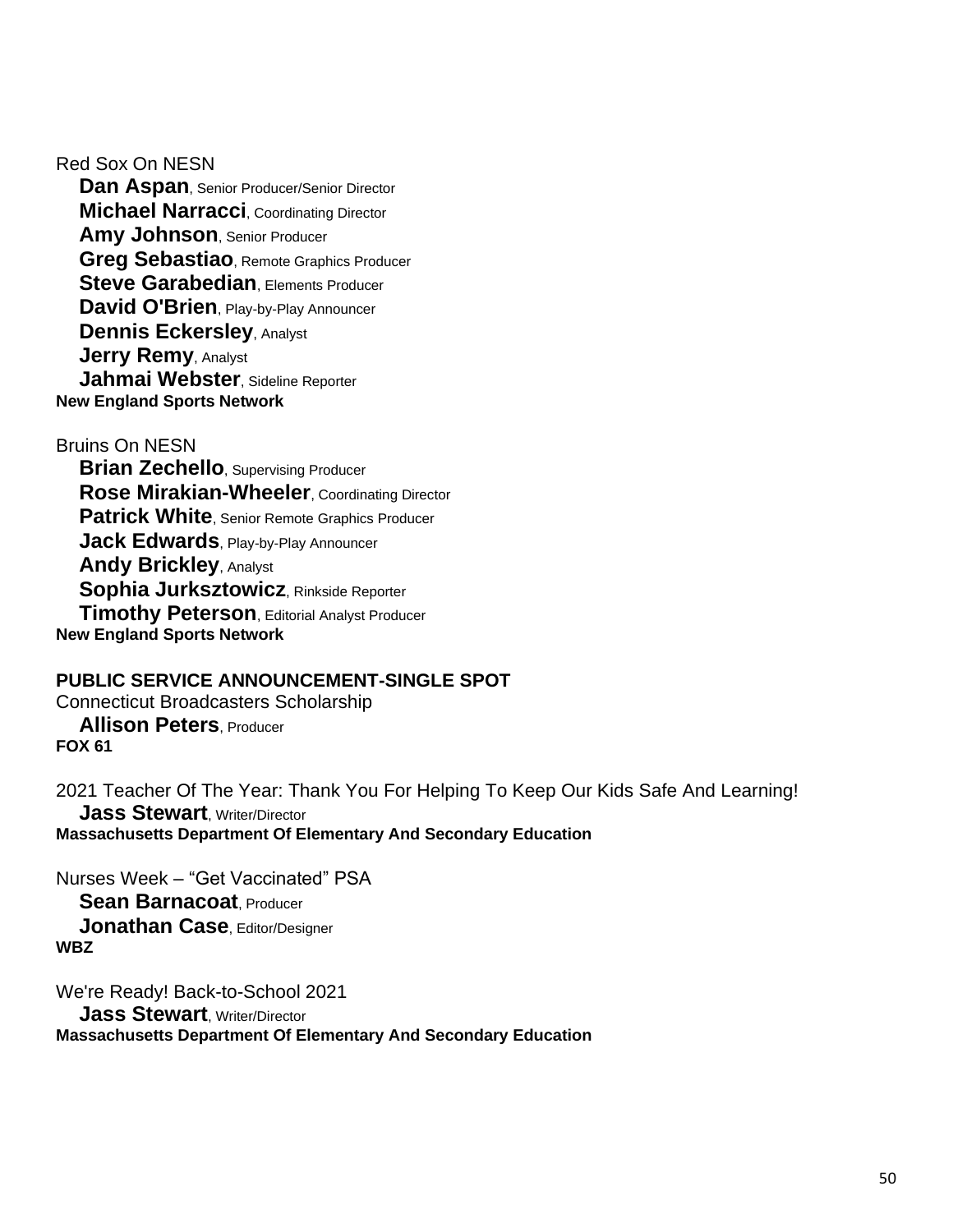**PUBLIC SERVICE ANNOUNCEMENT-CAMPAIGN** Let's Go Out **Lucas Guerra**, Director **Katie Lewis**, Producer **Sean Hennessy**, Producer **Jacob Parker**, Executive Producer **Nick Kolinsky**, Director Of Photography **ARGUS**

FIRST Forward **Elliot Kotek**, Producer/Director **The Nation Of Artists**

The Ripple Effect - Motorcycle Safety **Dante Bellini**, Director **David Zapatka**, Camera/Lighting **Mauro Colangelo**, Music Composer/Sound Design **Eric Latek**, Cinematographer/Editor **Hooligan Film Productions**

Promoting COVID Vaccination **Jennifer Miller**, Reporter/Producer **Faith Ninivaggi**, Photographer **Kent Earle**, Videographer **Colneth Smiley**, Reporter **Stephanie Paulovich, Producer Michael Grimmett**, Videographer **Alan Kusuma**, Graphics Editor **Coverage, A News Service Of Blue Cross Blue Shield Of Massachusetts**

#### **NEWS PROMOTION-TOPICAL/IMAGE-SINGLE SPOT**

WBZ News This Morning: "We're Pretty Cool" **Jonathan Case**, Producer/Designer **WBZ**

WBZ: Happy New Year **Peter Masucci**, Producer **Jonathan Case**, Producer/Editor **Sean Barnacoat**, Producer **WBZ**

The Mansion Murders **Kathleen McKendry, Writer/Producer Dave Allen, Design Director Christian Cavicchio**, Writer/Producer/Editor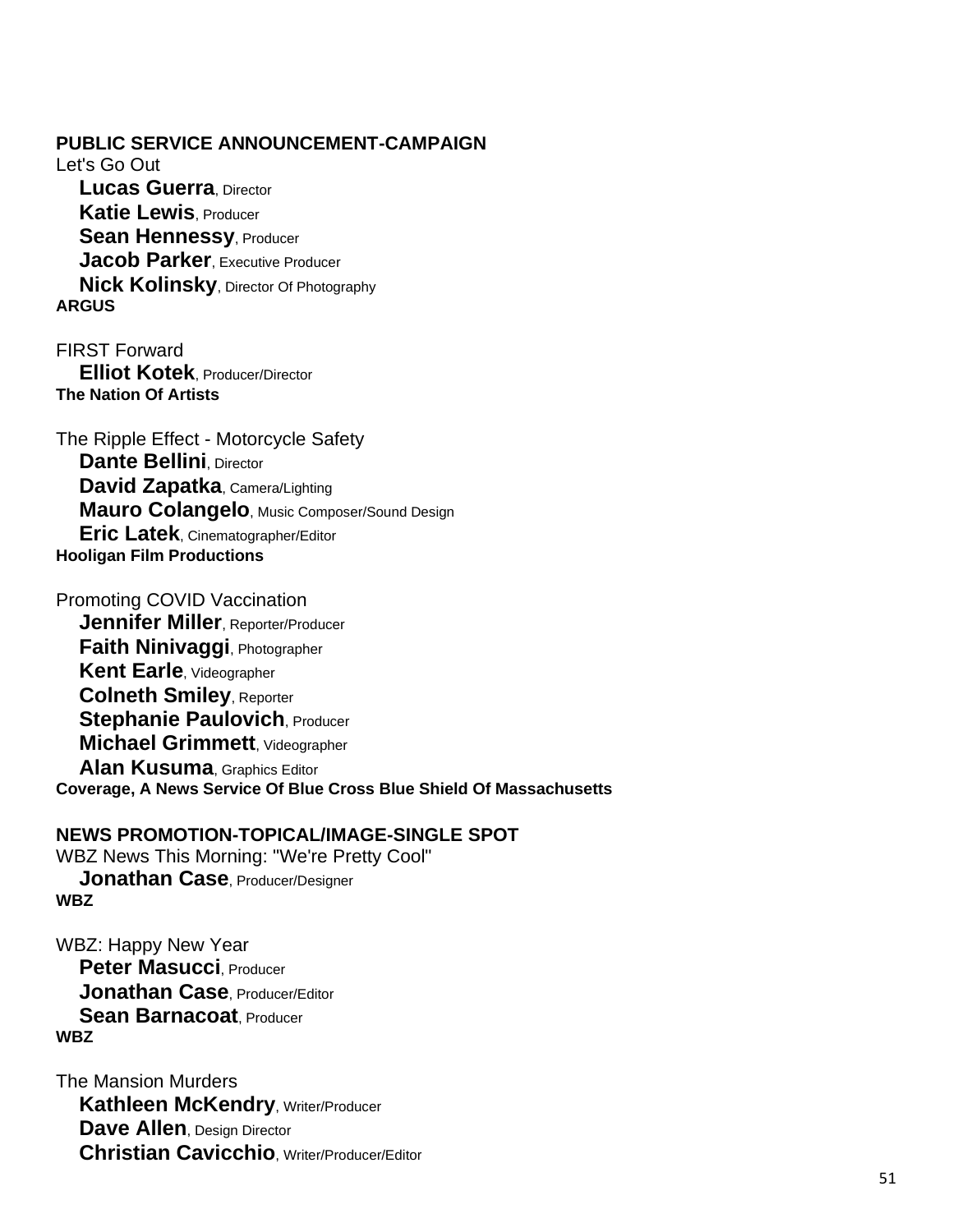#### **NBC 10 Boston**

Gil On The Go **Chris Kirby**, Art Director **Anthony Quinn, Photographer/Editor Fabio LoNero**, Senior Producer **John Small**, Producer **WTNH**

EyeOpener Back To School **Russ Nelligan**, Executive Producer **Richard Feindel**, Photographer/Editor **Greg Sleeper**, Producer **WCVB**

WTF- What's The Forecast **Karen Levy**, Creative Services Director **Kevin Lemanowicz**, Chief Meteorologist **Heath Benfield**, Promotions Manager **Boston 25 News**

# **NEWS PROMOTION-CAMPAIGN**

Connecting You Is What We Do: "Include, Inspire, Unite" **Ryan Perri**, Producer **NBC Connecticut**

Solve It 7 Promotion **Henry Dane**, Writer/Producer **Scott Chapin, Voice Actor WHDH**

To Catch A Contractor **Kathleen McKendry, Writer/Producer Christian Cavicchio**, Producer/Editor **NBC 10 Boston**

As Seen On 'BZ! **Sean Barnacoat**, Producer **WBZ**

WCVB Mass Cass Crisis **Greg Sleeper, Writer Producer WCVB**

25 Investigates **Heath Benfield**, Creator **Boston 25 News**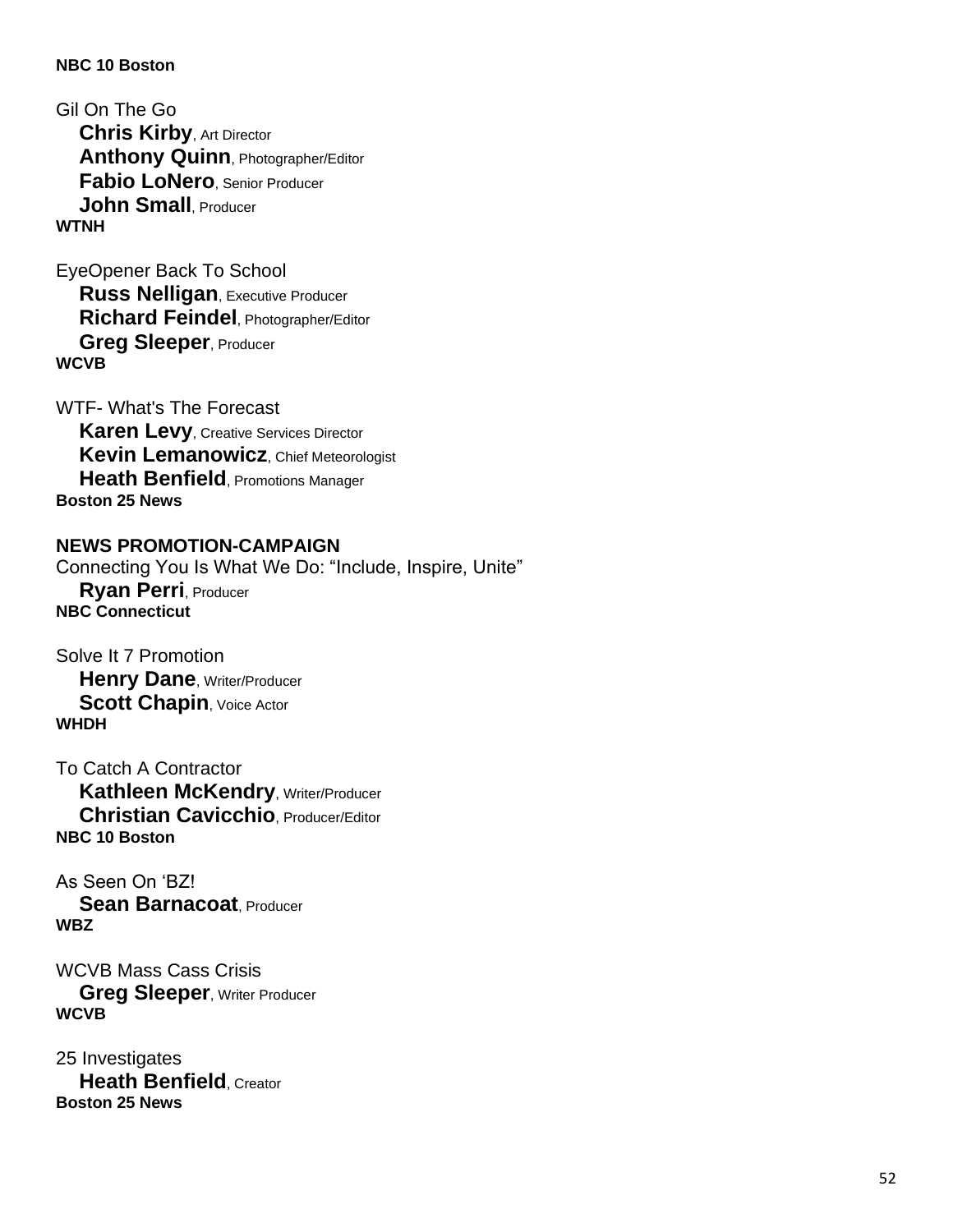# **PROGRAM PROMOTION -SINGLE SPOT**

View From The Rafters: The Birth Of Ubuntu **Marc DAmico**, Producer **John Picard**, Editor **Boston Celtics**

Fritz Wetherbee's Haunted New Hampshire **Nicholas Merlo**, Writer/Producer **Kate Stieper**, Producer / Motion Graphic Design **WMUR**

Pride And Parquet Release **Samuel Crocker**, Producer **Justin Peterson**, Producer **Boston Celtics**

You're Home **Adrienne Beaulieu**, Director Of Marketing **NEWS CENTER Maine**

Dustin Pedroia Speech Anthem Spot **Kellan Reck**, Producer **Luke Fraser**, Producer **Tim Heintzelman**, Producer **The Boston Red Sox**

WCVB 50th Anniversary Kick Off **Russ Nelligan**, Executive Producer **Richard Feindel**, Producer/Photographer/Editor **Greg Sleeper**, Producer **WCVB**

# **PROGRAM PROMOTIONAL CAMPAIGN**

Red Sox & Nike City Connect Campaign **Stacey Lamboni, Producer Tim Heintzelman**, Producer **Bryan Loor -Almonte**, Producer **Billie Weiss**, Producer **Kelsey Doherty, Producer Kellan Reck**, Producer **The Boston Red Sox**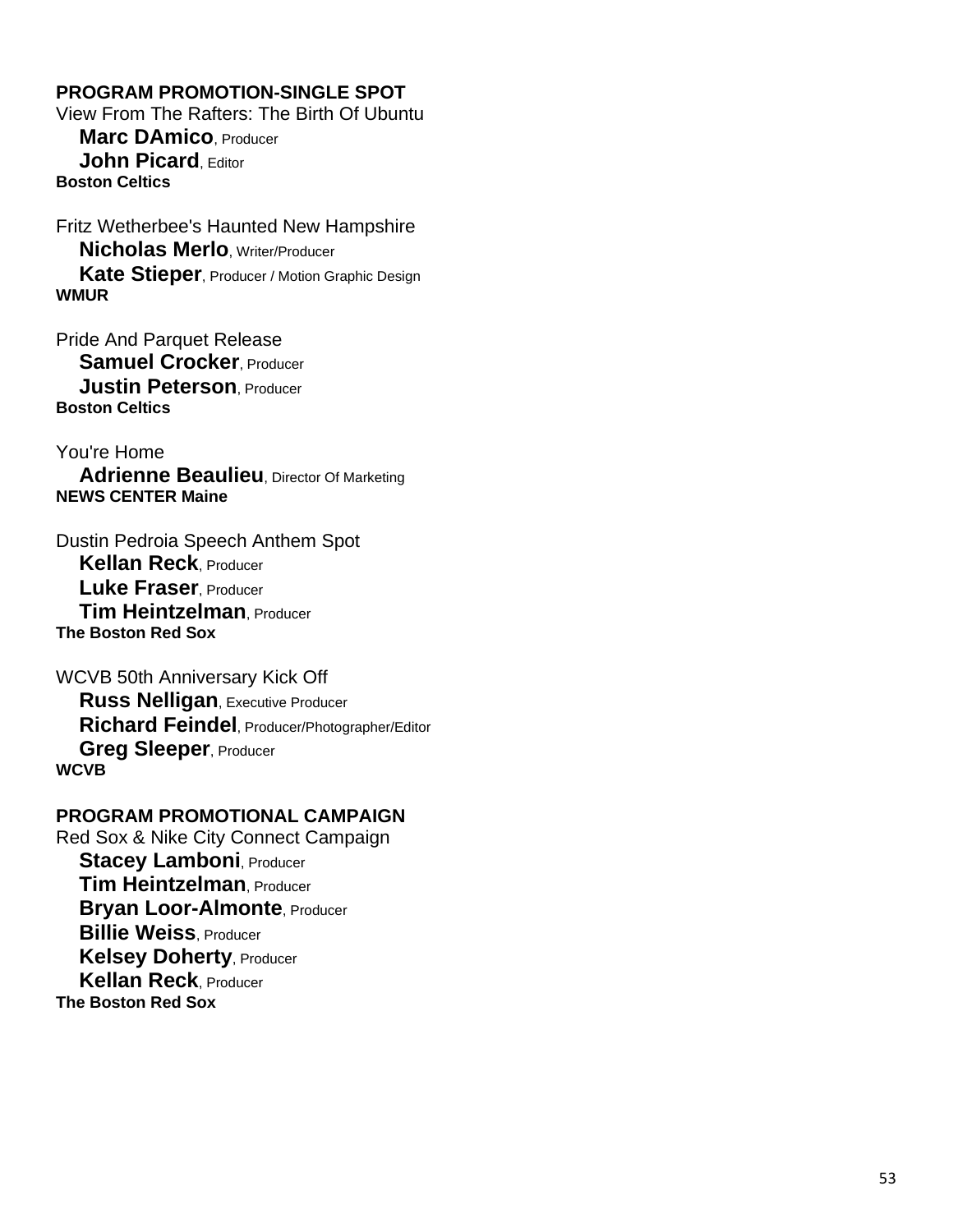**Portraits** 

**Kathleen McKendry, Producer Thomas Kraus**, Producer/Editor **Christine Vell**, Producer **Charis Dalessio**, Graphic Designer **TJ Powers**, Creative Director **NBC 10 Boston**

Boston Marathon: The Road Back **Peter Masucci**, Producer **Jonathan Case**, Producer/Editor **Sean Barnacoat**, Producer **WBZ**

New Hampshire Chronicle - Up Close **Alex Jasiukowicz**, Creative Director/Producer **Kate Stieper**, Producer **Nicholas Merlo**, Producer/Camera Operator **WMUR**

Red Sox 2021: The Year Of The Comeback **Rick Booth**, Creative Director **Bethany Marshall**, Supervising Producer **Vincent Rubinaccio**, Producer **Tony Saia**, Art Director **Robin Hobart**, Sr. Designer **Thomas Csizmadia**, Sr. Designer **Jeff Reagan**, Sr. Producer **New England Sports Network**

Siempre Contigo (Always With You) **Miguel Garcia**, Producer **TJ Powers**, Creative Director **Kevin Smith**, Producer/Editor **Dave Allen, Design Director Telemundo New England**

2021 Playoff Hype Video **Matt Carney**, Producer **Samuel Crocker**, Producer **Boston Celtics**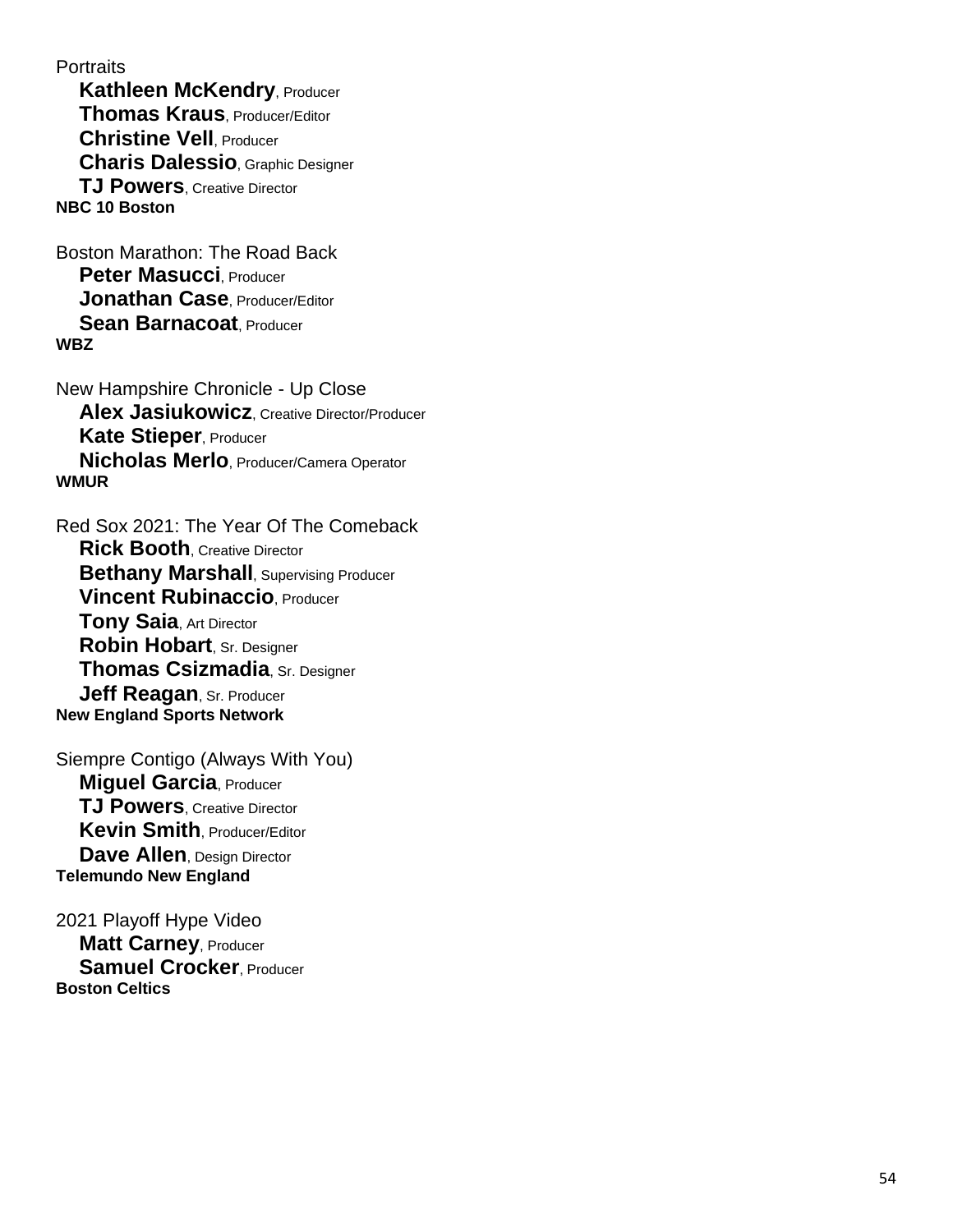#### **COMMERCIAL**

I Want It Now | Simplr **Griffin Nash**, Producer **Clifford Nash**, Producer Paul Schauder, Cd, Cw, Ad, Lyricist **Trevor Mac Kinnon**, Editor **Nash Pictures LLC**

Delivering Hope

**Scott Maiocchi**, Director **Robert Bartolome**, Post Supervisor **Jessie Hoyt**, Producer **Tracy Silva**, Producer **Brett Gerstenblatt**, Producer **Jay Williams**, Creative Director **(add)ventures**

Summer In The Seaport **Andrew Furtado, Director Drew Furtado Media**

Archer Roose: Uninvited Guest **Greg Almeida**, Executive Creative Director/Copywriter **Travis Robertson**, Executive Creative Director/Art Director **Jonathan Balck**, Managing Director **Nicole Hollis -Vitale**, Executive Producer **Colossus Creative Co.**

Toast: Before And After **Greg Almeida, ECD/Copywriter Travis Robertson**, ECD/Art Director **Nicole Hollis -Vitale**, Executive Producer **Jonathan Balck, Managing Director Colossus Creative Co.**

**ANCHOR -NEWS** Ed Harding **Ed Harding**, Anchor **WCVB**

Grace Gómez **Grace Gomez**, Anchor **Telemundo Nueva Inglaterra**

Lisa Hughes Anchor Composite **Lisa Hughes**, Anchor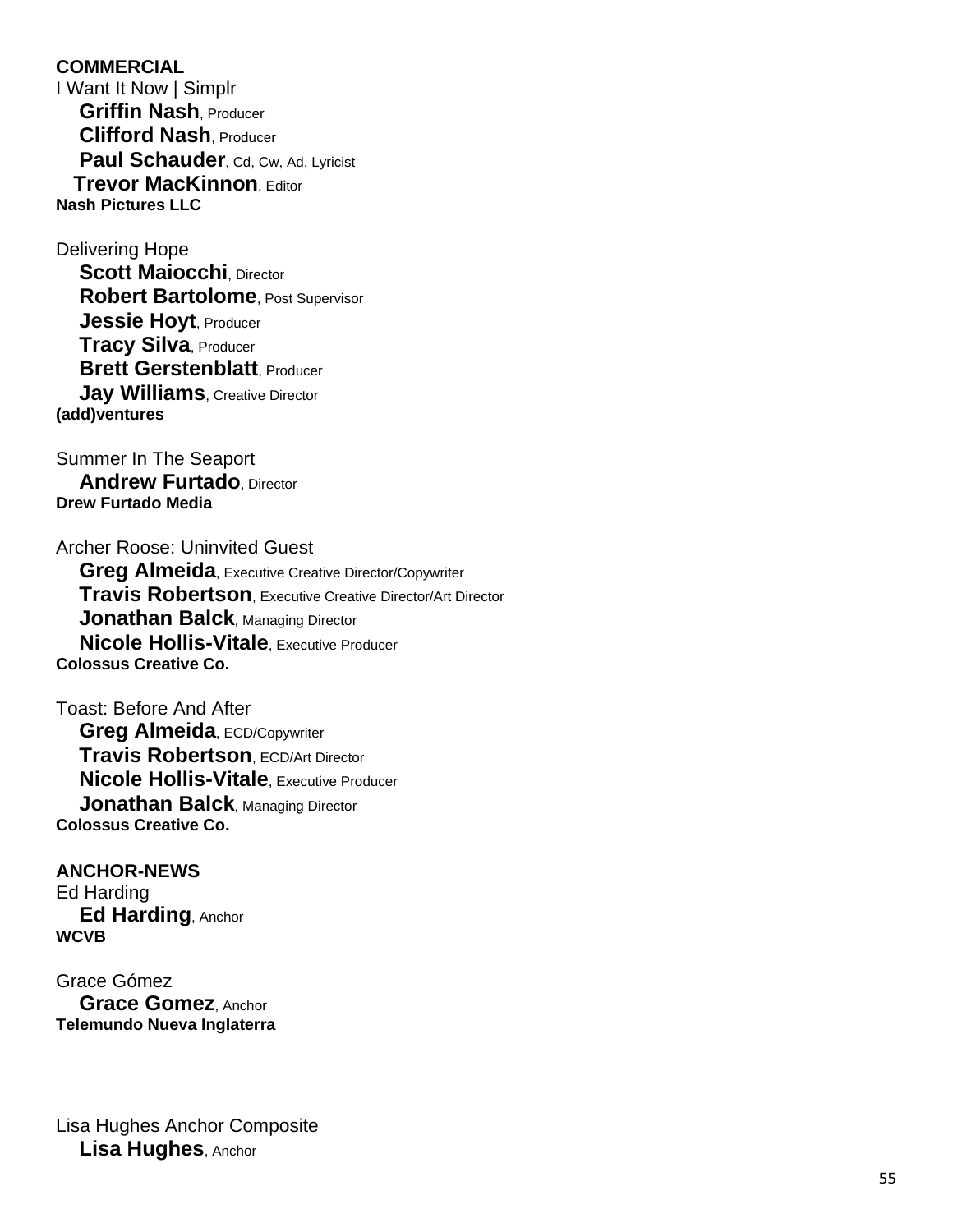#### **WBZ**

Antoinette Antonio **Antoinette Antonio**, Anchor **WCVB**

Vanessa Welch Anchor **Vanessa Welch**, Anchor **Boston 25 News**

Jenn Bernstein **Jennifer Bernstein**, Anchor **FOX 61**

**ANCHOR-WEATHER** Keith Carson Is One Strange Weather Weenie **Keith Carson**, Meteorologist **NEWS CENTER Maine**

Rachel Frank **Rachel Frank**, Chief Meteorologist **FOX 61**

New England Weather With Meteorologist Eric Fisher **Eric Fisher**, Chief Meteorologist **WBZ**

Mike Wankum **Mike Wankum**, Meteorologist **WCVB**

October Nor'easter **Pamela Gardner**, Meteorologist **NBC 10 Boston**

Meteorologist Sarah Wroblewski **Sarah Wroblewski**, Meteorologist **WBZ**

#### **REPORTER-FEATURE/HUMAN INTEREST** Hannah Donnelly **Hannah Donnelly**, Correspondent

**NBC 10 Boston**

NH Chronicle: Jean Mackin Feature & Human Interest Composite **Jean Mackin**, Reporter **WMUR**

Tokyo Olympics: Beyond The Competition **Audrey Asistio**, Reporter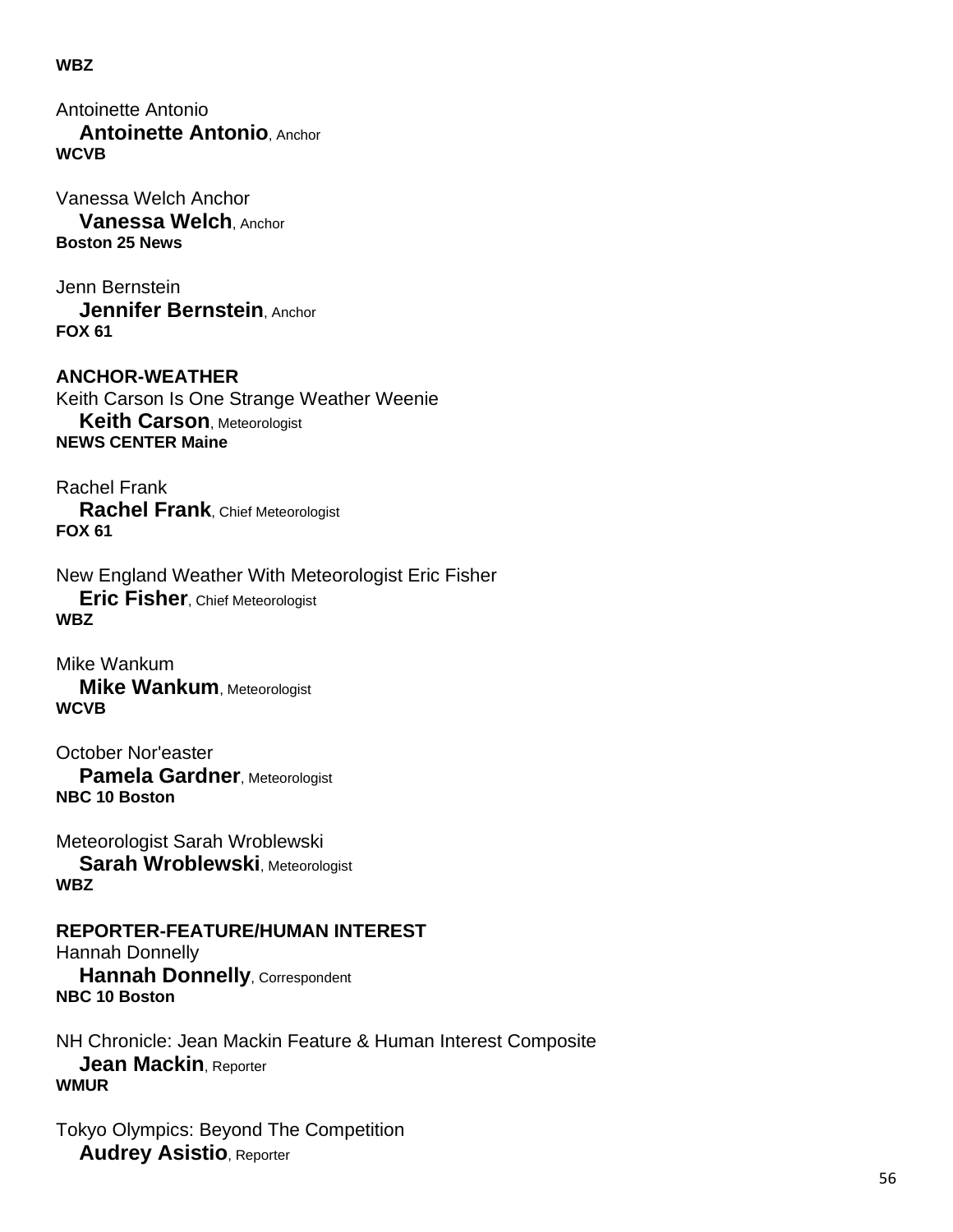#### **NBC 10 Boston**

Paulie's Push: One Man's Push To Remember Those Lost On September 11th **Eli Rosenberg**, Reporter **NBC 10 Boston**

Jack Thurston Feature Reporting Composite **Jack Thurston**, Reporter **NECN**

Jimmy Altman Features **Jim Altman**, Reporter **FOX 61**

**REPORTER-DAILY NEWS** Jeff Saperstone Reports **Jeff Saperstone**, Reporter **NBC 10 Boston**

Signing Off **Nick Emmons**, Reporter **WBZ & WHDH**

Juliana Mazza - Reporter Craft **Juliana Mazza**, Reporter **WHDH**

Robert Goulston, General Assignment Reporter **Robert Goulston**, Reporter **Boston 25 News**

Caitlin Burchill-Daily News Reporter **Caitlin Burchill**, Reporter **NBC Connecticut**

Eli Rosenberg Reports **Eli Rosenberg**, Reporter **NBC 10 Boston**

New England's Bilingual Reporter **Oscar Margain**, Reporter **NBC 10 Boston**

#### **REPORTER-INVESTIGATIVE** Kathy Curran Composite **Kathy Curran**, Reporter **WCVB**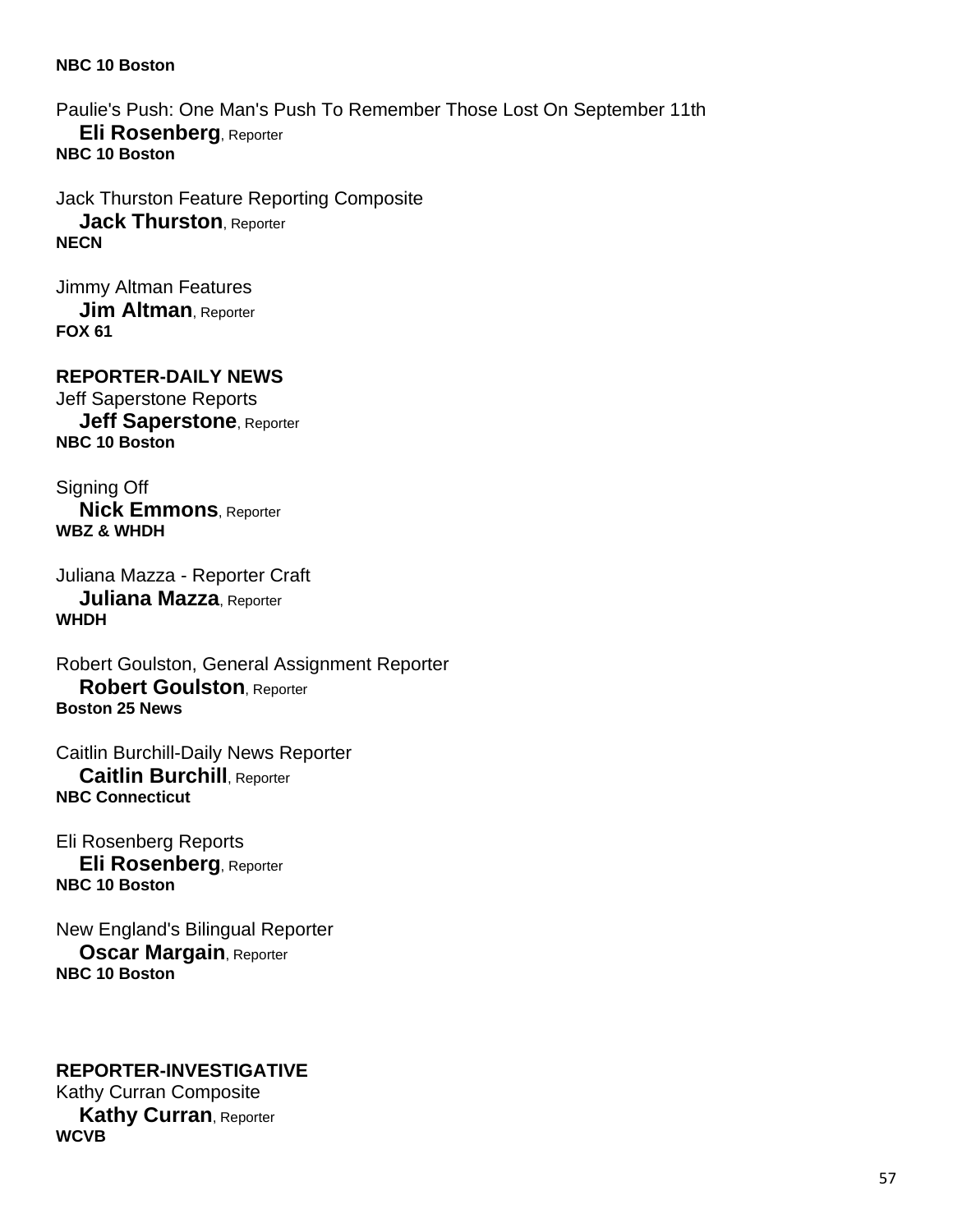Ted Daniel 25 Investigates **Ted Daniel**, Reporter **Boston 25 News**

Mike Beaudet Composite **Mike Beaudet**, Reporter **WCVB**

Karen Anderson Composite **Karen Anderson**, Reporter **WCVB**

Ryan Kath - NBC10 Boston Investigators **Ryan Kath**, Reporter **NBC 10 Boston**

**REPORTER-SPORTS** Playing Through The Pandemic; Jim Altman Sports **Jim Altman, Reporter FOX 61**

Tokyo Olympics **Audrey Asistio**, Reporter **NBC 10 Boston**

Bob Halloran **Bob Halloran**, Reporter **WCVB**

Marshall Kramsky Sports Reporting **Marshall Kramsky**, Sports Reporter **WPTZ**

**COMMENTATOR/EDITORIALIST** Jon Keller Composite; Jon Keller, Talent **Jonathan Keller**, Talent/Producer **WBZ**

Trenni Kusnierek Sizzle Reel **Trenni Kusnierek**, Host **NBC Sports Boston**

NH Chronicle: Fritz Wetherbee **Fritz Wetherbee**, Talent/ Writer **WMUR**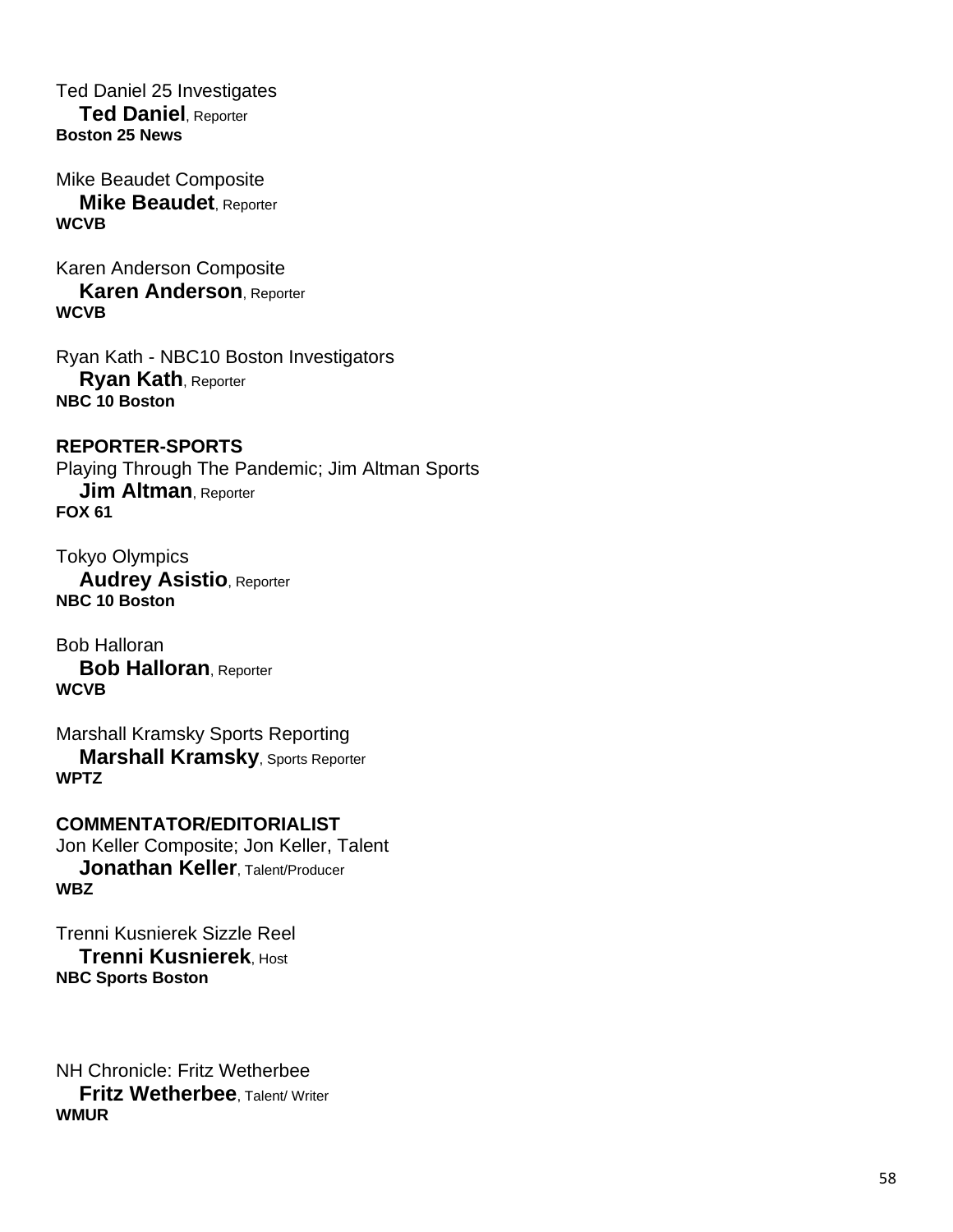#### **PERFORMER/NARRATOR**

Not On This Night **CJ Voteur**, Actor As Reinhold Schultz **StageWright Films**

Not On This Night **Preston Mead**, Actor As Eddie Miller **StageWright Films**

Not On This Night **Judith Feingold**, Actor As Jacqueline Brulet **StageWright Films**

# **PROGRAM-HOST/MODERATOR/CORRESPONDENT**

Gregory Boghosian - New England Traveler **Gregory Boghosian, Host Mad Fish Productions**

Justin Spencer: Chaos & Kindness Host **Justin Spencer, Host Recycled Percussion**

French Toast And Fried Chicken **Dan Andelman**, Host/Showrunner **Phantom Gourmet**

Shayna Seymour: Host Composite **Shayna Seymour, Host WCVB**

Jeneé Osterheldt Composite **Jeneé Osterheldt**, Host **The Boston Globe**

Miguel Garcia **Miquel Garcia, Host Telemundo New England**

Carmen Martinez Correspondent **Carmen Martinez**, Correspondent **Telemundo New England**

**LIVE NEWS PRODUCER** Alexis Uremovich- WBZ News **Alexis Uremovich**, Producer **WBZ**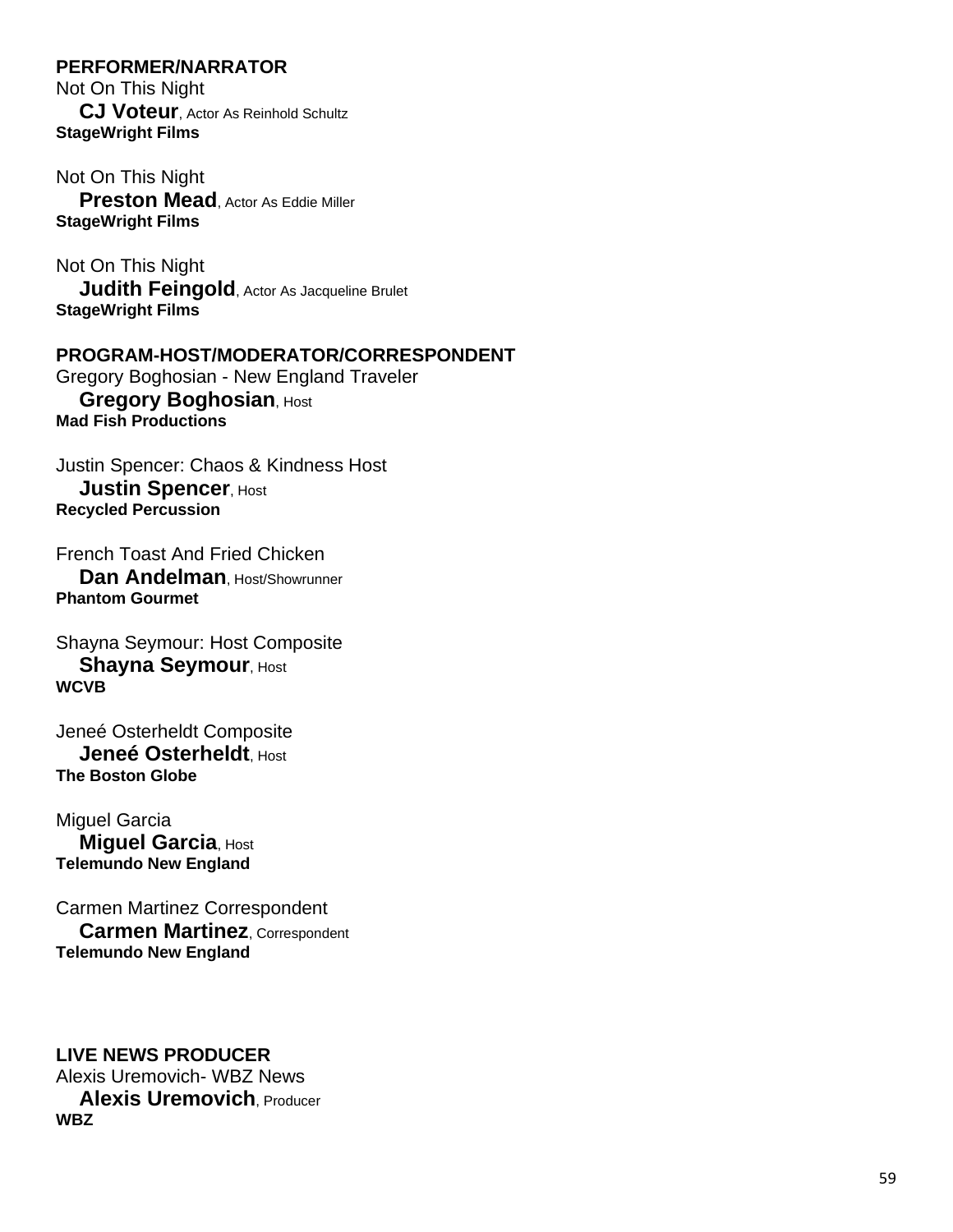Samantha Ford **Samantha Ford**, Producer **WCVB**

WBZ News At 6 **Meagan Kolkmann**, Producer **WBZ**

Diego Restrepo 11:00 Pm Producer **Diego Restrepo**, News Producer **Telemundo New England**

Amanda Steffen-News Producer **Amanda Steffen**, Producer **NBC Connecticut**

Barbara Baranowski **Barbara Baranowski**, Producer **WCVB**

NBC10 Boston News Producer **Alyssa Jewell**, News Producer **NBC 10 Boston**

**WRITER-NEWS** Wade Writing Composite **David Wade**, Writer **WBZ**

From Pen To Paper To Pixels; Jim Altman Writes 2021 **Jim Altman**, Writer **FOX 61**

Perry Russom **Perry Russom, Writer NBC 10 Boston**

Susan Tran - Writer **Susan Tran**, Writer **NBC 10 Boston**

**WRITER-SHORT FORM CONTENT (UP TO 10 MINUTES)** Mass State Lottery Writing Composite **Keith Macri, Writer Geoff Filleti, Writer The Mass State Lottery**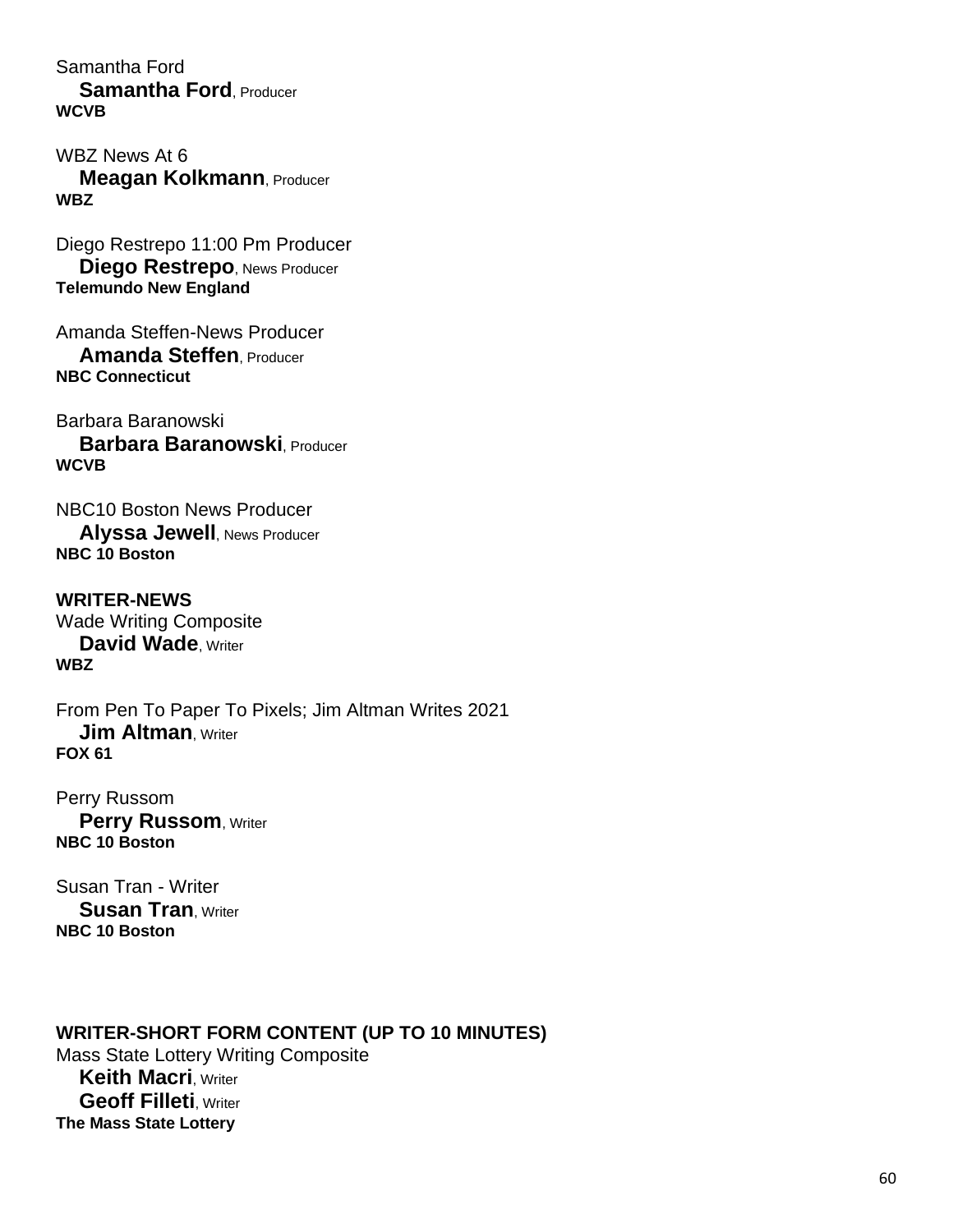FIRST Forward - Transportation PSA **Elliot Kotek**, Writer/Producer **The Nation Of Artists**

Showman's Shorts **Betsy Golden Kellem, Writer The Barnum Museum**

**WRITER-LONG FORM CONTENT (LONGER THAN 10 MINUTES)** Jared Bown, Open Studio **Jared Bowen**, Host/Executive Arts Editor **GBH**

Chronicle: Writing To The Heart Of Their Stories **Nicole Estaphan, Writer WCVB**

Blamed For 9/11 & Broken By It **Brandon Stokes**, Writer **NBC 10 Boston**

NH Chronicle: 'The Old Lady' **Karen Meyers, Writer WMUR**

Malaga Island - Colleen McKown, Writer **Colleen McKown**, Writer **Spectrum News**

**DIRECTOR LIVE OR RECORDED LIVE (PL TRACK IS PREFERRED)** Rob Fagnant - Director Composite **Robert Fagnant Jr., Director GBH**

Eyewitness News At 11:00 - Election Night 2021 **Jason Bowman, Director WFSB**

Sarah Comtois, Technical Director Composite **Sarah Comtois**, Director **NEWS CENTER Maine**

**DIRECTOR LONG FORM CONTENT (LONGER THAN 10 MINUTES; POST-PRODUCED)** Justin Spencer Chaos & Kindness Director **Justin Spencer, Director Recycled Percussion**

Not On This Night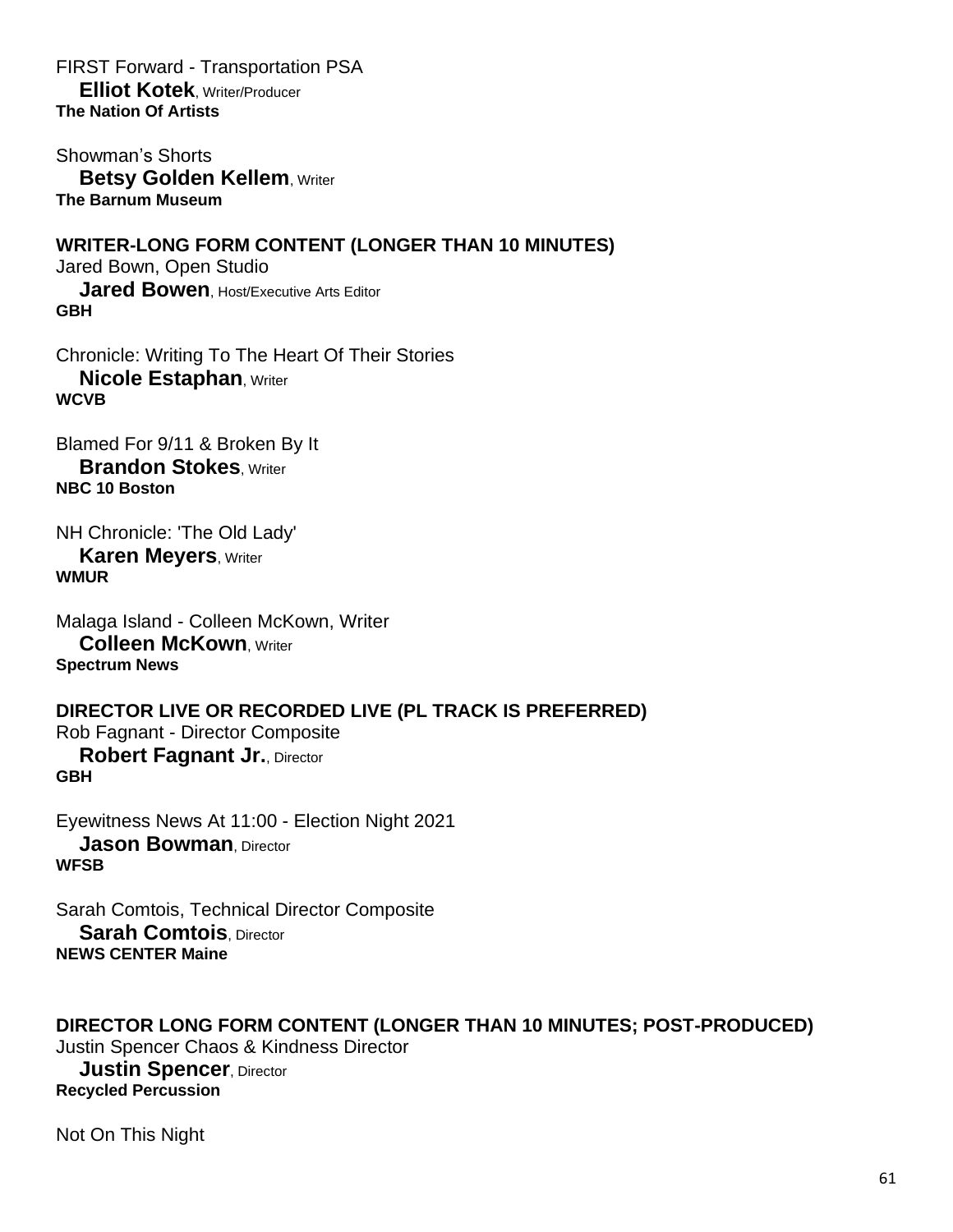**Bill Humphreys**, Director/Producer **StageWright Films**

#### **EDITOR NEWS-SINGLE SHIFT** Justin Mintzes Editing Composite **Justin Mintzes**, Editor **NBC 10 Boston**

Christmas At The White House **Allan DiMaio**, Editor **Boston 25 News**

Sean McKeever Editing Composite **Sean McKeever. Editor FOX 61**

**EDITOR NEWS-NO PRODUCTION TIME LIMIT** Ryan Bernat Composite **Ryan Bernat**, Photographer/Editor **WTNH**

James O'Halloran Edit Composite **James O'Halloran, Editor NBC 10 Boston**

**EDITOR SHORT FORM CONTENT (UP TO 10 MINUTES)** Delivering Hope **Robert Bartolome**, Editor **(add)ventures**

NESN Editing Composite **Bethany Marshall, Editor Jeff Reagan, Editor Vincent Rubinaccio**, Editor **New England Sports Network**

Trawls & Throttle: Lobster Boat Races In Maine - Sean Dahlberg, Senior Editor **Sean Dahlberg, Senior Editor Spectrum News**

Rated D For Drool-Worthy. Viewer Discretion Is Advised. **Vanessa Howland**, Senior Editor **Phantom Gourmet**

Must See VT - Tom Lepesqueur, Trail Builder **Kyle Ambusk**, Editor **Vermont PBS**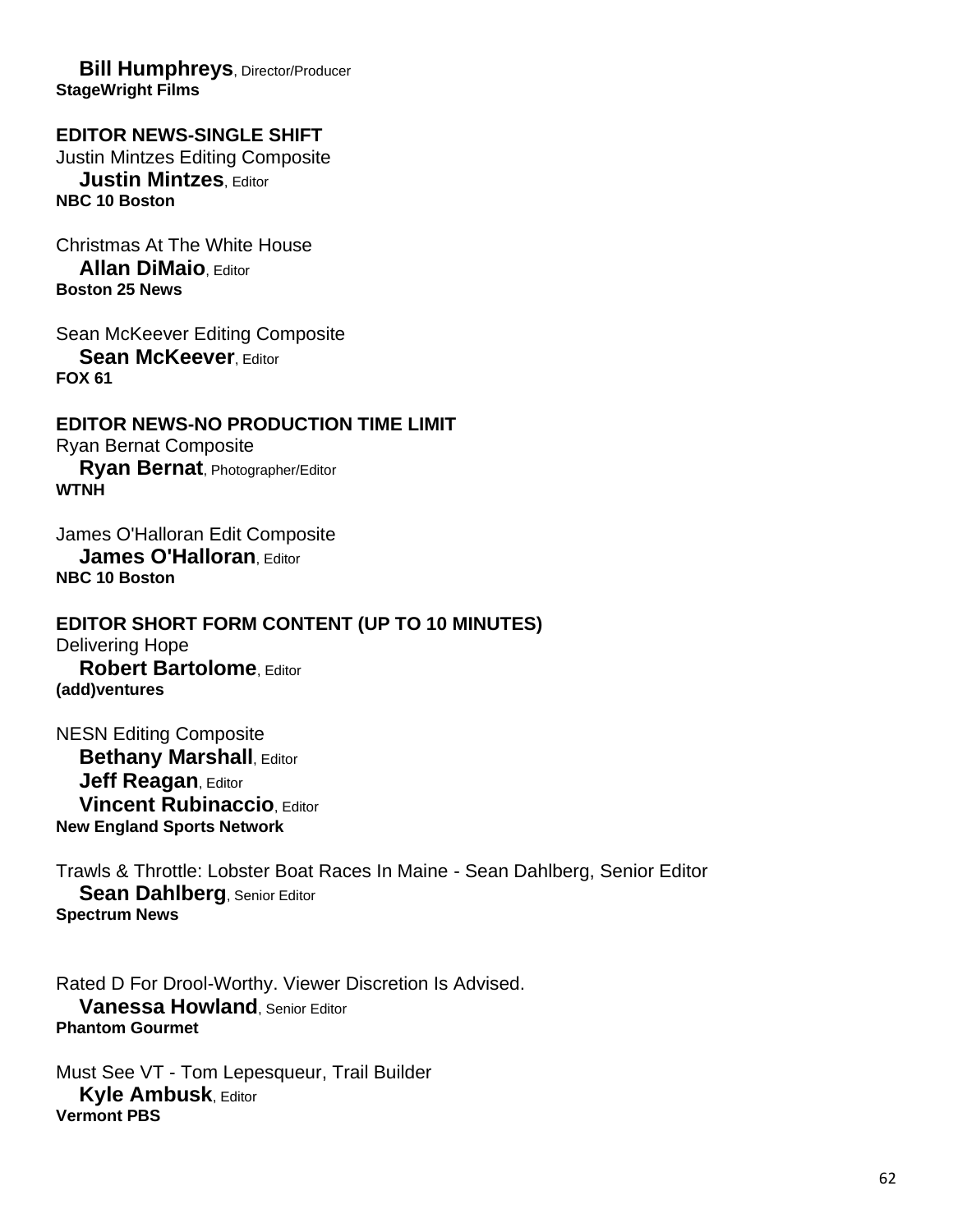While You Were Gone **Ryan Glista**, Editor **The Bushnell Center For The Performing Arts**

# **EDITOR LONG FORM CONTENT (LONGER THAN 10 MINUTES)**

Windjammers Of Penobscot Bay **Daniel Lambert**, Editor **Lambert Films**

Not On This Night **Chad Cordner**, Editor **StageWright Films**

Ryan Vezina Editor Composite **Ryan Vezina**, Editor **Recycled Percussion**

Craft Beer In Vacationland - Sean Dahlberg, Senior Editor **Sean Dahlberg**, Senior Editor **Spectrum News**

Malaga Island - Serjio Rios, Senior Editor **Serjio Rios**, Senior Editor **Spectrum News**

Travis Roy: A Life & A Legacy **Justine Pouravelis**, Senior Editor **Tyler Borges**, Editor **New England Sports Network**

Editor **JR Black**, Editor **NBC 10 Boston**

**PHOTOGRAPHER NEWS-SINGLE SHIFT** Aaron Strader Composite **Aaron Strader**, Photographer **NBC 10 Boston**

Kika Bronger Composite News Single Shift **Kika Bronger**, Photographer/Editor **NECN**

Sean McKeever Composite **Sean McKeever**, Photographer **FOX 61**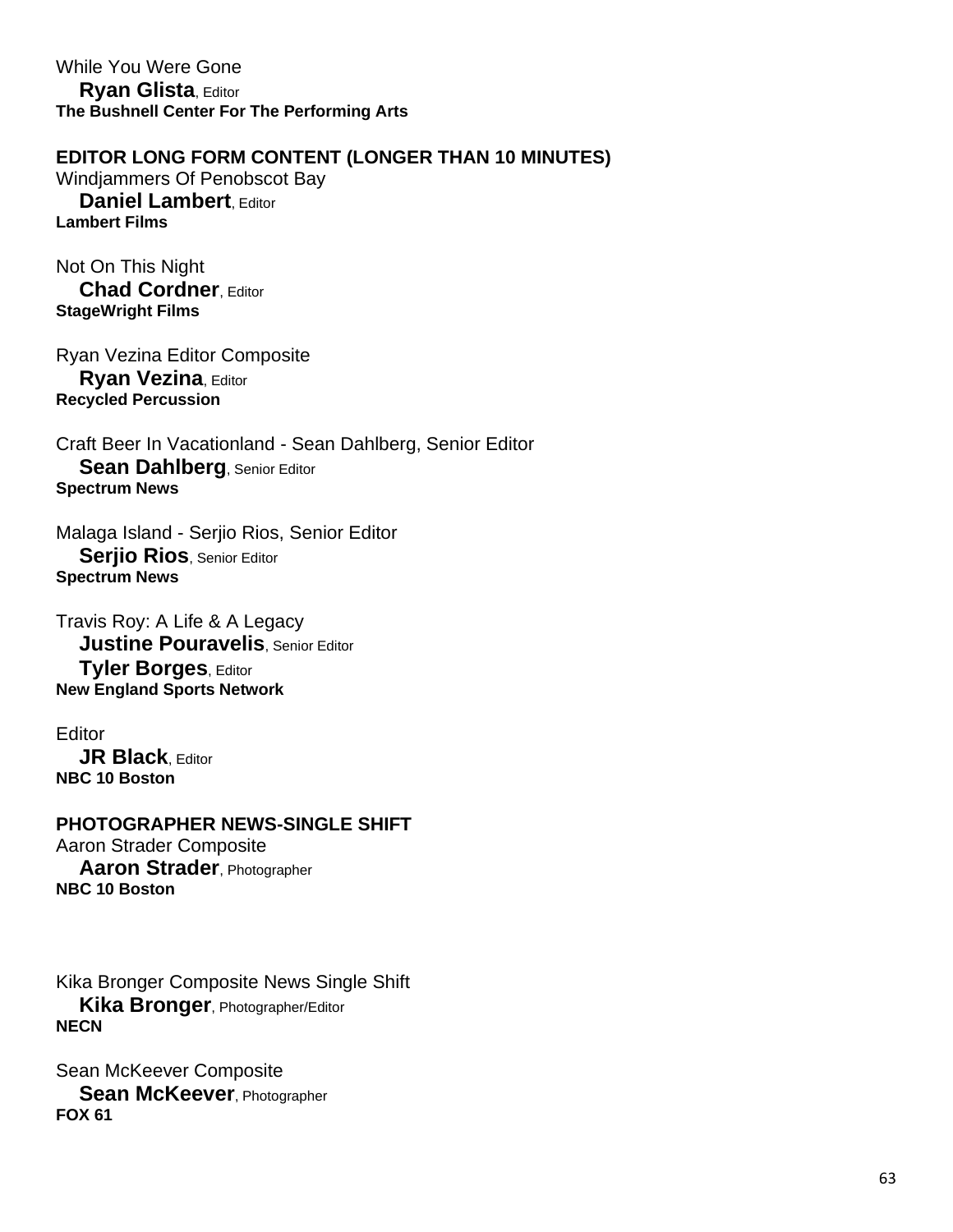Korsak Composite **Thomas Korsak**, Photographer/Editor **Boston 25 News**

**PHOTOGRAPHER NEWS-NO PRODUCTION TIME LIMIT**

Mike Townsend Composite **Michael Townsend**, Photographer **WBZ**

David Mongeau **David Mongeau**, Photojournalist **WCVB**

O'Halloran Composite **James O'Halloran**, Photographer **NBC 10 Boston**

Sean McKeever Photographer Composite **Sean McKeever**, Photographer **FOX 61**

All You Have To Do Is Get Up Early **Kirk Cratty**, Video Journalist **NEWS CENTER Maine**

Kika Bronger Composite News No Time Limit **Kika Bronger**, Photographer/Editor **NECN**

# **PHOTOGRAPHER SHORT FORM CONTENT (UP TO 10 MINUTES)**

Mass State Lottery Cinematography Composite **Keith Macri**, Cinematographer **Geoff Filleti**, Cinematographer **The Mass State Lottery**

Trawls & Throttle: Lobster Boat Races In Maine - Spectrum News Photographers **Frank Posillico**, Photographer **Zoe Slemmons**, Photographer **Lee Weisenfeld**, Photographer **Spectrum News**

Company K **Daniel Lambert**, Photographer **Lambert Films**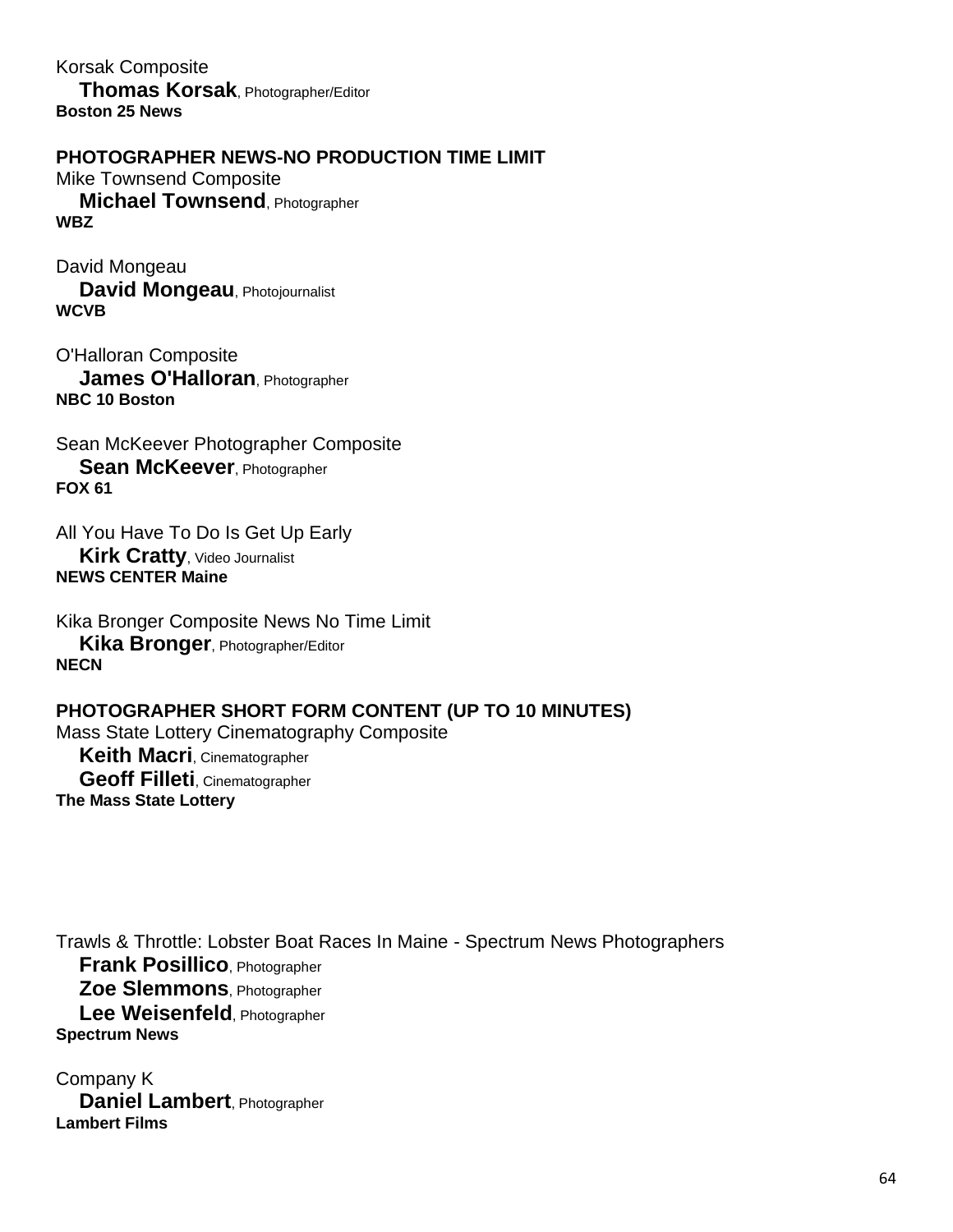I'm A Basic Batch...of Pork Pies **Sean Finley**, Director Of Photography **Phantom Gourmet**

100 Jumps: Skydiver Sets New State Record **Julianne Varacchi**, Producer **David Wurtzel**, Videographer, Editor **Joe Amon**, Videographer, Photography **Connecticut Public Television**

Must See VT - Tom Lepesqueur, Trail Builder **Brian Stevenson**, Videographer **Kyle Ambusk**, Videographer **Vermont PBS**

**PHOTOGRAPHER LONG FORM CONTENT (LONGER THAN 10 MINUTES)** Ryan Caron King **Ryan Caron King**, Videographer **Connecticut Public Television**

Craft Beer In Vacationland: Spectrum News Photographers **Brianne Barry**, Photographer **Lee Weisenfeld**, Photographer **Spectrum News**

Remember This Year **Thomas Fahey**, Photographer **WAIT Productions**

Not On This Night **Chad Cordner**, Director Of Photography **StageWright Films**

Dave Wurtzel Composite **David Wurtzel**, Videographer **Connecticut Public Television**

Malaga Island - Spectrum News Photographers **Brianne Barry**, Photographer **Frank Posillico**, Photographer **Spectrum News**

**VIDEO ESSAY** A Bumpy Road Less Traveled With A Rodeo Clown **Roger McCord**, Video Journalist **The Maine Monitor**

Enduring For Those Enduring Illness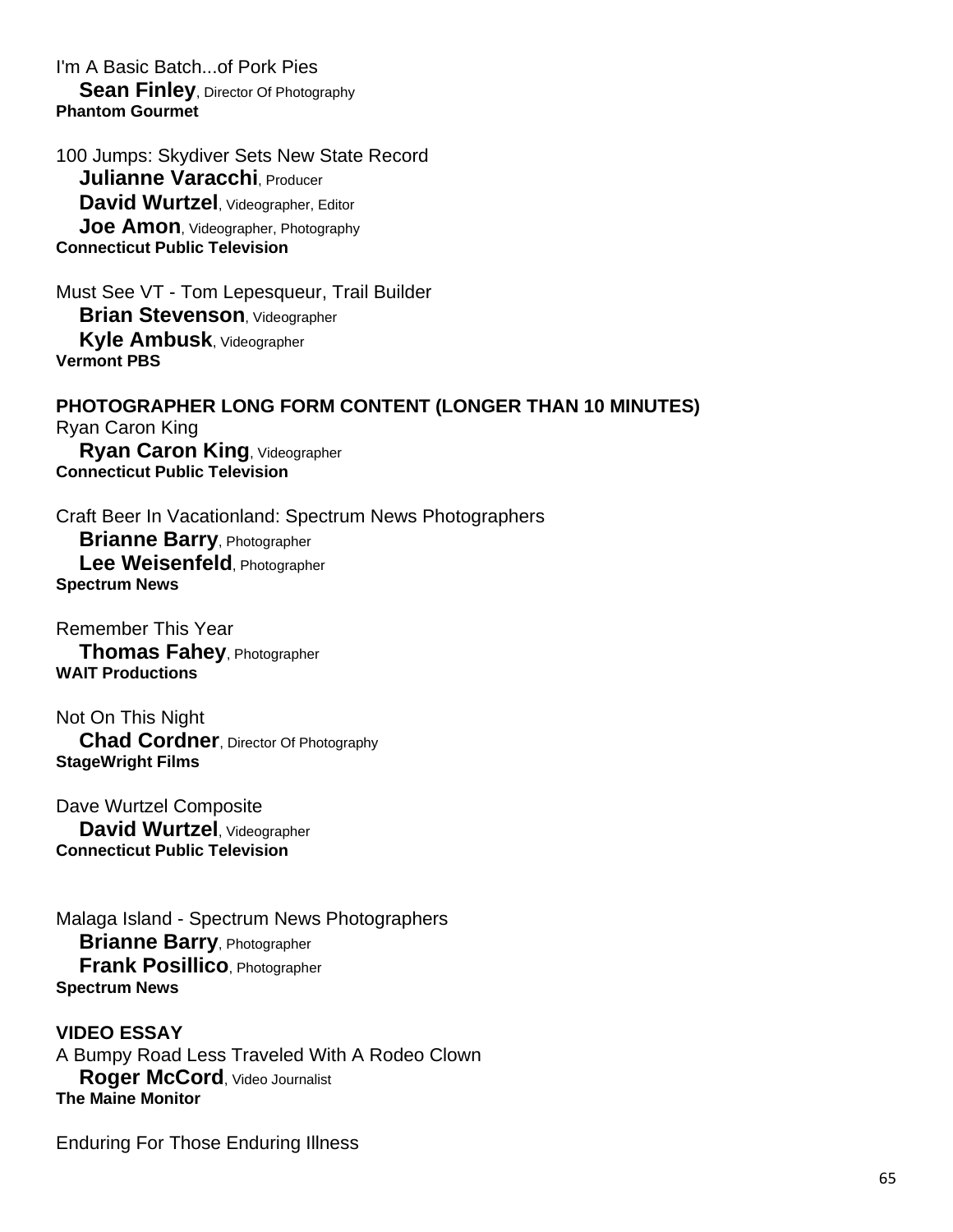#### **Sebastian Bennage**, Photojournalist **NEWS CENTER Maine**

Assignment: Maine Composite **Brian Bechard**, Producer/Photographer/Editor **Maine Public Broadcasting Network**

Spray Paint Artist **Garett Allison**, Editor **NBC Connecticut**

Life Is A Gift, Even When Its Poorly Wrapped **Shira Stoll**, Producer/Photographer/Editor **NBC 10 Boston**

The Big Quit: Starting Fresh By Turning A Hobby Into A New Business **Emily Judem**, Producer/ Editor/ Photographer **GBH**

# **VIDEO JOURNALIST SINGLE SHIFT**

Gratitude Wall **Christopher Costa**, Video Journalist **NEWS CENTER Maine**

Siobhan McGirl MMJ Composite **Siobhan McGirl**, Multimedia Journalist **NBC Connecticut**

Hoyt Running Chairs **Chris Garvin**, Photojournalist **WCVB**

Barber Goes Above And Beyond To Comfort Client **Samantha Read, MMJ WJAR**

#### **VIDEO JOURNALIST NO PRODUCTION TIME LIMIT** Aggravated By Anthem **Christopher Costa**, Video Journalist **NEWS CENTER Maine**

Walking On The Moon **Kirk Cratty**, Video Journalist **NEWS CENTER Maine**

The Adventures Of Miguel In Tokyo **Miguel Santiesteban Rangel**, Multimedia Journalist **Telemundo New England**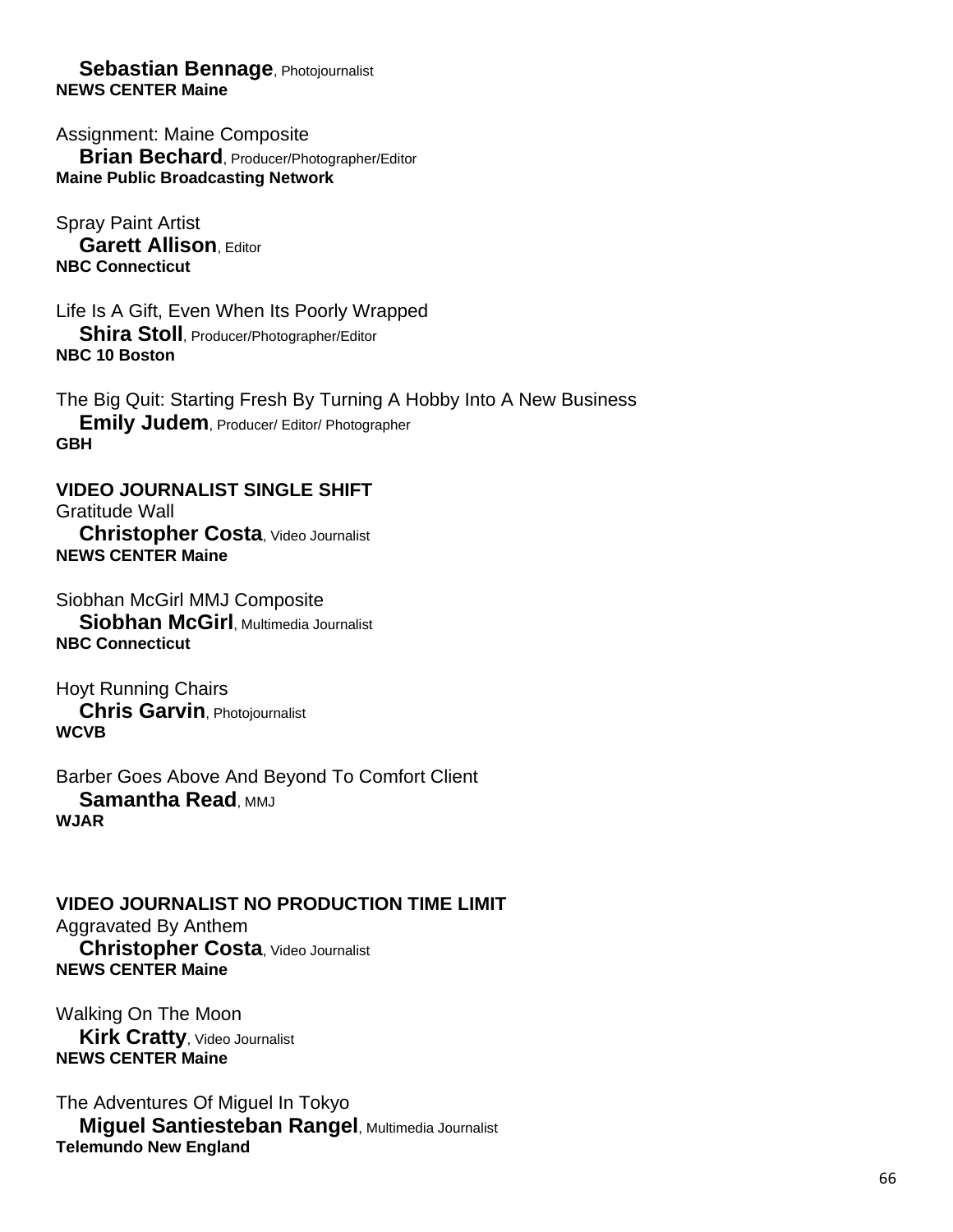Ross Lippman 2021 Video Journalist

 **Ross Lippman**, Videographer/Reporter/Producer **WGBY**

Tom Garris VIDEO JOURNALIST COMPOSITE **Tom Garris**, Video Journalist **WPTZ**

Marshall Kramsky - Video Journalist **Marshall Kramsky, Multimedia Journalist WPTZ**

**GRAPHIC ARTS -MOTION GRAPHICS** Sam Hockaday **Sam Hockaday**, Graphic Artist **Connecticut Public Television**

GBH Legal IDs **Zach Hoban**, Motion Designer/Editor **WGBH Educational Foundation**

The Sinking Of The Whydah 3D Animation **Matthew Daday**, Art Director/Animator **NBC 10 Boston**

Celtics Post Up **Jon Christenson, Motion Designer Adam Snow**, Graphic Designer **Charis Dalessio**, Producer **Christine Vell**, Producer **NBC Sports Boston**

NESN Motion Graphics Composite **Robin Hobart**, Designer/Animator **Jonathan Diaz**, Designer/Animator **Larissa Lee**, Designer/Animator **New England Sports Network**

Ron Wilhelmsen: Graphic Designer **Ron Wilhelmsen**, Graphic Designer **WBZ**

**GRAPHIC ARTS -ART DIRECTION** Sports Sunday **Christine Vell**, Art Director